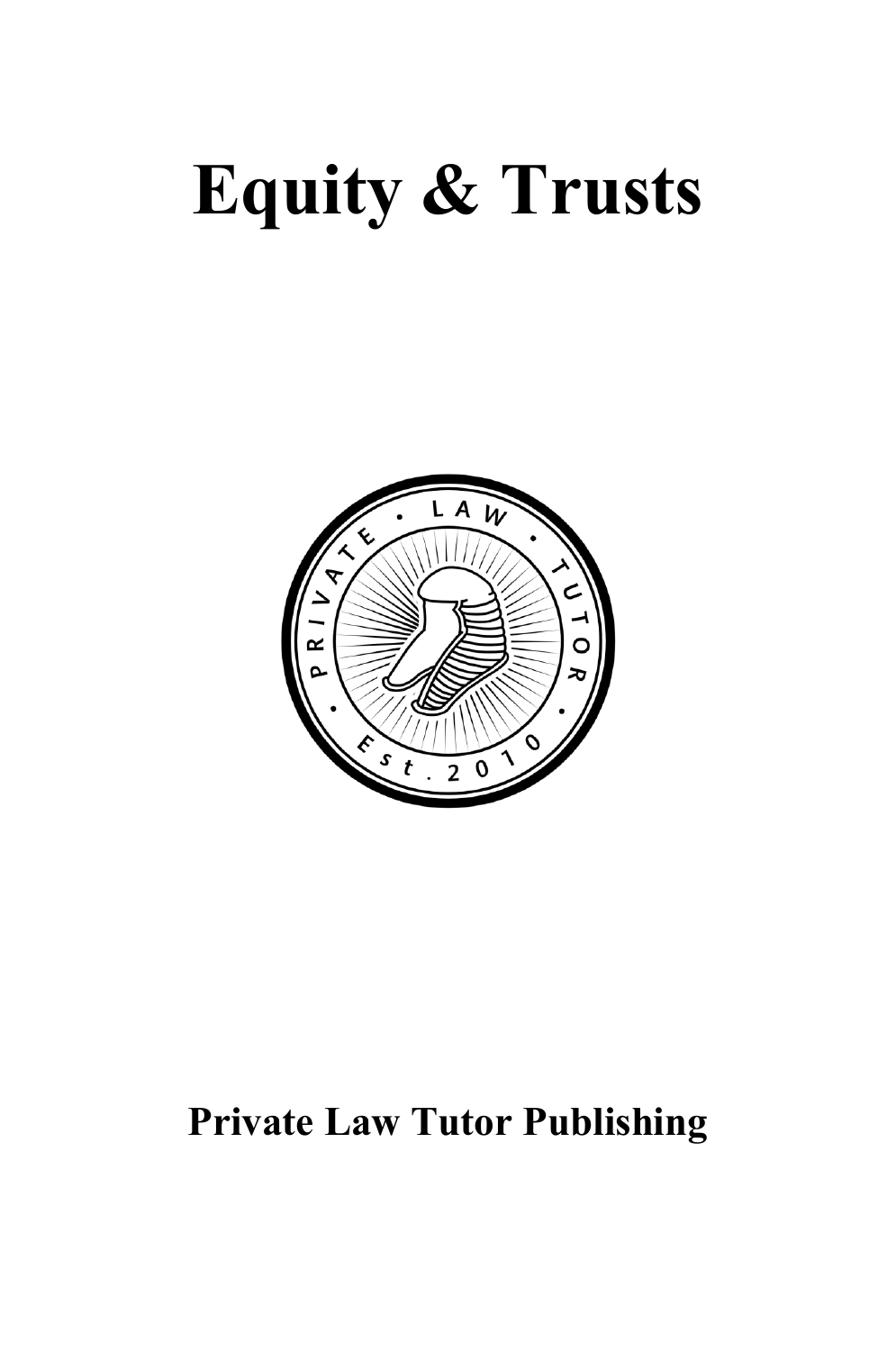#### **Contents**

Private Law Tutor Publishing

**Chapter 1 - Introduction to Equity**

**Chapter 2 – Introduction to Trusts**

**Chapter 3 - The Three Certainties**

**Chapter 4 – Formalities**

**Chapter 5 – Constitution**

**Chapter 6 – Purpose Trusts**

**Chapter 7 - Unincorporated Associations**

**Chapter 8 – Secret Trusts**

**Chapter 9 – Charitable Trusts**

**Chapter 10 – Resulting and Consulting Trusts**

**Chapter 11 - Trusts for Family Home**

**Chapter 12 - Duties and Powers**

**Chapter 13 – Fiduciary**

**Chapter 14 – Tracing**

**Chapter 15 - Equitable Remedies**

**Chapter 16 - Liability of Strangers**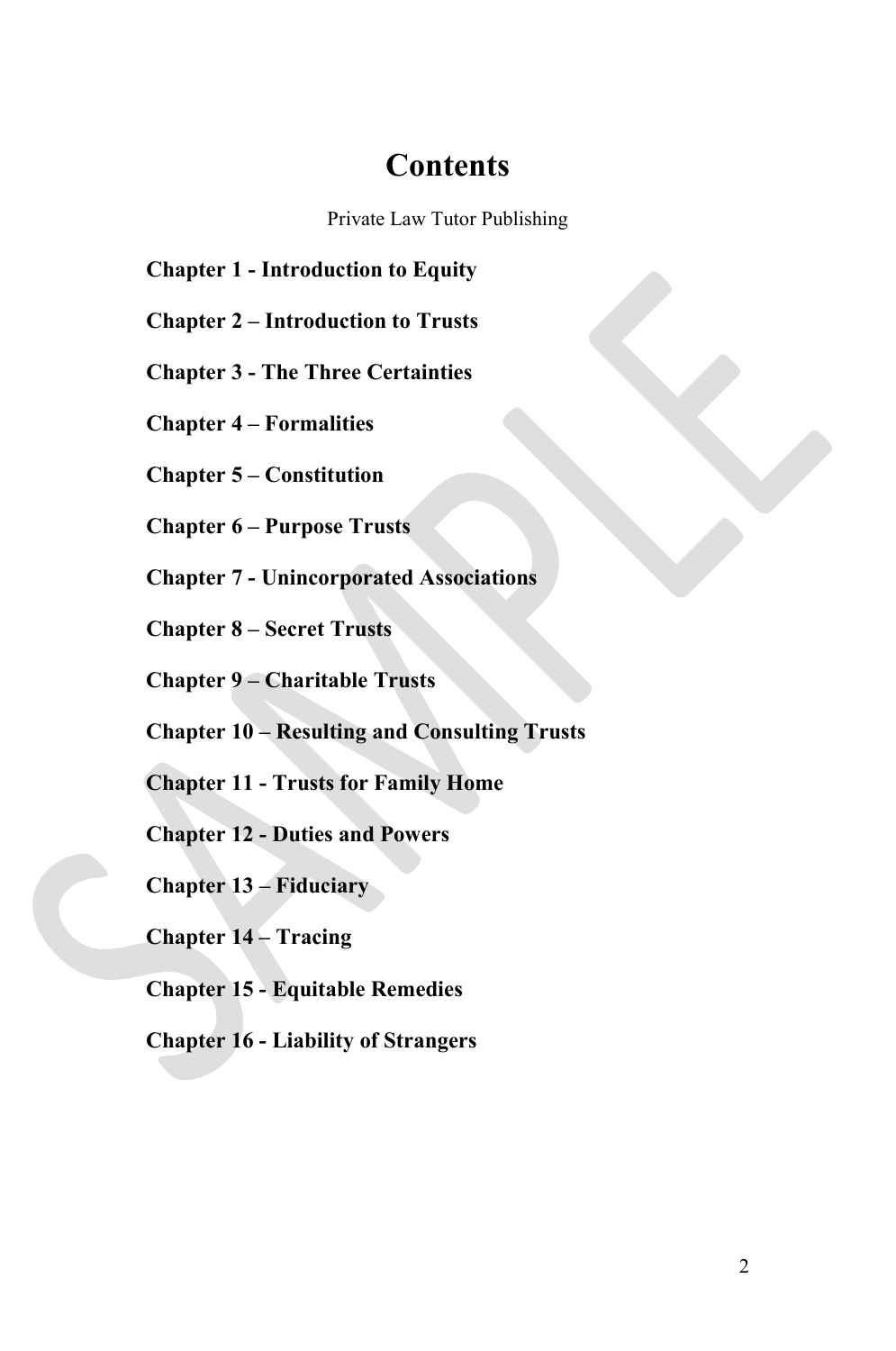### **Welcome/Introduction/Overview**

This book provides you with basic information as a basis for you to form your own critical opinions on this area of law. Once you have mastered the basics, you will be inspired to question contract principles in your essays and apply them in mock client advisory scenarios. Again, for your convenience, we have also published a book which provides you with examples of how to answer such questions and how to apply your knowledge as effectively as possible to help you get the best possible marks.

This aid is a fully-fledged source of basic information, which tries to give the student comprehensive understanding for this module. However, it is recommended that you compliment it with the further reading suggestions provided at the end of each topic, as well as read the cases themselves for more in-depth information. This book provides an analysis of the basic principles of the law of Equity and Trusts. The following is a summary of the Book content:

- An introduction to Equity Law;
- An introduction to Trusts Law;
- What these areas of English Law seeks to achieve; and
- The legal-philosophical development of this area of law.

The aim of this Book is to:

- Provide an introduction to anyone studying or interested in studying Law to the key principles and concepts that exist in the Law of Equity and Trusts*.*
- To provide a framework to consider Equity and Trusts Law within the context of examinations.
- Provide a detailed learning resource in order for legal written examination skills to be developed.
- Facilitate the development of written and independent critical thinking skills.
- Promote the practice of problem solving skills.
- To establish a platform for students to gain a solid understanding of the basic principles and concepts of Equity and Trusts, which can then be expanded upon.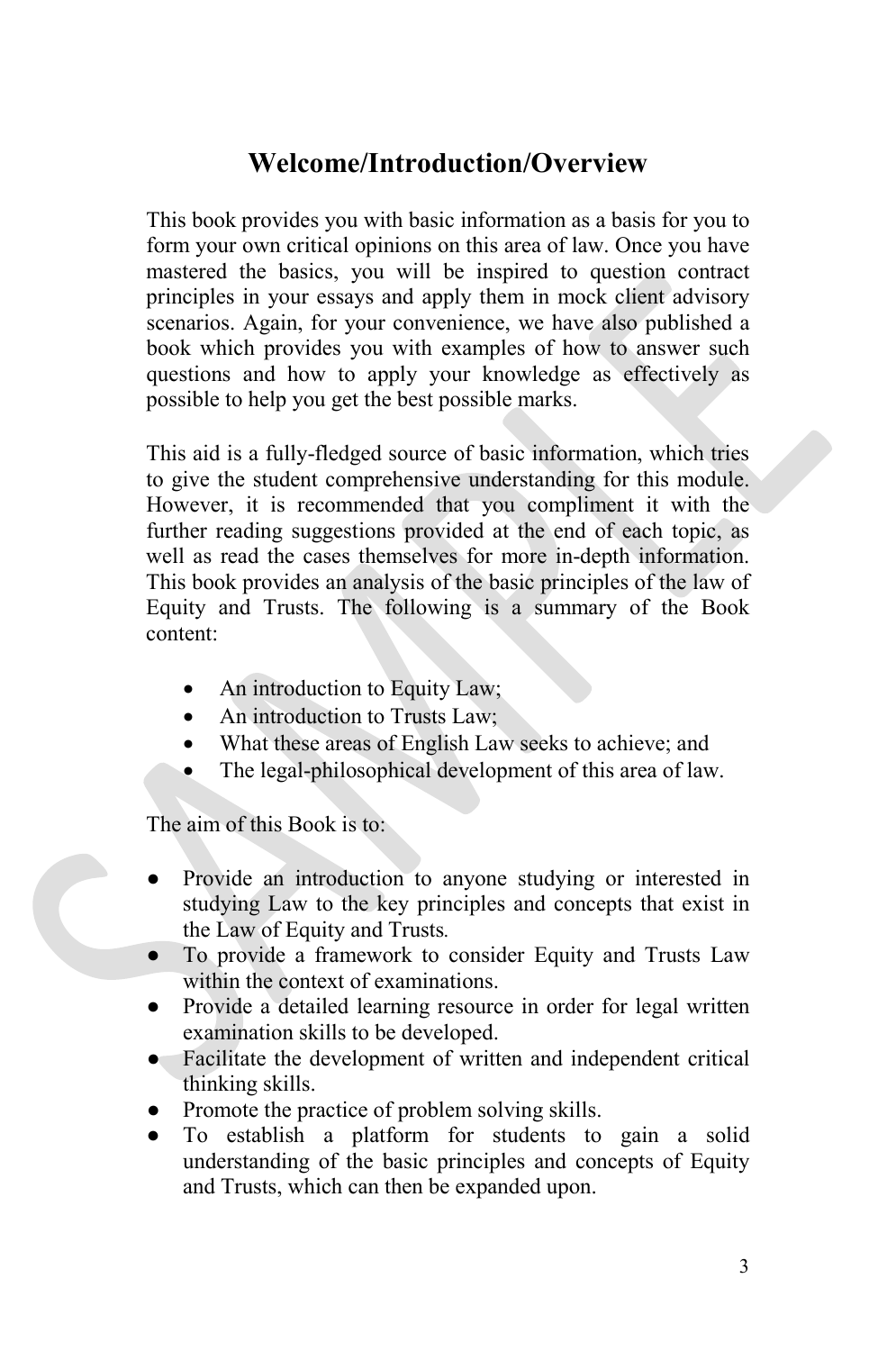Through this Book, students will be able to demonstrate the ability to:

- Demonstrate an awareness of the core principles of Equity and Trusts.
- Critically assess challenging mock factual scenarios and be able to pick out legal issues in the various areas of the law.
- Apply their knowledge when writing a formal assessment.
- Present a reasoned argument and make a judgment on competing viewpoints.
- Make use of technical legalistic vocabulary in the appropriate manner.
- Be responsible for their learning process and work in an adaptable and flexible way.

#### **STUDYING EQUITY & TRUSTS LAW**

Equity & Trusts is one of the seven core subjects that the Law Society and the Bar Council deem essential in a qualifying law degree. Therefore, it is vital that a student successfully pass this subject to become a lawyer. Additionally, a knowledge and understanding of the principles in these areas is needed in order to study other law subjects such as land, probate and Wills.

The primary method by which your understanding of the law of Trusts will develop is by understanding how to solve problem questions. You will also be given essay questions in your examinations. The methods by which these types of question should be approached are somewhat different.

#### **TACKLING PROBLEMS AND ESSAY QUESTIONS**

There are various ways of approaching problem questions and essay questions. We have provided students with an in-depth analysis in the question and answer series of books.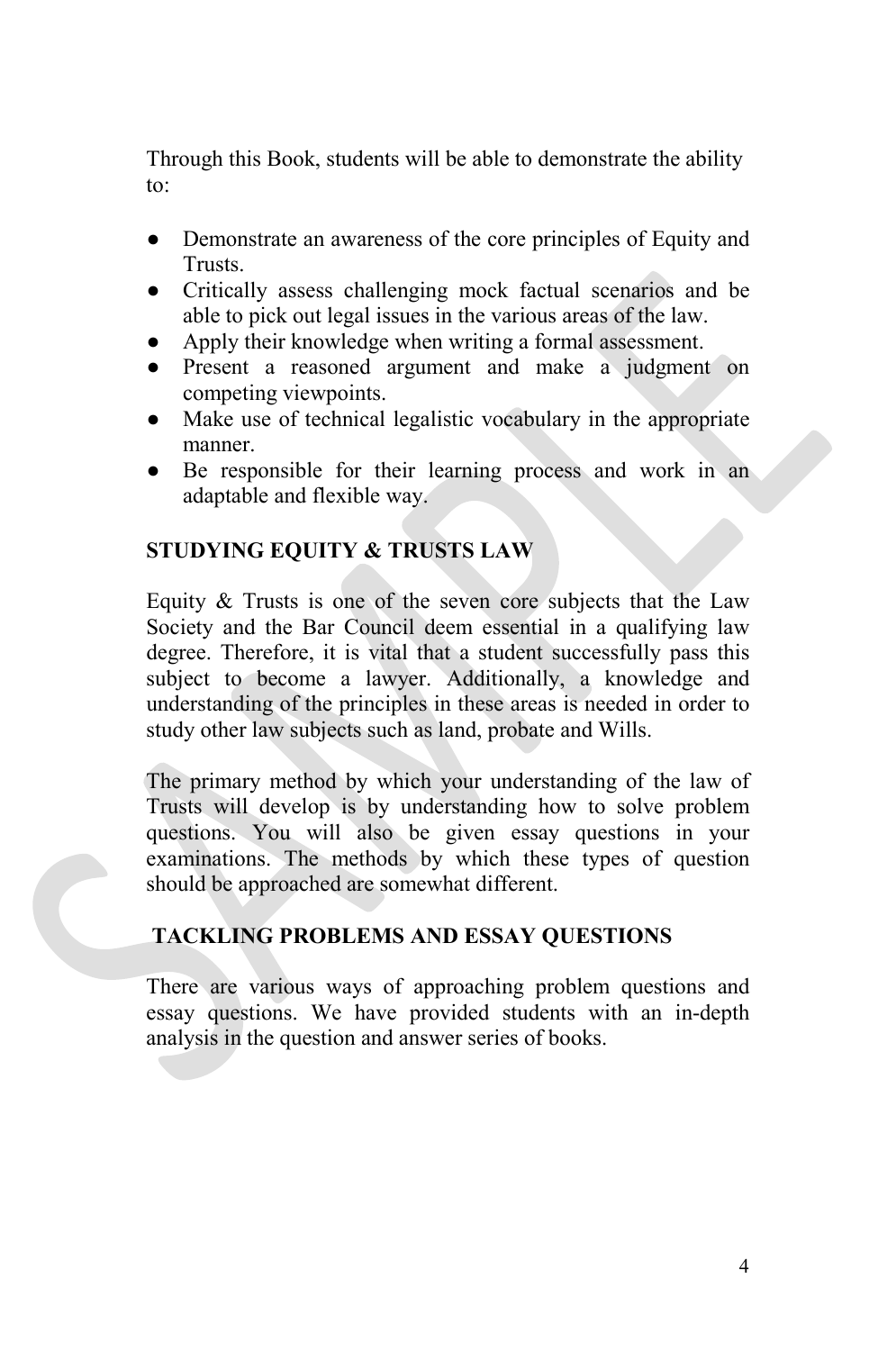#### **Chapter 1 - Introduction to Equity**

#### **INTRODUCTION**

Equity represents one of the two main ramifications of the UK law system. On one side there is Common law, such as the law made by the judges in the Common Law courts. On the other side there is Equity, the law made by the judges in the Chancery courts. A clear understanding of the origins of Equity is essential in order to comprehend the principles on which it is based and the way those are applied. Concepts such as 'trust' must be illustrated in the light of the historical development of the subject.

#### **WHAT HAPPENED IN THE VERY BEGINNING?**

The origins of Equity lie in the Middle age. At the time in order to go to court an individual needed to be a 'free man' (Sir and Lord) and make sure that the case fitted into a particular range of claims, called 'writs'. Writs were templates that encompassed those claims considered deserving to reach the court. The purpose of creating writs was to prevent the courts to be flooded by undeserving cases. Furthermore, in 1258 the Proclamation of Oxford came into force with the aim to prevent the creation of further writs. Less potential claims were allowed to go to court. The society kept developing while the law fossilised.

Only one option was left to those not able to take their cases to court: The King. The King, as fount of all justice, had the power to override the writs and declare fair the consideration of a case even though it did not fall within the required categories. At some point due to the volume of claims, the King appointed someone to deal with this burden in his place, the Chancellor, traditionally the Senior Advisor of the King (someone that may be seen as the current Prime Minister). The Chancellor was usually a cleric, a religious person whose approach to the cases based on theoretical concepts such as justice, fairness and equity. The Claimant used to send his petition to the King in Council. The petition was addressed to the Lord Chancellor that examined the case. In time the Chancellor started building up a body of rules and Equity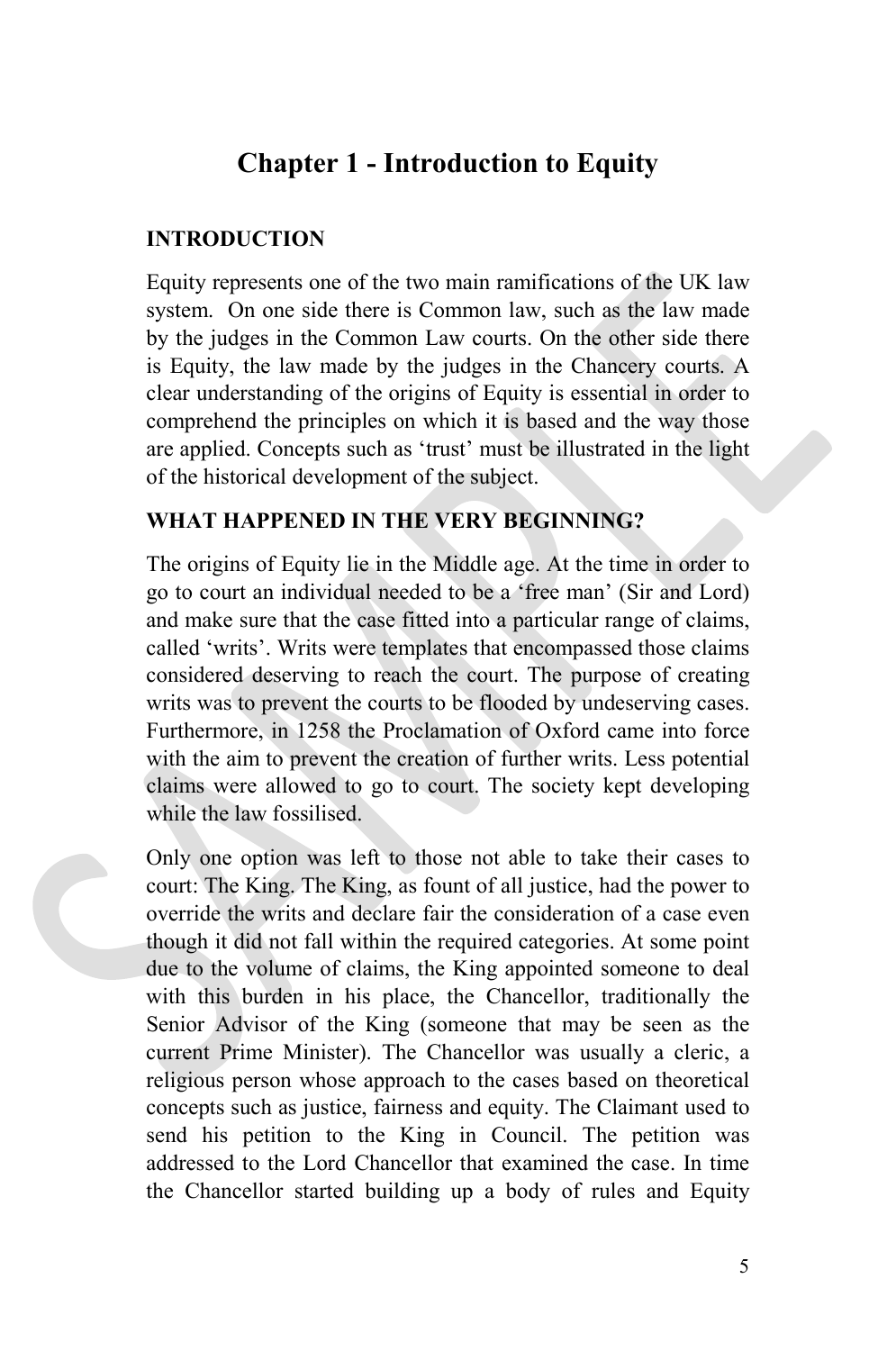commenced to be more formalised. In order to balance the high degree of flexibility applied to the cases and guarantee more certainty, the Court of Chancery built up a proper legal system called Equity.

Equity has been created in order to mitigate the harshness of the Common Law. Initially it was a second option for those cases not able to have a cause of action before Common law courts under the writs. Afterwards it became an option to reach a more suitable remedy upon the facts of the case that Common Law would have not provided and a way to fill the gaps, internal to the Common Law system. The purpose of Equity was to achieve justice and fairness *ad hoc*, by looking at each case on its own.

As separated bodies of law, Equity and Common Law may reach different outcomes so that a conflict may arise. How could conflicts be resolved?

**General Principle: Where there is a conflict between common law and equity, equity shall prevail** (per Coke CJ).

#### **Earl of Oxford's Case**

**Facts:** Magdalene College sold a piece of land to Queen Elisabeth I. The land was later on sold to Mr Spinola. A statute, 13 Eliz c 10, provided that conveyances of estates by the masters, fellows*, any college dean to anyone for anything other than a term of 21 years, or three lives, 'shall be utterly void'.* It was thought transfer to the Queen would grant unimpeachable title. Spinola thought this, and so did [Edward](https://en.wikipedia.org/wiki/Edward_de_Vere) de Vere, the Earl of [Oxford,](https://en.wikipedia.org/wiki/Earl_of_Oxford) who bought the land in 1580 and built 130 houses. John Warren leased a house through intermediaries. Then, [Barnabas](https://en.wikipedia.org/wiki/Barnabas_Gooch) Gooch, Master of Magdalene College, claimed that he was able to lease the land to John Smith. Warren brought an action of ejection against Smith, but his lease expired before it was heard by court. Warren asked the question to be decided anyway. **Ratio: Equity is a modifier of the Common Law therefore whether a principle is established in Equity it has to be followed in Common Law. Per Lord Ellesmere LC "The office of the Chancellor is to correct man's consciences for frauds, breach of trusts, wrongs and oppressions of whatsoever nature and to soften and mollify the extremity of**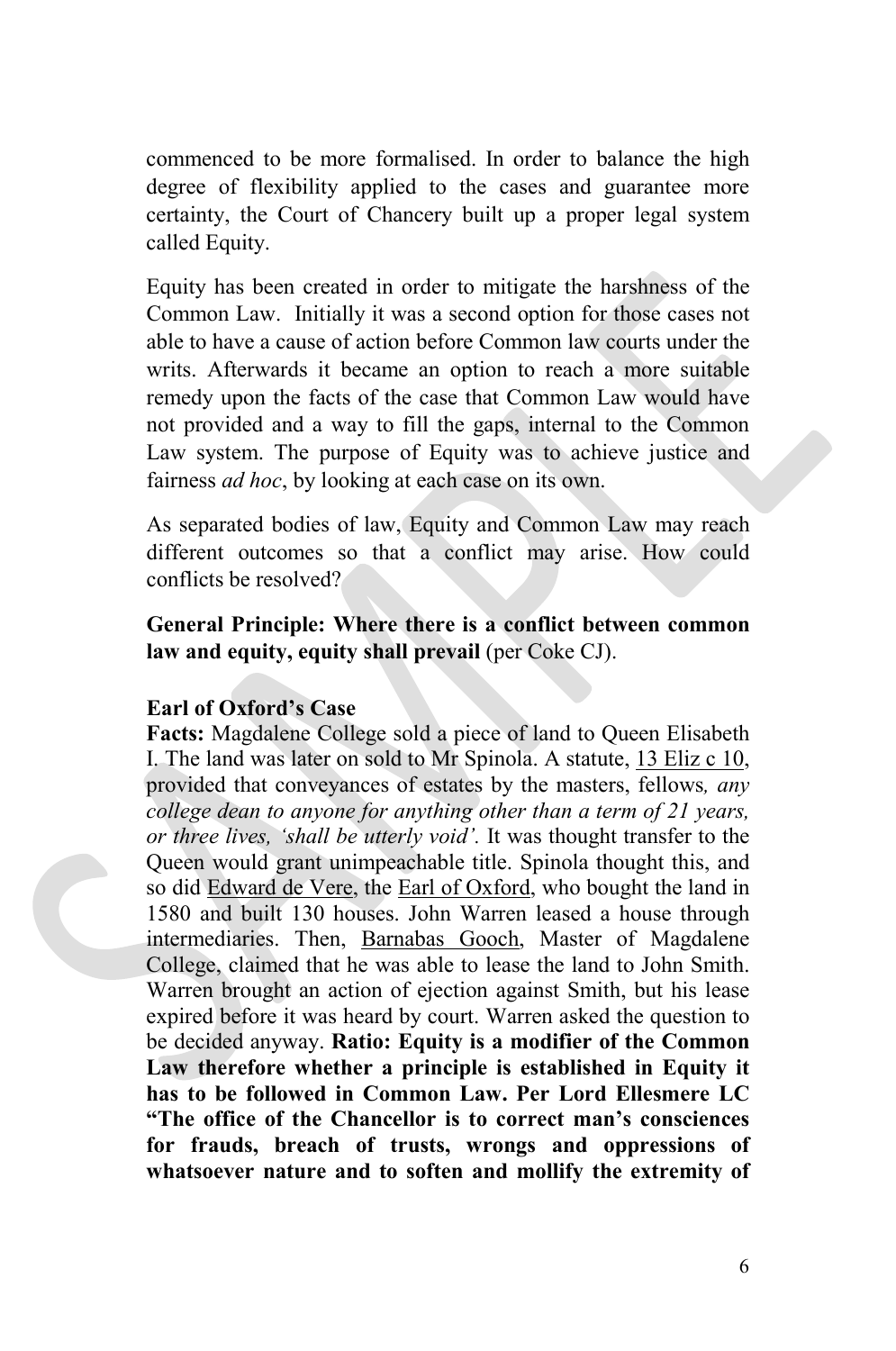**the law (…) When judgment is obtained by oppression, wrong and a hard conscience, the Chancellor will frustrate and set it aside, not for any error or defect in the judgement but for the hard conscience of the party." Application:** The Court of Equity decided in favour of the Defendant, holding that he was entitled to relief.



The fundamental role exercised by both ramifications of the law and the potential conflict between the two have led to the introduction of the Judicature Acts 1873-1875. The Act has unified the civilian legal structure by creating one set of courts including both the court of Equity and the court of Common Law. Nevertheless, it is not that simple to transplant Equity and Common Law within one single system since they have been separated for several centuries. Two separate bodies of rules have been built up for years until the point that equity has, for instance, built a more sophisticated body of rules in relation to property rights with the introduction of trusts. Trusts are a property regime that is strictly related to the Equity system. They have developed out of the division of law and equity.

#### **THE SIGNIFICANCE OF THE NINETEENTH CENTURY IN THE DEVELOPMENT OF EQUITY**

During the Nineteenth century several important reforms were introduced in order to balance the presence of the two parallel law systems of Common law and Equity. The introduction of the Common Law Procedure Act 1854 permitted Common law courts to adopt equitable remedies next to the usual damages. The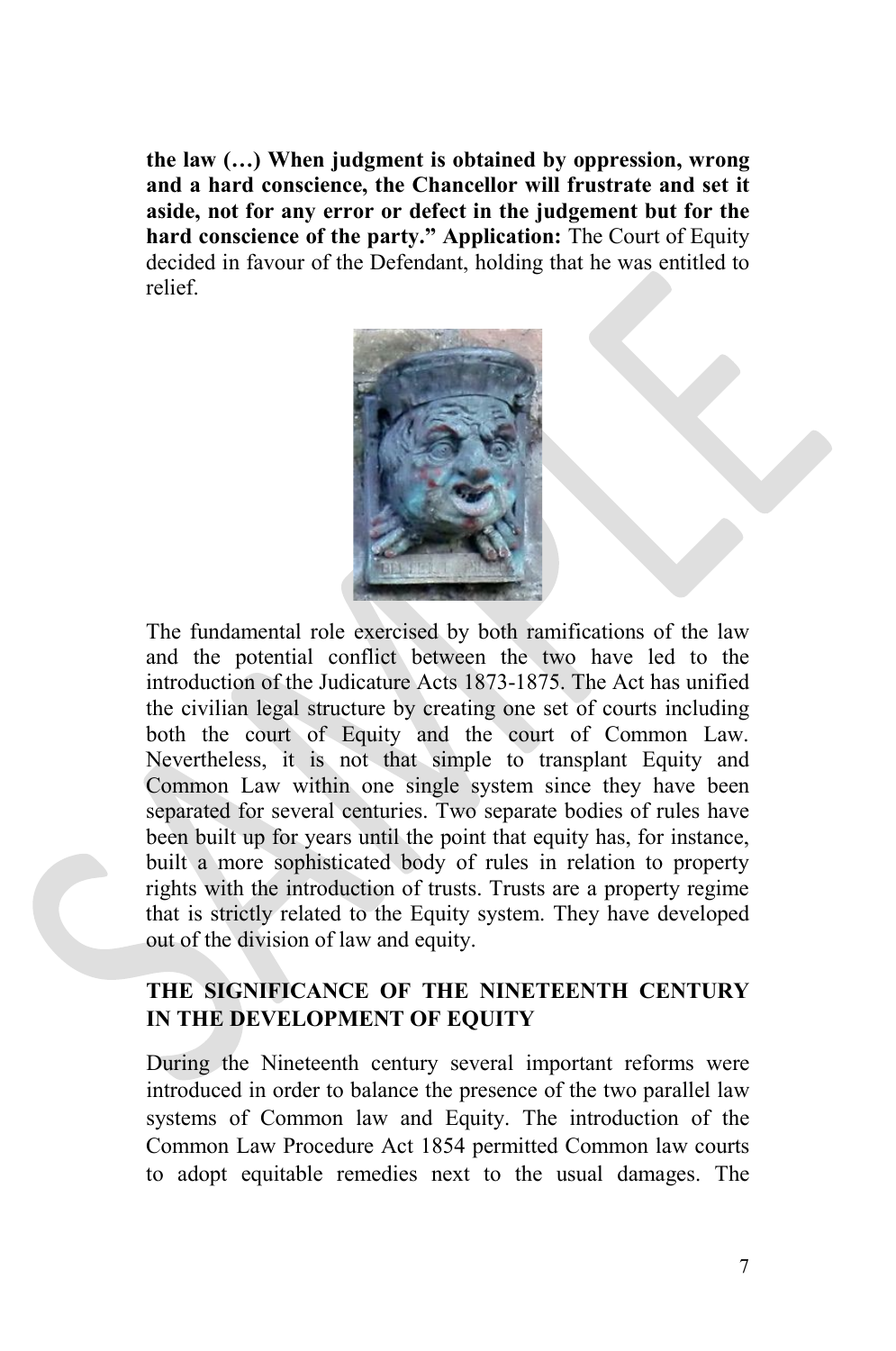Chancery Amendment Act 1858 allowed the Court of Chancery to award the Common law remedy of damages next to the usual equitable remedies. The Judiciary Act 1873 and 1875 fused the two systems of Common law and Equity in one single administrative structure. More specifically, the purpose of the Act was '*the vesting in one tribunal the administration of Law and Equity in every cause, action or dispute which should come before that tribunal'* as Jessel MR stated in **Salt v Cooper** [1880] 16 Ch D 544 In order to prevent situations where courts might face conflicts between the two systems, Section 25 of the Judiciary Act 1873 established:

*'Generally, in all matters not hereinbefore mentioned in which there is a conflict or variance between the rules of equity and the rules of common law with reference to the same matter, the rules of equity shall prevail.'*

**General Principle: '***There is only one court and the equity rules prevail in it'* (Jessel MR)(On the front cover of this book).

#### **Walsh v Lonsdale** [1882] 21 Ch D 9

**Facts:** The parties stipulated an agreement for the lease of a mill for seven years. The Claimant was let into possession. The agreement was stipulated without the adoption of a deed. In the agreement there was a clause establishing that rent would have been paid one year in advance whether the Defendant demanded. When Lonsdale asked the Claimant the payment in advance, he refused it and the Defendant distrained for the amount. The Claimant sued the Defendant on the ground of illegal distress and specific performance of the contract for the lease. **Ratio: The equity rules prevail and the maxim applied by the court Lord Jessel MR was equity looks on that as done that which ought to be done. Application:** Since Equity does not require compliance with particular formalities such as the use of a deed, the court held in favour of the Defendant on the ground that he was entitled of the payment in law and in equity. The agreement between the parties had to be treated as equivalent to a contract for a lease under a deed.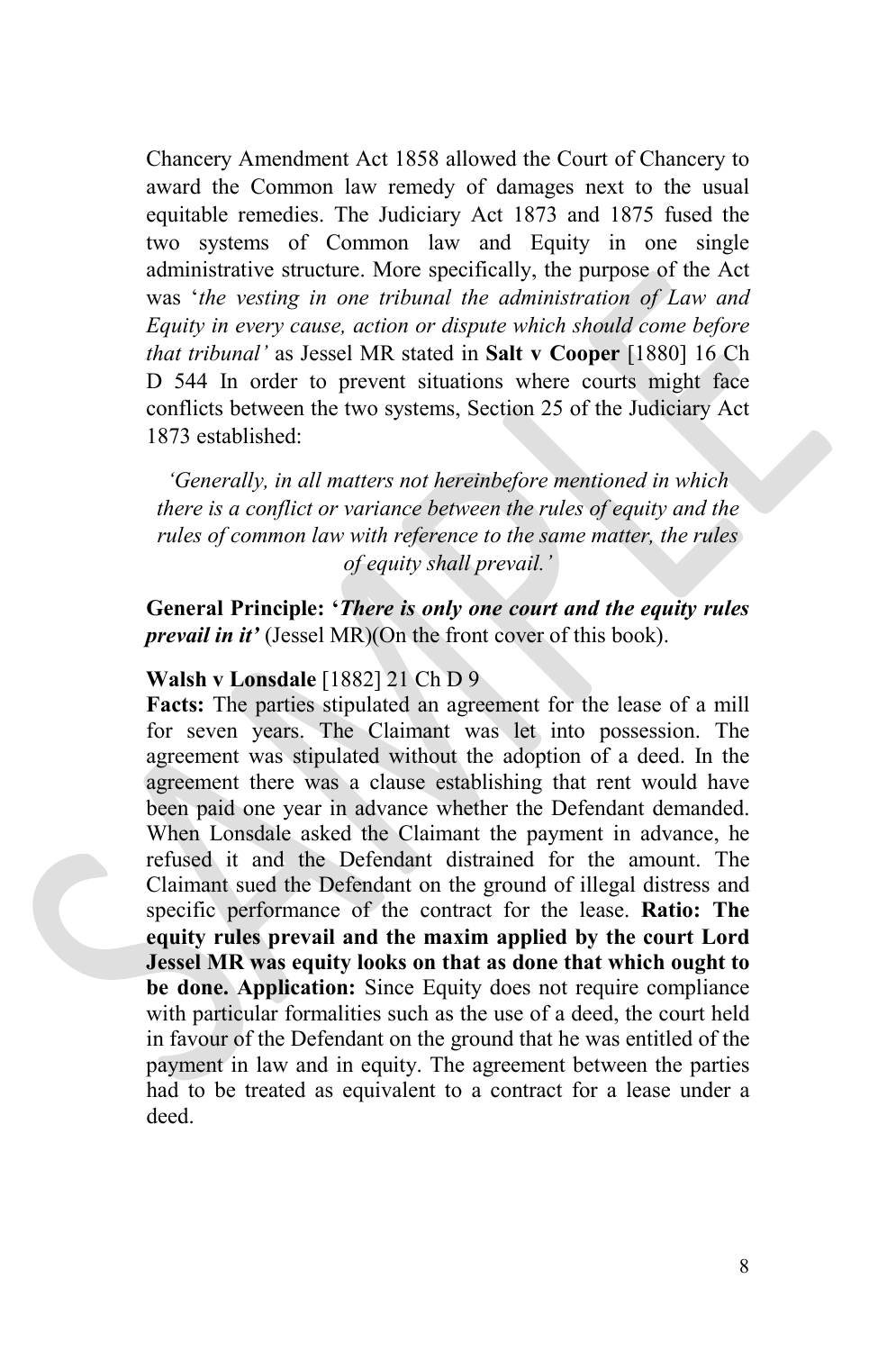#### **General Principle: The purpose of the law is to reach fairness in the best interest of the parties, unhindered by the constraints of law or equity.**

#### **Federal Commerce and Navigation Ltd v Molena Alpha inc** [1878] OB 927

**Facts:** Three ships got let to charterers for about six years. The agreement included the following clauses: i) the rent had to be paid twice monthly in advance. In default of payment the owners had the right to withdraw the vessel after notice; ii) deductions from hire were admitted. The charterers made deductions from hire without prior agreement with the owners. The ship-owners withdrew the charter by instructing the master not to sign any bills with the charterers. The latter read the owners' action as a repudiation of the charter and they sued them. **Ratio: 'During that time the streams of common law and equity have flown together and combined so as to be indistinguishable the one from the other. We have no longer to ask ourselves: what would the courts of common law or the courts of equity have done before the Judicature Act? We have to ask ourselves: what should we do now so as to ensure fair dealing between the parties?' as Lord Denning stated. Application:** The House of Lords held in favour of the charterers. The breach of the term of the contract made by the owners went to the root of the contract by depriving the charterers of their main benefit such as the issue of the bills which was essential to the charterers' trade. The Defendant's conduct was held to be a wrongful repudiation of the contract.

#### **HISTORICAL AND CONCEPTUAL BACKGROUND**

1. What is Equity?

The key points in relation to introduction of Equity can be encompassed in four categories:

- Until 1875 Equity was regulated by a different court such as the Court of Chancery.
- The main reason why Equity has been created was to mitigate the harshness of common law.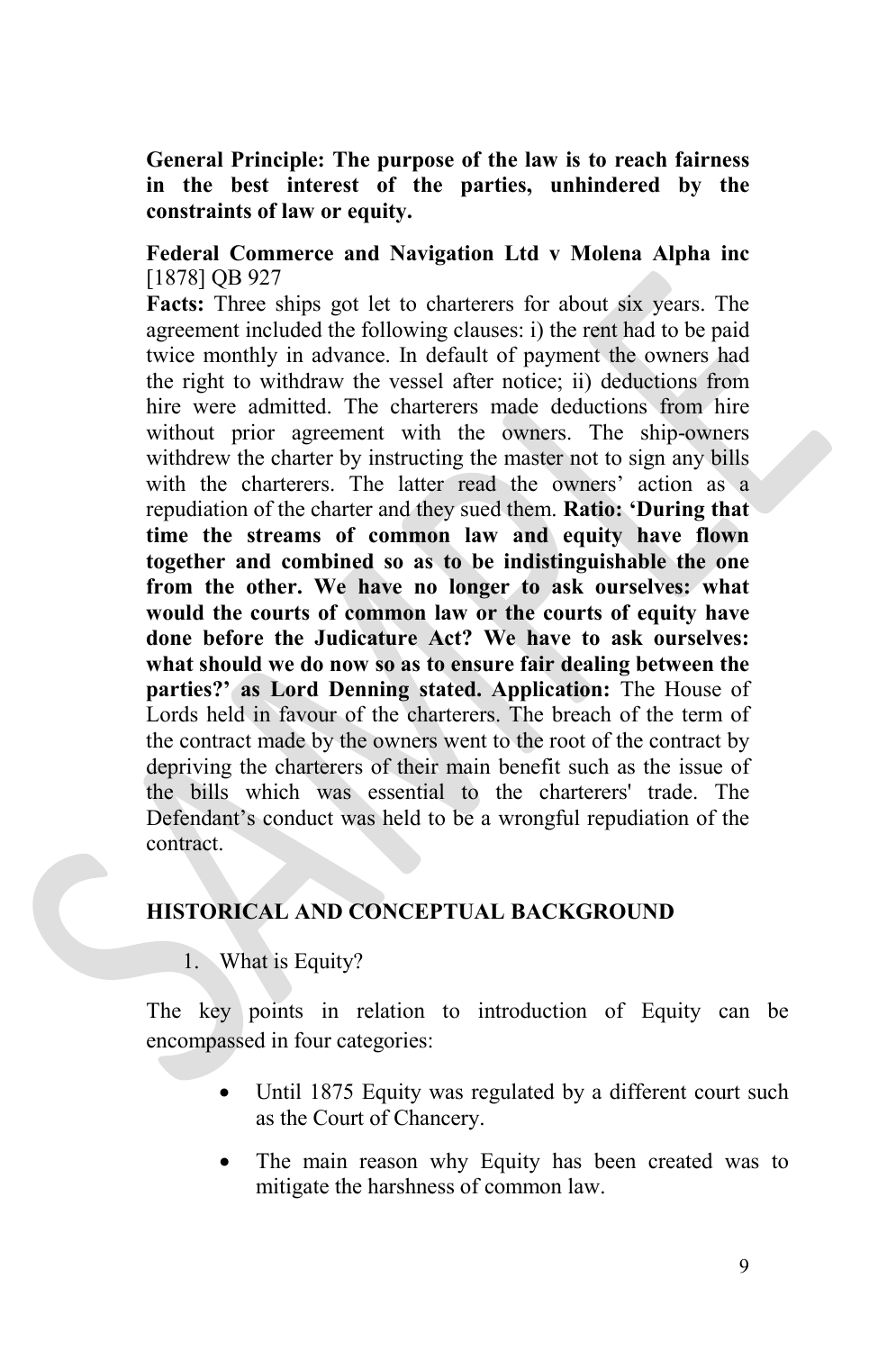- Equity represents a distinct legal system
- Equity is based on an exclusive and a supplementary jurisdiction.
- 2. Development of Equity to the Judicature Acts

#### **KEY DATES**

- 1066 Norman Conquest
- 1154 Centralisation of Legal System under Henry II Common Law Courts
- 1258 Expansion of Writ System restricted by Provisions of Oxford
- 14C Petitions to King as "fountain of justice".
- 1473 Lord Chancellor issues decrees in his own name
- c. 1500 Greater part of land in England held under uses
- 1529 Rules of Equity begin to develop leading to formality
- 1535 Statute of Uses attempt to abolish 'uses' (early trusts)
- 1540 Statute of Wills land could be left by will
- 1560 Lord Chancellor enforces "Use upon a Use" (see slide 11)
- 1615 Earl of Oxford's case: Dispute over common injunctions.
- 1616 James I resolves it in favour of Court of Chancery.
- 18C/19C Increasing rigidity of Equity. Delays become a scandal.
- 1854 Common Law Procedure Act
- 1858 Chancery Amendment Act ("Lord Cairns' Act")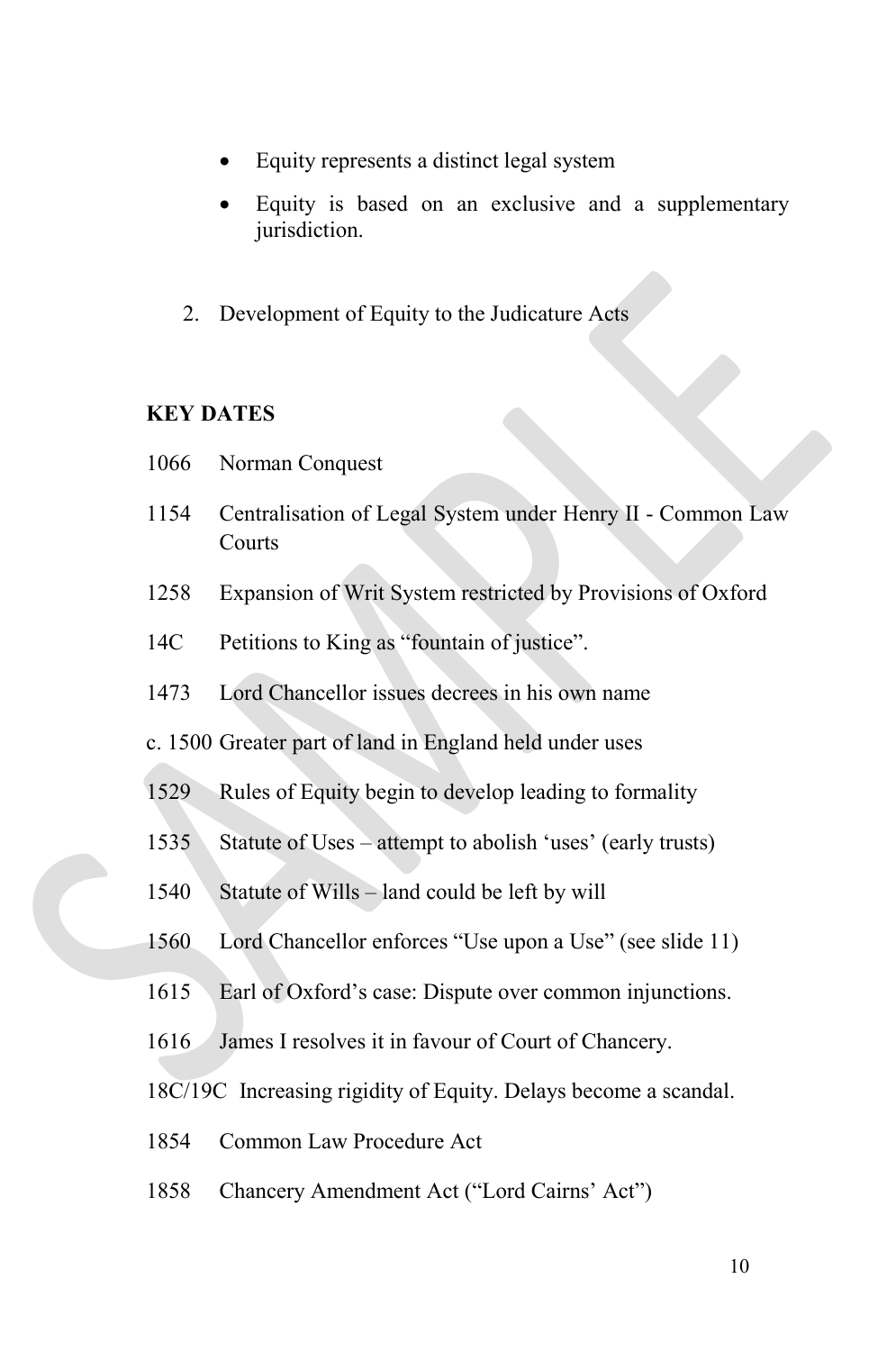- 1873/1875 Judicature Acts common law and equity administered by single High Court and Court of Appeal
- 1882 Walsh v. Lonsdale fusion applied in practice the rules of Equity prevail
- 1925 Modern Trust replaces the "Use upon a Use"

Comprehensive Property Law Reform: "The 1925 Legislation"

#### **EQUITY'S MOST CHARACTERISTIC INSTITUTION: THE TRUST**

One of the main reason why Equity has been created lies in the institution of trust as a supplement of common law. During the  $13<sup>th</sup>$ century, owners of lands left their properties to relatives or friends while abroad. The use of the lands by these individuals was identified by common law as legal ownership. Equity introduced a new way to look at this title. Lands were hold for the benefit of the real owner. Trust can be looked at as a modern version of the 'use'. Later on, the **Lord Chancellor applied the same institution to those circumstances where a person held a property for the benefit of a third party appointed by the first owner.** The adoption of the device was extended to new situations. Holding land under a 'use' also had other advantages: typically to allow it to be inherited by persons other than one's heirs, and to avoid various incidents of feudal tenure.

#### **EQUITY ACTS** *IN PERSONAM* **(AGAINST THE PERSON)**

'Equity acts *in personam'* represents one of the leading maxims. By describing property rights as rights *in personam* the law means that the right can be exercised against the entire world. Those entitled of the right cannot be deprived by anyone. In the presence of a trust, the interest of the beneficiary (such as the person for whom the property is hold) cannot be compromised by anyone. No one but the beneficiary can claim the right over the property. According to Equity rules, there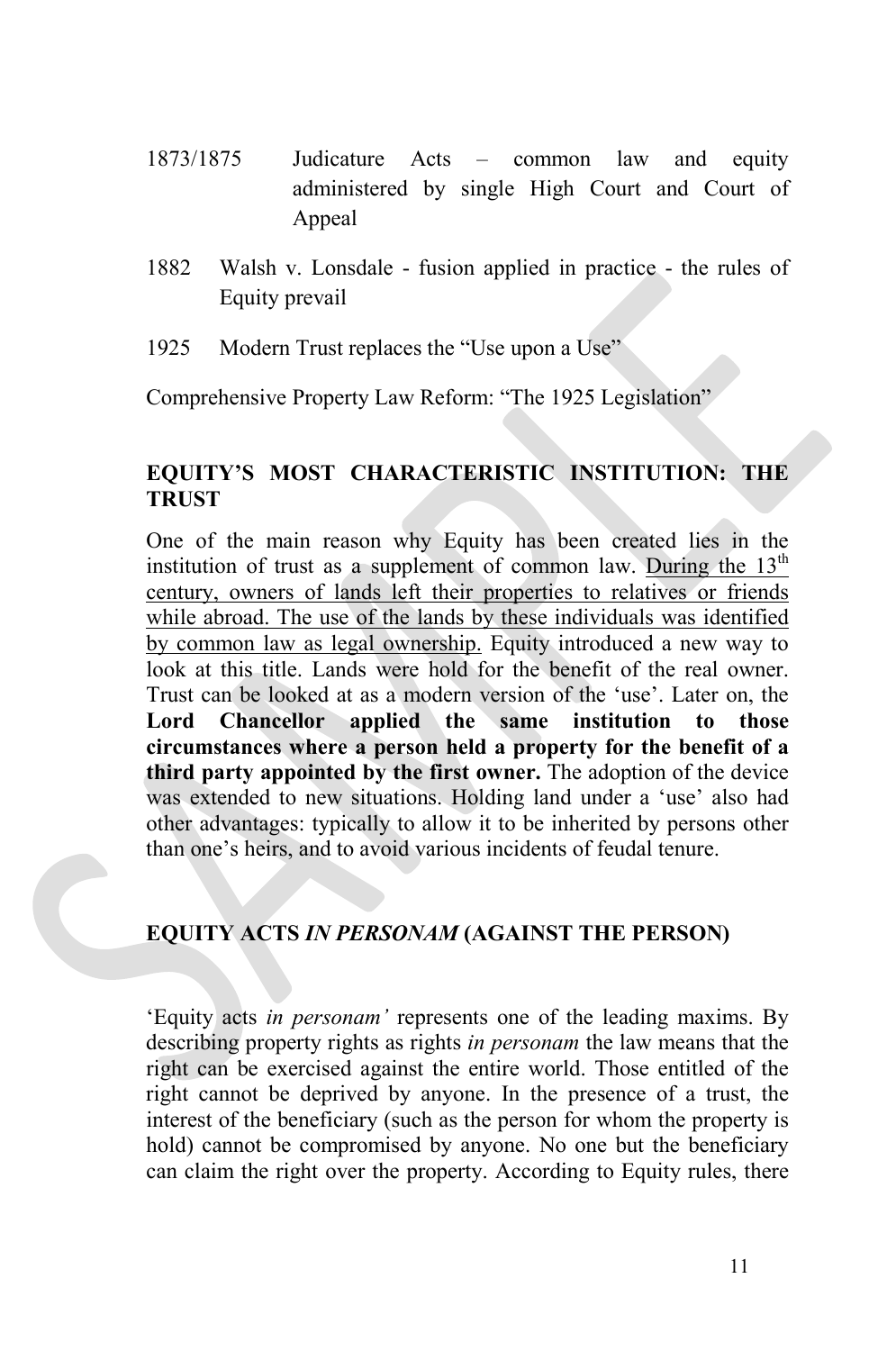is only one person that may steal the right of the beneficiary over a property. This person is the so-called 'bona fide purchaser for value without notice' or 'Equity's darling'. Equitable interest may be lost in the presence of a persona falling into this definition.

The position was recently summed up well by Lord Millett, in [2012] CLJ 583 at 587-8:

"*Equity creates proprietary interests in the beneficiaries by its ability to enforce the trustee's obligation to manage the trust property for their benefit, and to enforce the duty not only against the trustee himself but against his successors in title other than a bona fide purchaser for value without notice*".

#### **EQUITY AS A SUPPLEMENTARY JURISDICTION**

It is fundamental to understand that Equity is not a completely separated system. It works arm in arm with the Common law system. For instance, when answering to the question 'who has legal title?', you will look at the Common law rules, since the beneficiary owns the trust property in equity and the trustee in law.

This appears clear when looking at the equitable remedy of injunction.

Example: A person keeps trespassing the land of Mr X. Prior to 1854, Common law courts would have dealt with the issue by awarding Mr X with damages. In order to obtain a different remedy, Mr X would have had to go through two separated processes: one at Common law courts, one at the Chancery court. What Mr X really wants is to prevent that person from trespassing. The remedy that would come from the Court of Chancery is the so-called injunction. The court would directly order the trespasser to stop.

#### **NATURE OF EQUITABLE RIGHTS**

Equitable rights are shaped on the basis of legal rights. This is wellillustrated by the following examples from the law of real property: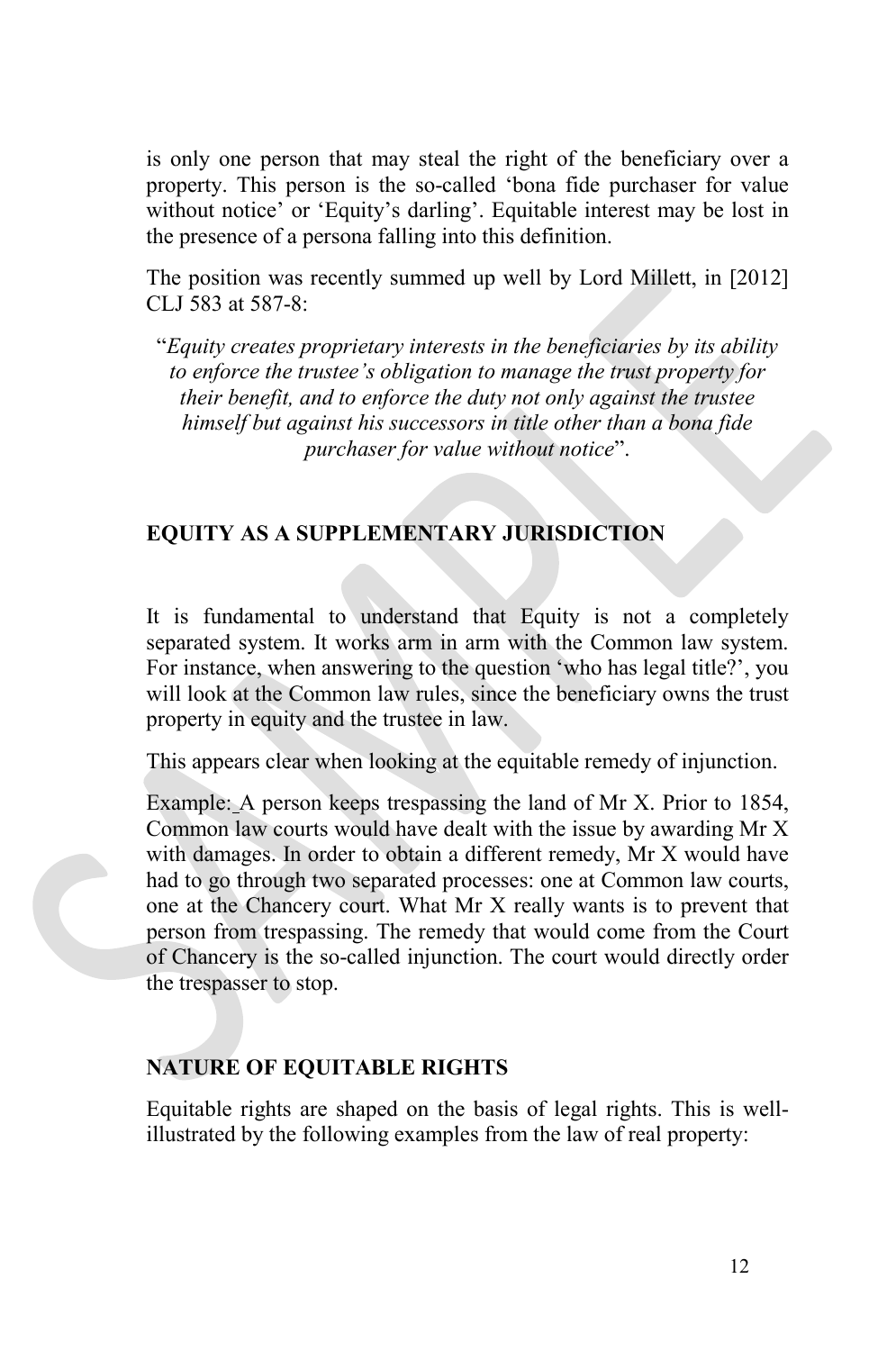| Legal                   | Equitable            |
|-------------------------|----------------------|
| Fee simple              | Equitable fee simple |
| Legal lease             | Equitable lease      |
| Legal charge (mortgage) | Equitable charge     |
| Easement                | Equitable easement   |

#### **THE EQUITABLE DOCTRINE OF NOTICE**

Historically, the equitable doctrine of notice was extremely important, and applied both to land and personalty. By looking at its application in Land the doctrine is better illustrated. A person that buys a land subjected to a legal mortgage will still be bound by the legal mortgage. It does not matter whether he was aware or not of the existence of the legal mortgage over the land. Things are different in the presence of an equitable mortgage. A person that buys a land subjected to an equitable mortgage will not be bound by it if he was unaware of its existence. The theory is simple, but the doctrine became more elaborate.

**General Principle: If the purchaser meets each element required by the doctrine of notice (legal estate, valuable consideration, lack of notice and good faith) then they can ignore a prior equitable right, in that case a trust, even though the beneficiaries had been swindled by the (seller) trustees.**

#### **Pilcher v Rawlins** [\(1871-72\)](http://login.westlaw.co.uk.lawdbs.law.ac.uk/maf/wluk/app/document?&suppsrguid=i0ad8289e000001567495fe87bf1b36ff&docguid=I22B912B0E42811DA8FC2A0F0355337E9&hitguid=I22B8EBA0E42811DA8FC2A0F0355337E9&rank=1&spos=1&epos=1&td=2&crumb-action=append&context=15&resolvein=true) L.R. 7 Ch. App. 259

*Facts:* Jeremiah Pilcher made a settlement under which three members of Pilcher's family were to stand possessed of about £8000 in trust for Jeremiah Pilcher during his life and after his death for his children. With the consent of Jeremiah Pilcher, the trustees were allowed to vary the investments and appoint new trustees. The Defendant was a solicitor appointed as trustee in relation to the £8000. The money represented a security of a mortgage deed. **Ratio: Equity has an interest in and a power over a purchaser's conscience. The bona fide transferee of the legal estate for value without notice of the equitable interest acquires the legal title in priority over the beneficiary. Application:** Three are the main types of notice available: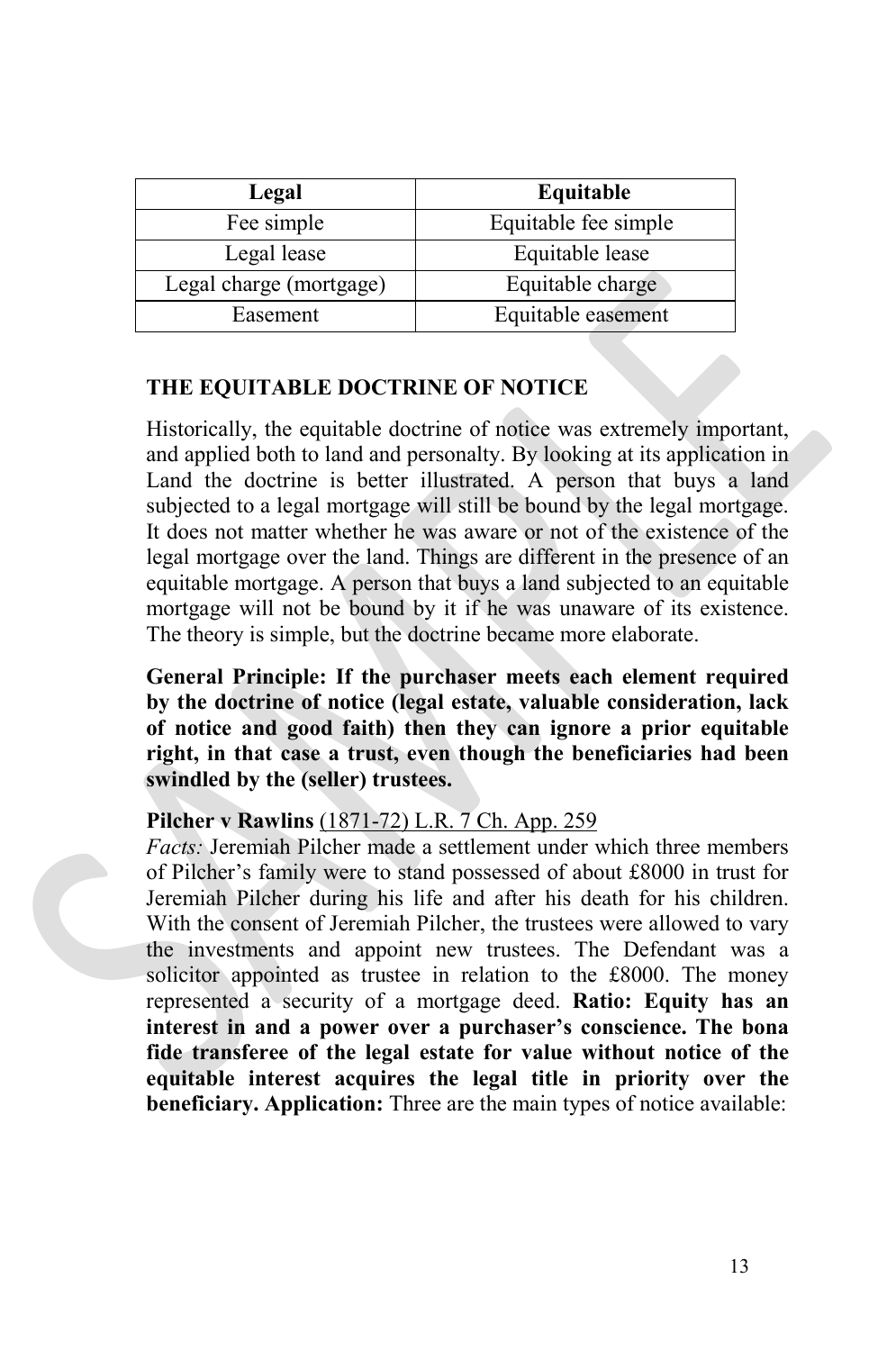#### • *Actual Notice*

The purchaser was aware of the equitable interest before buying the property. Actual notice occurs even though a person forgets about a notice or is in possession of a document that notifies the equitable interest but he does not read it.

#### • *Imputed Notice*

Imputed notice occurs where the buyer was not personally aware of the equitable interest, but his agent (typically the solicitor) was. The buyer will be considered bound by the equitable interest.

#### • *Constructive notice*

A constructive notice comes into place when a purchaser did not actually know of the equitable interest, but either the legal estate purchaser fails to make any inquiries as to prior equitable interests, or where although he makes inquiries, these are taken to be insufficient.

#### **General Principle: There are circumstances in which a high standard of inspection is expected. If this fails, constructive notice may be implied.**

#### **Kingsnorth Finance Co Ltd v Tizard** [1986] 1 WLR 783

**Facts:** The Defendant was the sole owner of the matrimonial home. Mrs Tizard was granted with a beneficial interest. The couple started having problems and they got separated. Mrs Tizard left the house. She was at home every day to look after the two children. When required, she spent the night at the house since the husband was away to stay with the children. One day Mr Tizard mortgaged the property. When he applied for the mortgage he defined himself as a single man. The surveyor did the inspection of the house when wife and children were out. The inspector noticed signs of children, but he did not find anything in relation to the wife. Mr Tizard said that the ex-wife moved out months before. The Claimant made a loan offer and the Defendant accepted. When the Claimant tried to enforce their charge, the issue was whether the Claimant's legal mortgage was subject to the equitable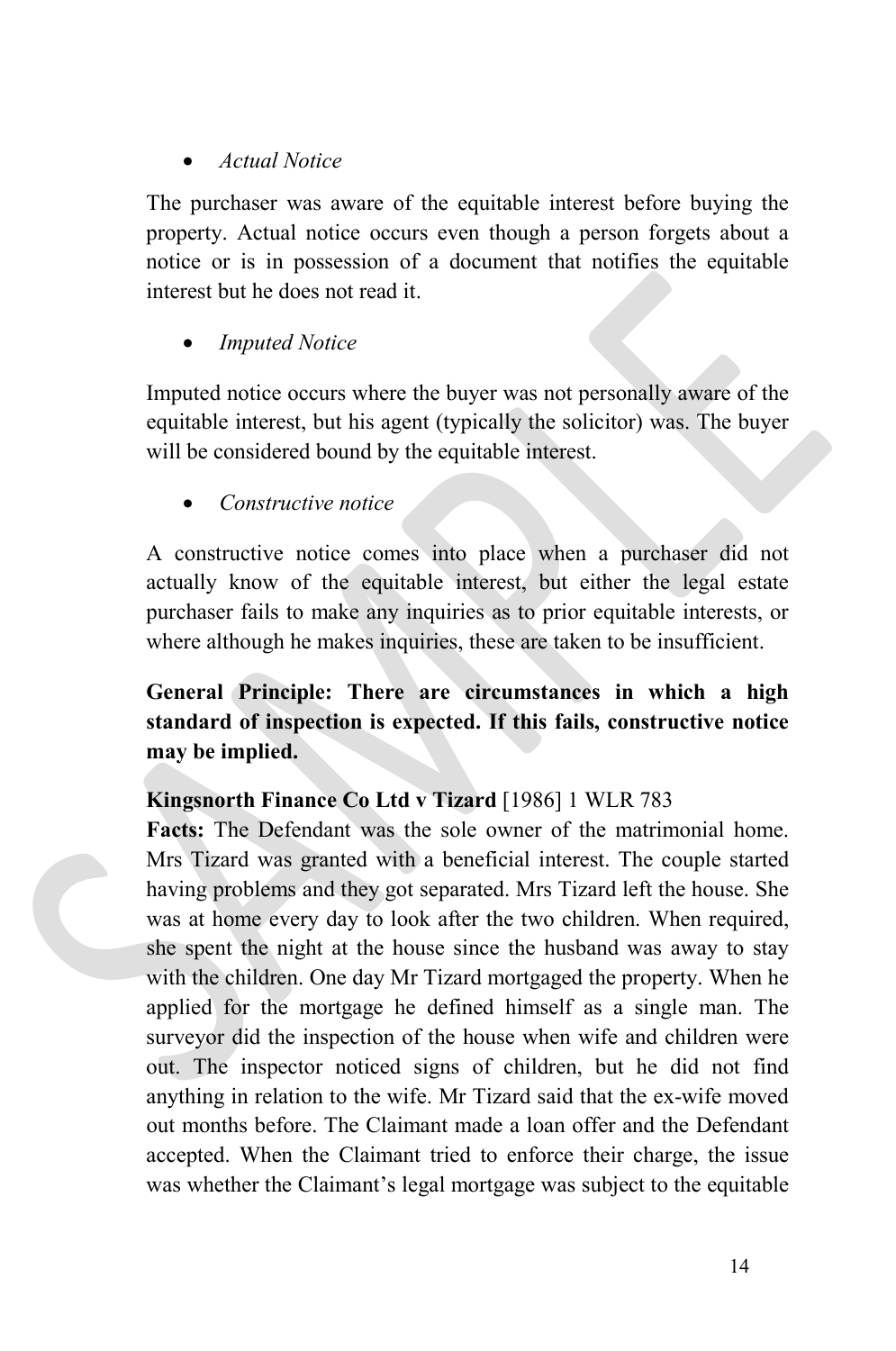interest of the wife. **Ratio: Physical presence becomes actual occupation even though a person has not exclusive or continuous and uninterrupted occupation of the property. It is surveyor's duty to properly verify how the house is used when informed of a marriage. Application:** The court found the Defendant not liable on the ground that the surveyor was under a duty to do more investigations once finding out about the presence of children.

#### **Land Law today**

Thanks to the introduction of the registration of lands, cases involving the doctrine of notice are fewer. The doctrine only applies in those circumstances involving pre 1925 restrictive covenants or equitable shares on unregistered land. The Land Registration Act 2002 protects equitable interests since registration represents a notification to the world. By consulting the land registry, a purchaser can find all the information in relation to a land.

#### **MAXIMS OF EQUITY**

Maxims represent a group of mottoes that encompass the principles on which Equity is based on.

- **Equity will not suffer a wrong to be without a remedy -** Where statute or common law does not provide for the remedying of a wrong; it is equity which intercedes to ensure that a fair result is reached.
- **Equity follows the law** -The principle is that statute will be obeyed.
- **Where there is equal equity, the law prevails** Where there is no clear distinction to be drawn between parties as to which of them has the better claim in equity, the common law principle which best fits the case will be applied.
- **Where equities are equal, the law prevail -** Equity will favour whoever created their rights first. A mortgagee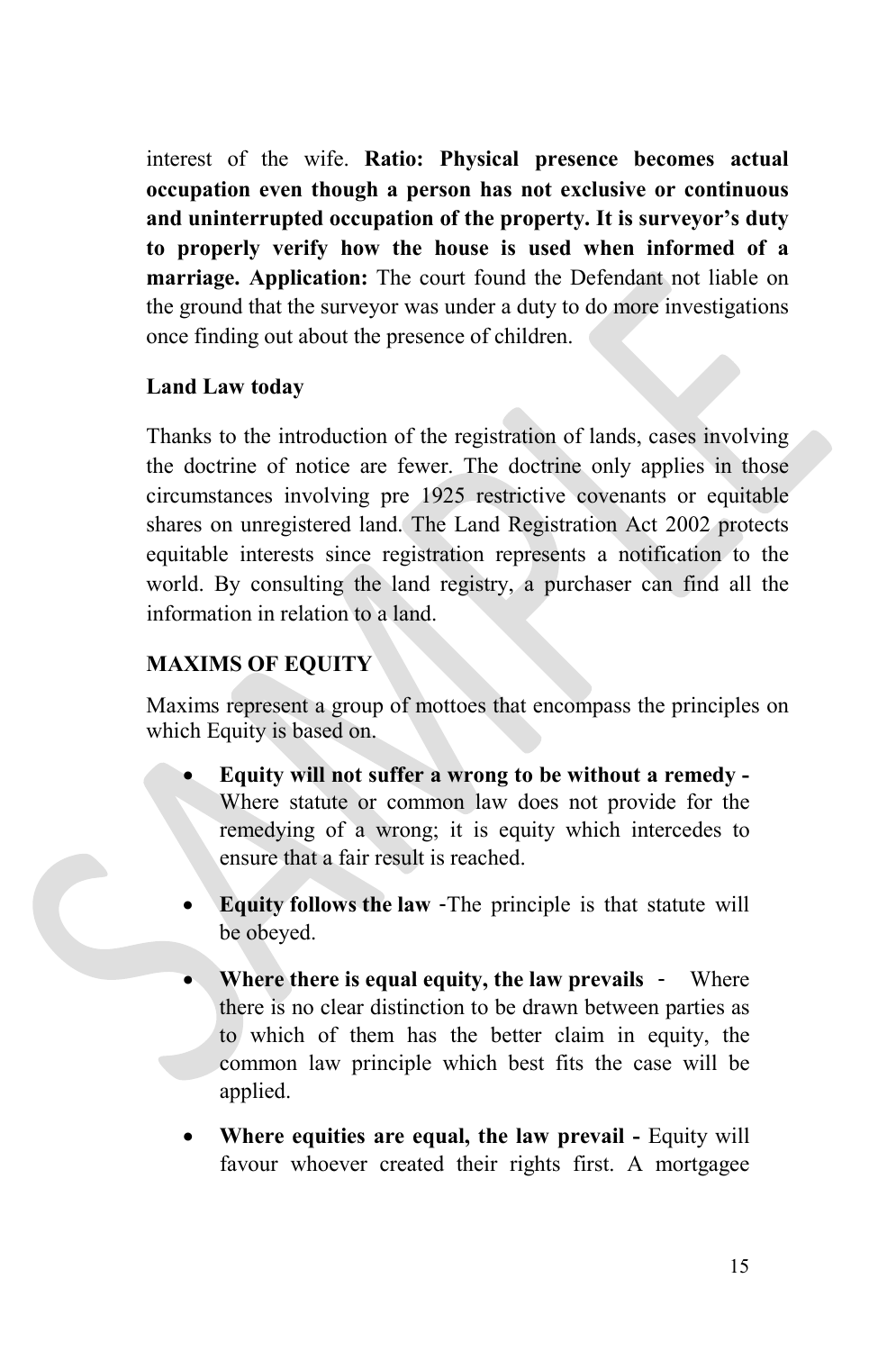would be given priority over another mortgagee if he created his mortgage before the other.

- **He who seeks equity must do equity -** Whoever seeks equity must have acted entirely fairly themselves. A Court of Equity will not act in favour of someone who has, for example, committed an illegal act.
- **He who comes to equity must come with clean hands** A person claiming rights under an agreement to which they are not complying with will not be assisted by equity.
- **Delay defeats equity** Equity aids the vigilant and not the indolent. If a claimant allows too much time to elapse between the facts giving rise to her claim and the service of proceedings to protect that claim, the court will not protect her rights. The doctrine of not allowing an equitable remedy where there has been unconscionable delay is known as 'laches' (**Partridge v Partridge** [1894] 1 Ch 351).
- **Equality is equity -** It is ancient principle that *'equity did delight in equality'.*
- **Equity looks at the intent rather than the form -** Equity will give effect to the substance of any transaction rather than merely to its surface appearance **(Parkin v Thorold** (1852) 16 Beav. 59).
- **Equity imputes an intention to fulfil an obligation -** The principle assumes an intention in a person bound by an obligation to carry out that obligation.
- **Equity regards as done that which ought to be done -** Equity will consider that something has been done if the court believes that it ought to have been done. In **Walsh v Lonsdale** (1882) 21 Ch D 9, a binding contract to grant a lease was deemed to create an equitable lease even though the formal requirements to create a valid common lease had not been observed.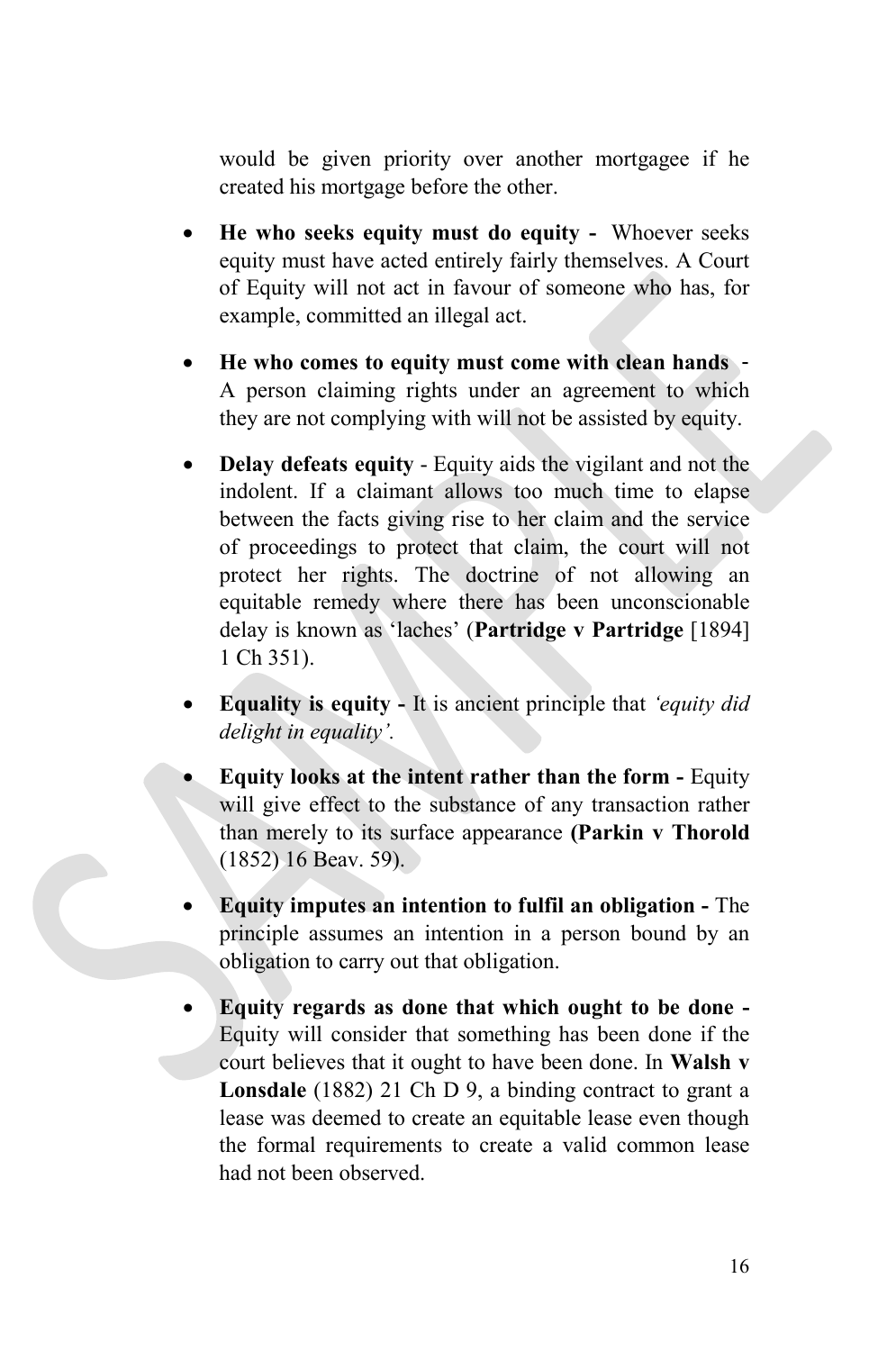- **Equity acts** *in personam.*
- **Equity will not assist a volunteer -** A trust operates on the conscience of the legal owner of the property.
- **Equity will not allow a statute to be used as an engine of fraud.**
- **Equity abhors a vacuum** Equity will not allow there to be proprietary rights which are not owned by some identifiable person **(Vandervell v IRC** [1967] 2 AC 291).
- **Equity will not permit a person who is trustee of property to take a benefit from that property qua trustee.**
- **A trust operates on the conscience of the legal owner of the property -** The legal owner of a property will be obliged to hold it on trust for any persons beneficially entitled to it where good conscience so requires.

#### **HOW THE LEGAL TITLE IS GOING TO BE USED?**

The trustee plays two important roles thanks to the legal title received. First, he has to follow the trust fund itself by running, administering it in accordance with what has been dictated by the trust document. If there are multiple trustees, they all hold the property as joint tenants; they will hold the property together. Second, the trustee has to transfer the legal title to the beneficiary that will become the absolute owner of the property.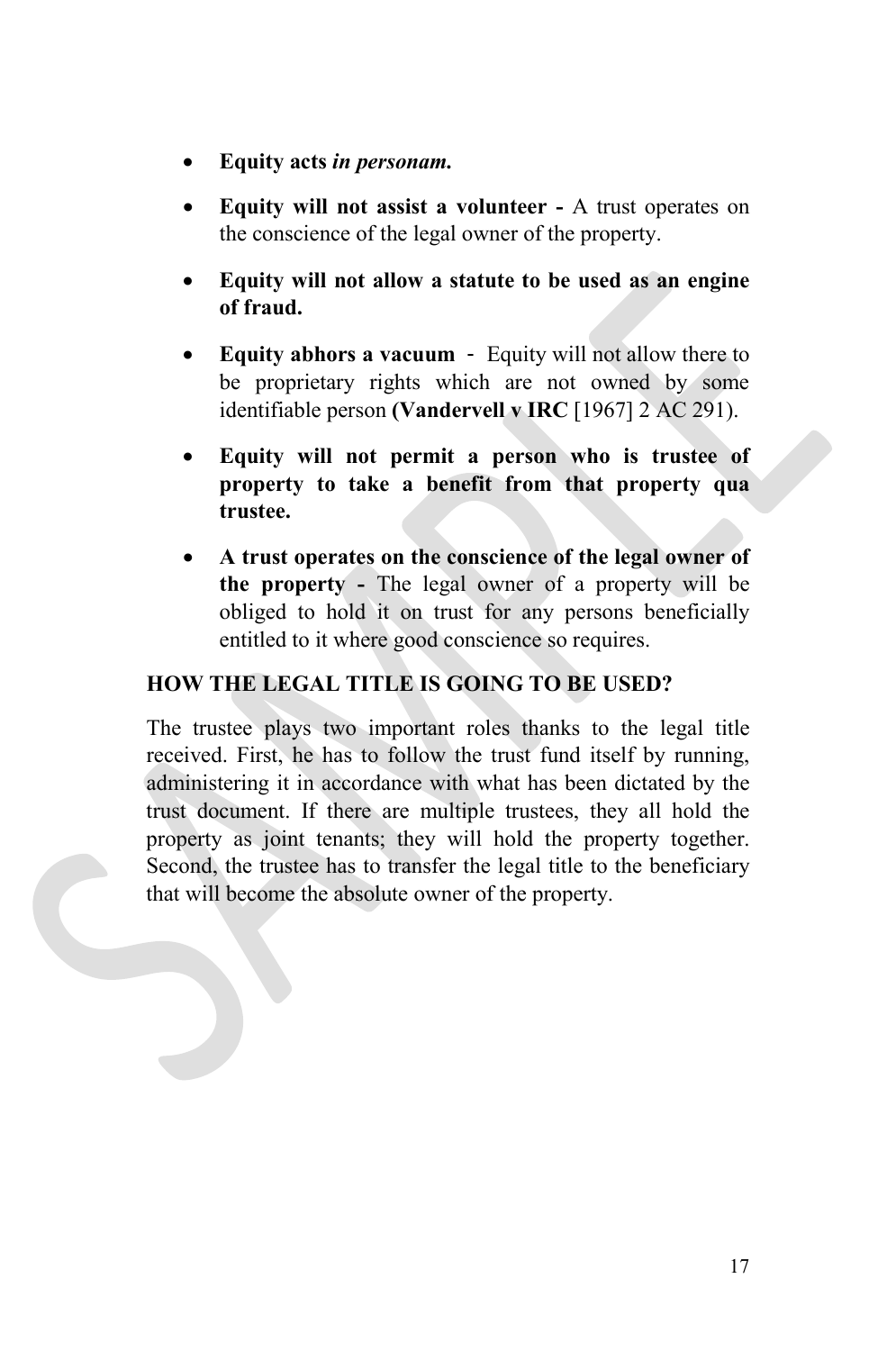#### **Summary**

- Equity represents one of the two main ramifications of the UK law system. On one side there is Common law, such as the law made by the judges in the Common Law courts, on the other side there is Equity, the law made by the judges in the Chancery courts.
- The origins of Equity lie in the Middle age.
- The Claimant used to send his petition to the King in Council. The petition was addressed to the Lord Chancellor that examined the case. In time the Chancellor started building up a body of rule and Equity commenced to be more formalised.
- Equity has been created in order to mitigate the harshness of the Common Law.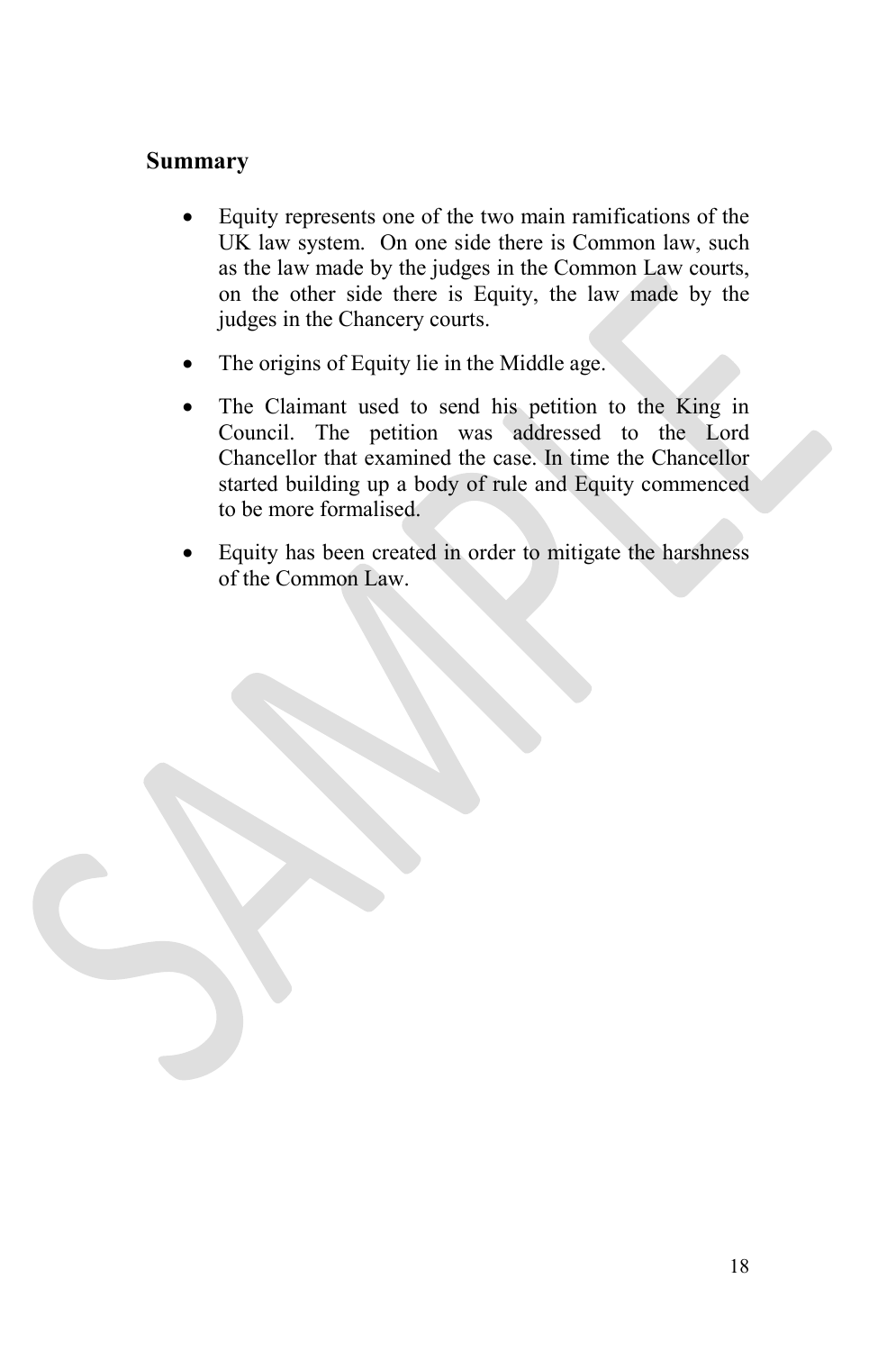#### **Chapter 2 – Introduction to Trusts**

#### **Introduction**

A trust is an equitable device created by Equity in order to transfer a property under the control of a trustee for the benefit of a beneficiary. The most common definition of trust has been given by A Underhill and D Hayton in the *Law of Trusts and Trustees*  $(16<sup>th</sup> Edition, Butterworths, 2002)$ :

*'A trust is an equitable obligation, binding a person (called a trustee) to deal with property over which he has control (which is called the trust property) for the benefit of persons (who are called the beneficiaries or cestuis que trust) of whom he may himself be one, and any one of whom may enforce the obligation.'*

The definition refers to the most commonly used private trusts. Nevertheless, it is important to mention at an early stage that charitable and private purpose trusts also exist. According to Section 1 of the Recognition of Trusts Act 1987, *'For the purposes of this Convention, the term trust refers to the legal relationship created inter vivos or on death by a person, the settlor, when assets have been placed under the control of a trustee for the benefit of a beneficiary or for a specified purpose.'*

#### **The development of the trust**

Trusts have developed out of the division of law and equity. **The settlor of property wishes to transfer this property to a friend for the benefit of a third party namely his children or wife (up to a hundred years ago women were not permitted to have property).** The original owner can execute a document of transfer, transferring the property to his friend the trustee, for his children. The dispute that would arise is whom the property belonged too? The document of transfer makes the friend the legal owner, but the original intentions of the settlor was that the friend nominally own and control the property for his children, the rightful owner. The common law courts would examine the transfer document and hold the friend is the legal owner for all purposes, although the original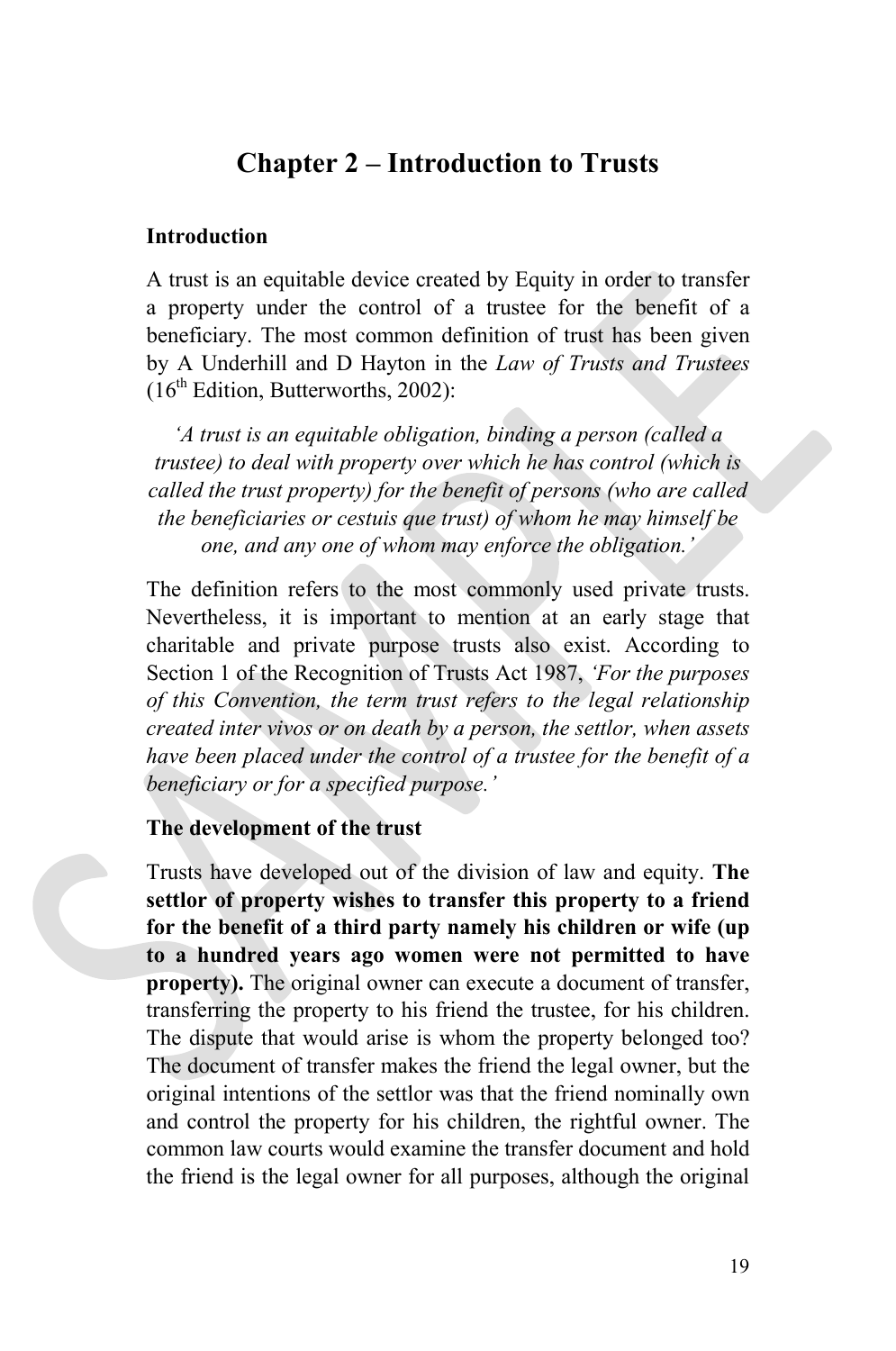intention of the settlor was the property is given for the benefit of the third party. The Equity/Chancery courts recognised this arrangement, that the property was not owned by the trustee but by the third party. Eventually the position of the chancery courts prevailed, the equity courts would enforce the trustee to act in the benefit of the third party and not for his own purposes. The beneficiary's right under the trust became known as the equitable and beneficial interest. The trustee is said to have legal title; this was seen through the common law courts that believed the trustee to be the legal owner of the property.

#### **The nature of the trust**

The trust involves an equitable obligation, which is imperative in nature.

"*Stated in its simplest terms, a trust is a relationship which exists when one party holds property on behalf of another."* Per Lord Nicholls, **Royal Brunei Airlines v. Tan** [1995] 3 All ER 97, at 103.

"*A trust exists whenever the legal title is in one party and the equitable title in another. The legal owner is said to hold the property in trust for the equitable owner."* Per Lord Millett, *Restitution and Constructive Trusts* (1998) 114 LQR 399, at 403.

"*A trust is an arrangement in which one person, who is called the settlor, transfers property to another person, who is called the trustee. In so doing, the settlor directs the trustee to hold the property either for the benefit of certain persons or for the promotion of some purpose. If the trustee undertakes to carry out the direction, he becomes subject to a binding obligation which Equity will enforce*." Professor Everton, *What is Equity About?* (London, Butterworths, 1970), at pp. 22-23.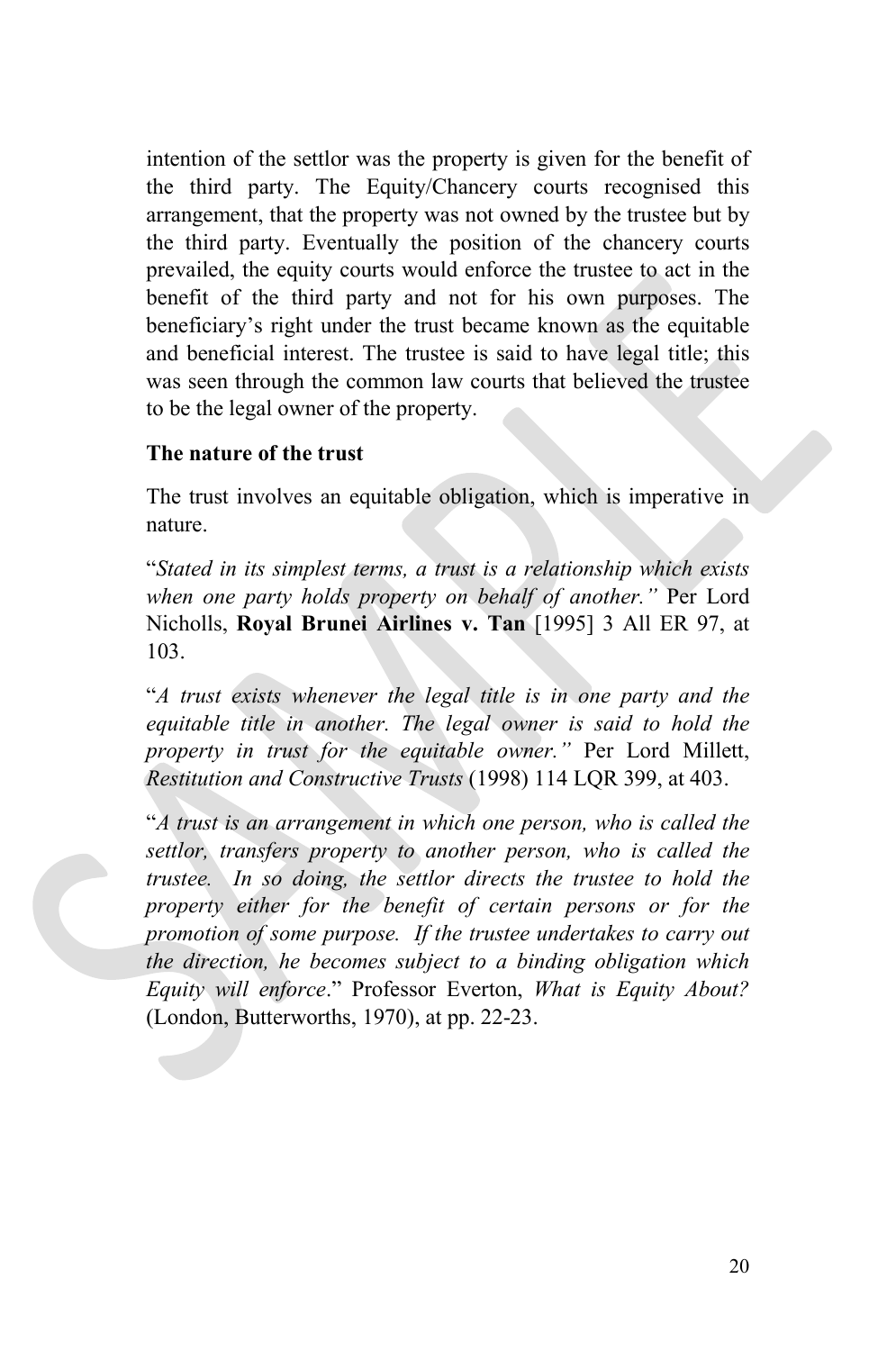*Figure 1: this is a diagram showing the relationship of parties in a trust.*



*The settlor when establishing a trust of his property will transfer the property to a trustee. The transfer document will stipulate the trustee is the nominal or ostensible owner of the property, but the terms of the trust will state the trustee must hold the property for the benefit of the third party the beneficiary. The beneficiary is entitled to enforce his right under the trust against the trustee, this right is called equitable interest because it was originally the Chancery courts that recognised the third party's right.*

#### **The practical function of a trust**

The crucial quality of a trust is a means of separating management and the right to benefit of property. Thus, a trust is a means for creating a separation of management and benefit to property. Contrastingly, Absolute ownership involves both these elements an absolute owner enjoys control and benefit.

**General Principle: The creation of a trust can allow for the legal ownership and equitable benefit to be divided.**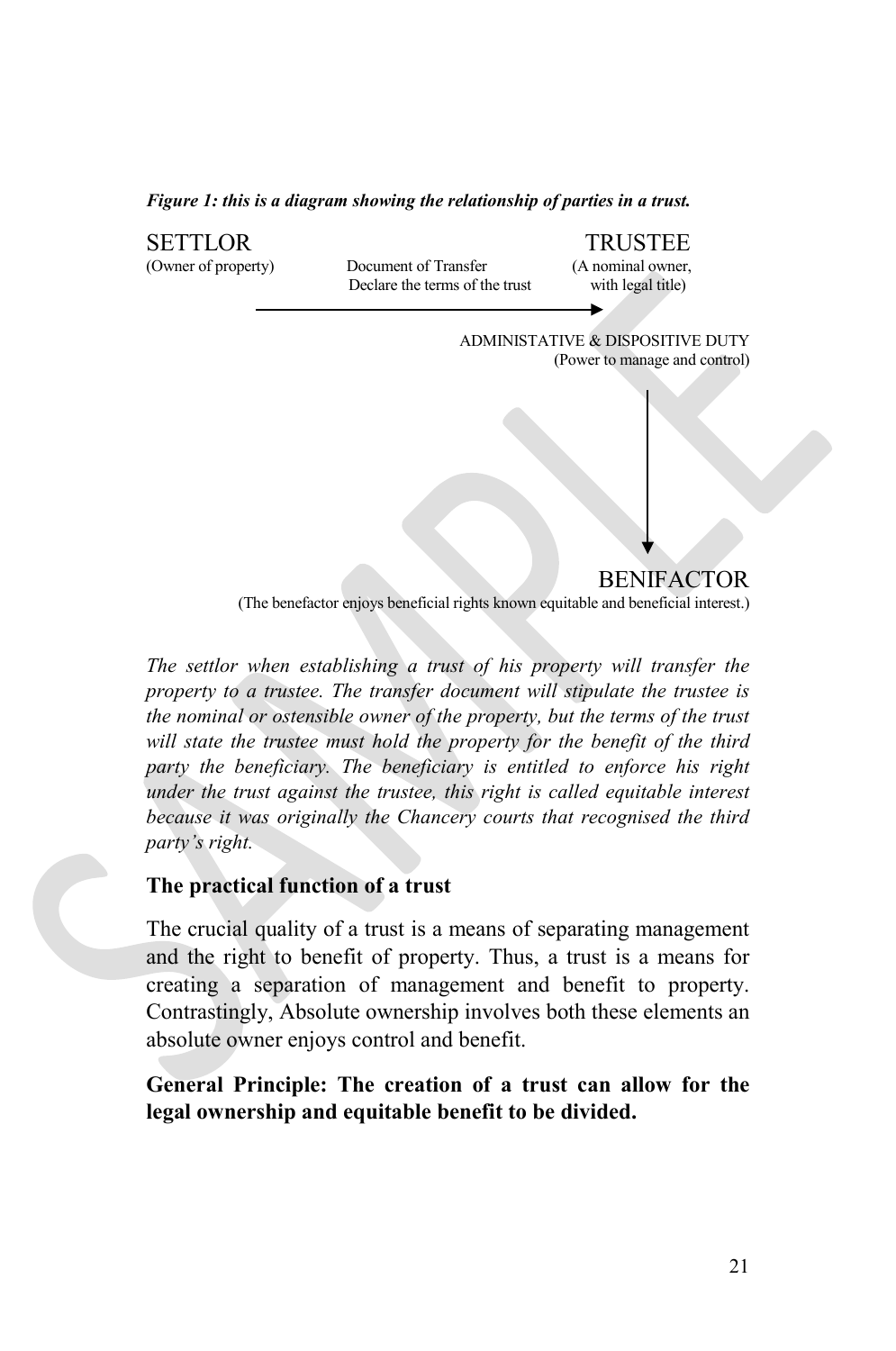#### **Vandervell v IRC** [1967] 2 AC 291

**Facts:** Mr Vandervall was a rich businessman who wanted to save paying tax and attempted to create tax avoiding schemes. In 1958 Mr Vandervell instructed his trustees to transfer some shares they held for him to the Royal College of Surgeons ("RCofS") which was a charity. With an option in the transfer he could buy back the shares in the future for £5000. In 1961 the RCS had received more than £150,000 in dividends from the shares and Vandervell's trustees exercised the option to repurchase. The Inland Revenue claimed tax from Vandervell on the basis that he had not disposed of his interest in the shares for the period 1958 – 1961 because there was no writing. **Ratio: The House of Lords found that the option had created an automatic resulting trust for Vandervall and that therefore he retained an interest in the shares and had to pay tax on them. The RCofS could not have been taxed because it is a charity and was exempt from that taxation. House of Lords also stated obiter that where the legal and the equitable interest are intended to be transferred together there is no need for a separate written disposition of the equitable interest. Application:** Although the tax avoidance scheme failed and Vandervall was made to pay tax on the shares of the company, the case demonstrates the attempted splitting of ownership and benefit.

#### **General Principle: There are four fundamental propositions that well illustrate the law of Trusts.**

#### **Westdeutsche Landesbank Girozentrale v Islington BC** [1996] AC 669, HL

**Facts:** The case was in regard of an interest rate swap, a transaction where one party agreed to pay the other over a certain period interest at a fixed rate on a notional capital sum. The other party agreed to pay over the same period interest at a market rate on the same notional sum. Few years earlier the House of Lords held interest rate swap agreements void in the light of the Local Government Act 1972. The argument between the parties arose when the Claimant sued the Council in order to recover £1,145,525 (including compound interest). The Council accepted to pay the money back under the void contract, but only including simple interest. The issue for the court was whether an equitable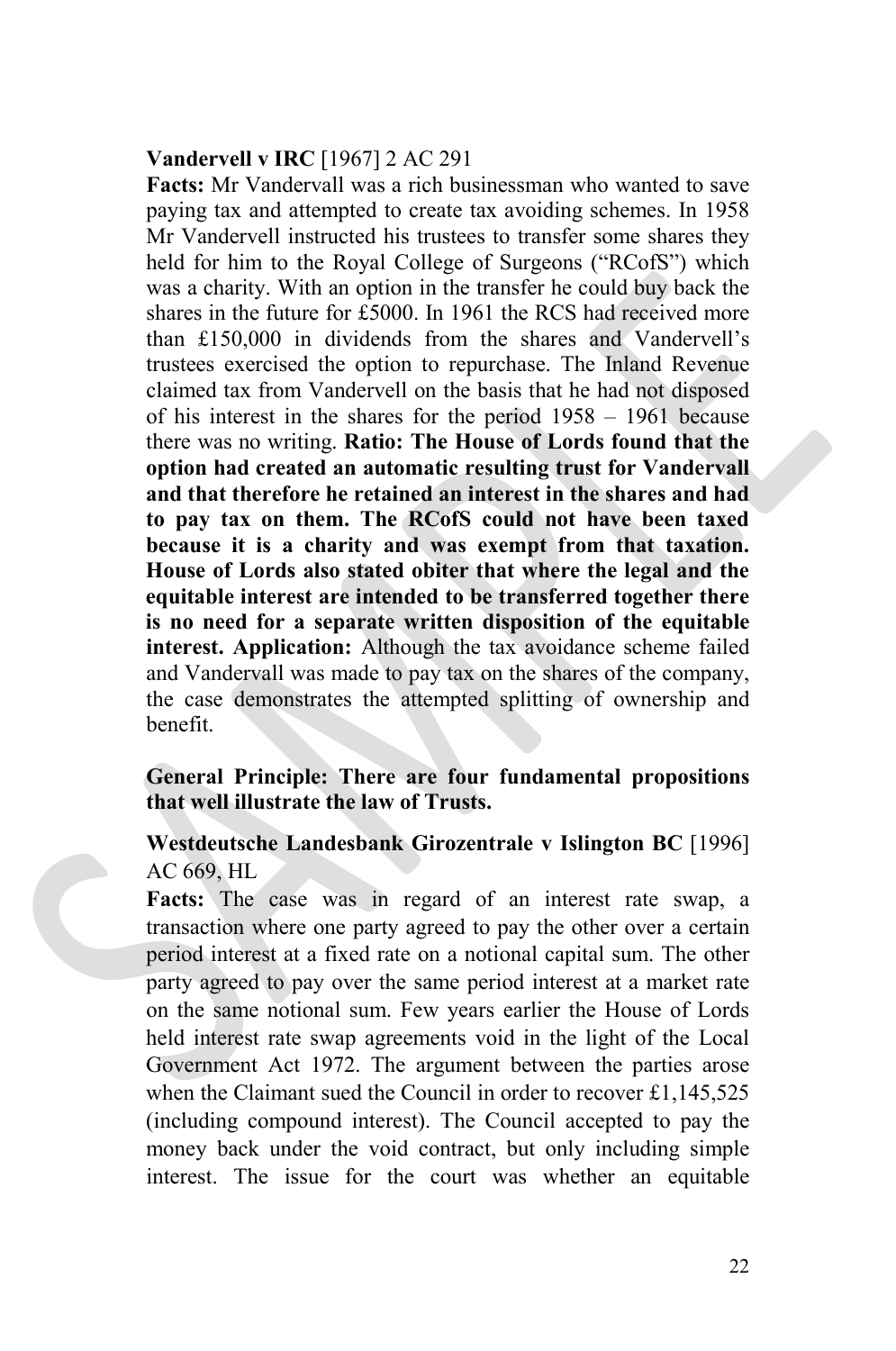proprietary claim was available to the Westdeutsche bank in the present case. **Ratio: Lord Browne-Wilkinson listed four leading principles of trust law which are: (i) Equity operates on the conscience of the owner of the legal interest; (ii) A person cannot be a trustee of the property if and so long as he is ignorant of the facts alleged to affect his conscience; (iii) There must be identifiable trust property; and (iv) Once a trust is established, a beneficiary has a proprietary interest in the trust property, enforceable in equity against any subsequent holder of the property other than a purchaser for value of the legal interest without notice. Application:** The House of Lords held that there was no resulting trust so that the Council could only recover its money with simple interests since there was only a claim for recovery in common law.

#### **Advantages of Trusts**

- **Separation of income and capital -** The use of Trusts enables assets to be segregated from what belongs to the settlor. Trusts protect the so-called beneficiaries from the consequences of the settlor's insolvency. Whether the settlor becomes insolvent, creditors will not be able to access the properties of the Trust. Therefore, the trust is used for asset protection. These types of trusts allow large amounts of money to be held on trust, which accumulate substantial interest payments, which are to be paid to the benefactor. For example, money can be left to my friend on trust, to hold for my wife for life and then for my children. (This means the wife will receive the interest for life and then the children will get the money, when she dies). The separation of money and capital also allows future gifts – The mechanics of a trust allows a gift to be made which will continue on in the future over time.
- **Joint and collective ownership -** Trusts can be used to create concurrent or subsequent interests in land. Thanks to the use of Trusts the settlor may partition the asset for the benefit of several people. For instance, the settlor may leave a property to A for life with reminder to B. This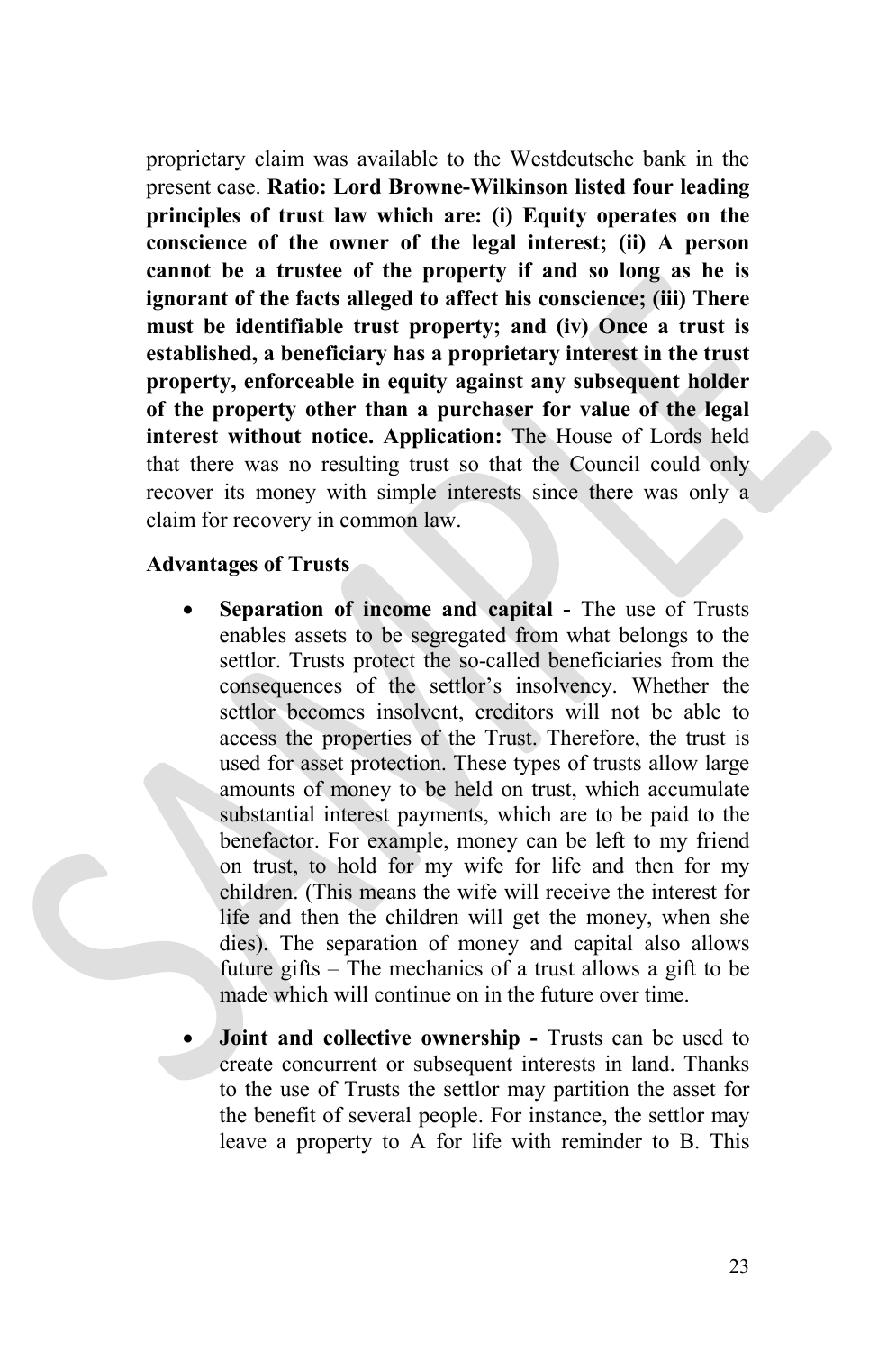means the property belongs to A for the duration of his life and then B will benefit from the property at the death of A.

**Collective investment -** Investment on the stock market in an efficient way requires large amounts of money far beyond what is available to most individuals. Thus a trust allows collective investment, which is managed by professional investment managers on trust. These managers are in control of the money they invest it and act in the best interests of the third parties, who in this type of situation may also be the settlor**.** The same works for investment and pensions, which works through the law of trusts.

**Administrative convenience** - The administration and management of a property by the trustee may be useful in those circumstances whether the beneficiaries have not a high level of financial and investment knowledge or whether the beneficiaries are young.

**Tax avoidance -** Trusts allow those using it to avoid or mitigate tax liability.

**Rights relating to Trusts**

#### • **Settlor's position**

The settlor is the person that creates the Trust and sets its content. The settlor decides the form of the trust, the beneficiaries and their interests and the trustee and their obligations. Before the creation of the Trust, the settlor must be the absolute owner of the property in question. He must hold the legal and beneficial ownership of the property. Once the Trust has been created, the settlor loses both the legal title and the beneficial interest. Once the settlor has determined the terms of the trust and transferred the property, he is unable to revoke the trust. He no longer enjoys any rights unless he has made provision.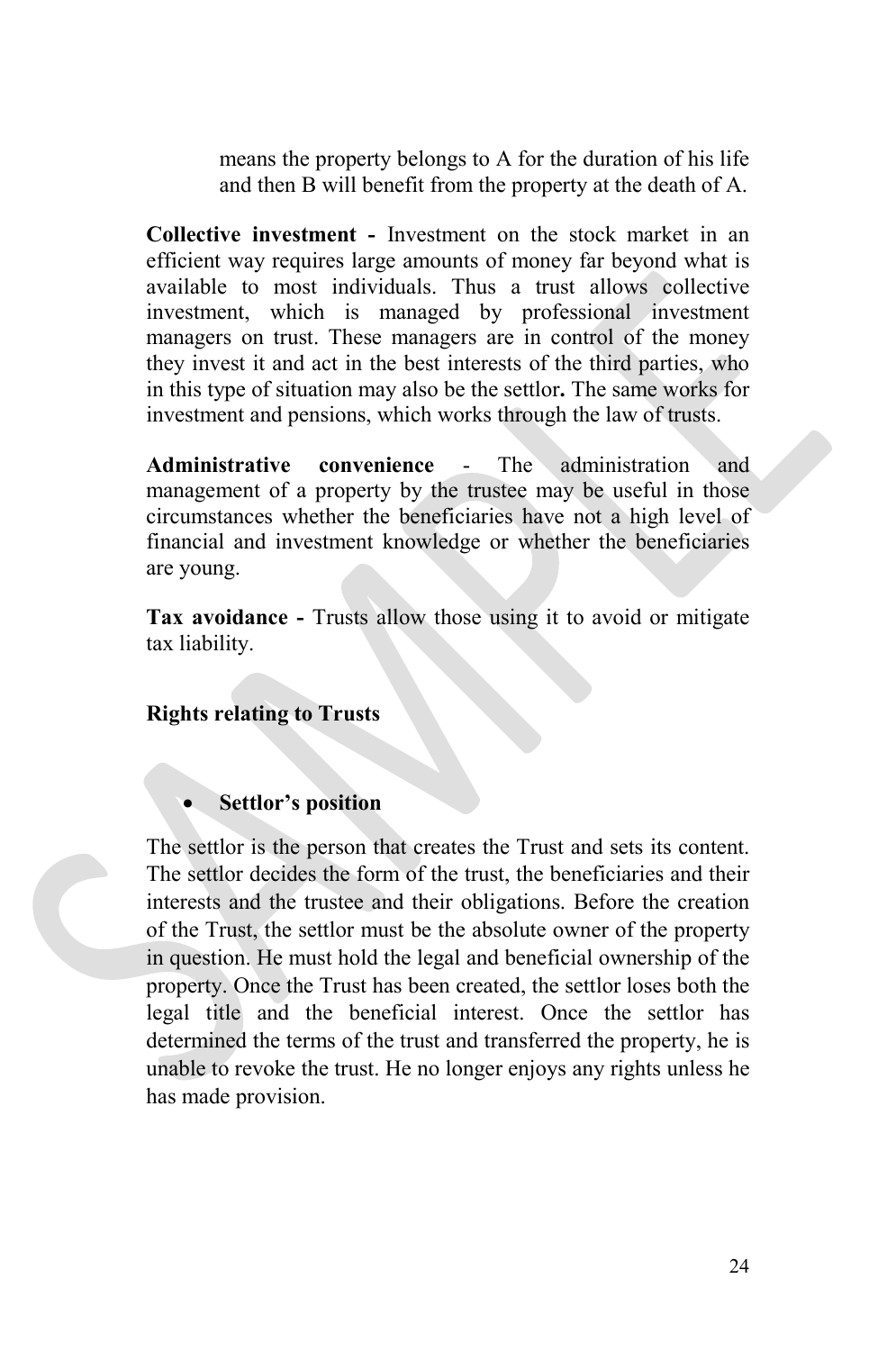#### • **Trustee's position**

The Trustee receives the burden of managing and administering the property under the trust for the benefit of the beneficiaries. Between the trustee and the beneficiaries there is a fiduciary relationship that basis on confidence, trustworthiness to act for the benefit of the beneficiaries and not for its own benefit. The trustee's administrative functions are really concerned with looking after the money. If it were a fund, this would include investing and re-investing the money. If it is a single item, the trustee must ensure proper state of repair and so forth. The trustee's dispositive responsibilities refer to making transfers and payments to the beneficiaries.

#### • **Beneficiaries' position**

Beneficiaries have equitable rights in the property and a beneficial interest in it. Beneficiaries may sue the trustee and any third party for damages for breach of Trust. They can get the property itself back or whatever has been substituted for, even if given to somebody else. Beneficiaries are entitled to assign the whole property or part of it to third parties. They may also terminate the trust by requiring the trustee to transfer the legal title of the property to them.

#### **The nature of the beneficiary's rights**

**Personal and proprietary interests:** In an example of the simplest type of trust a bear trust, where there is one beneficiary. Here the trustee function is to look after the trust property until it is ready to be transferred to the beneficiary in accordance with the trust instrument. In this type of case the nature of the beneficiaries' interest is one which is a form of ownership of the trust property. The beneficiary is said to have a propriety interest in the trust property.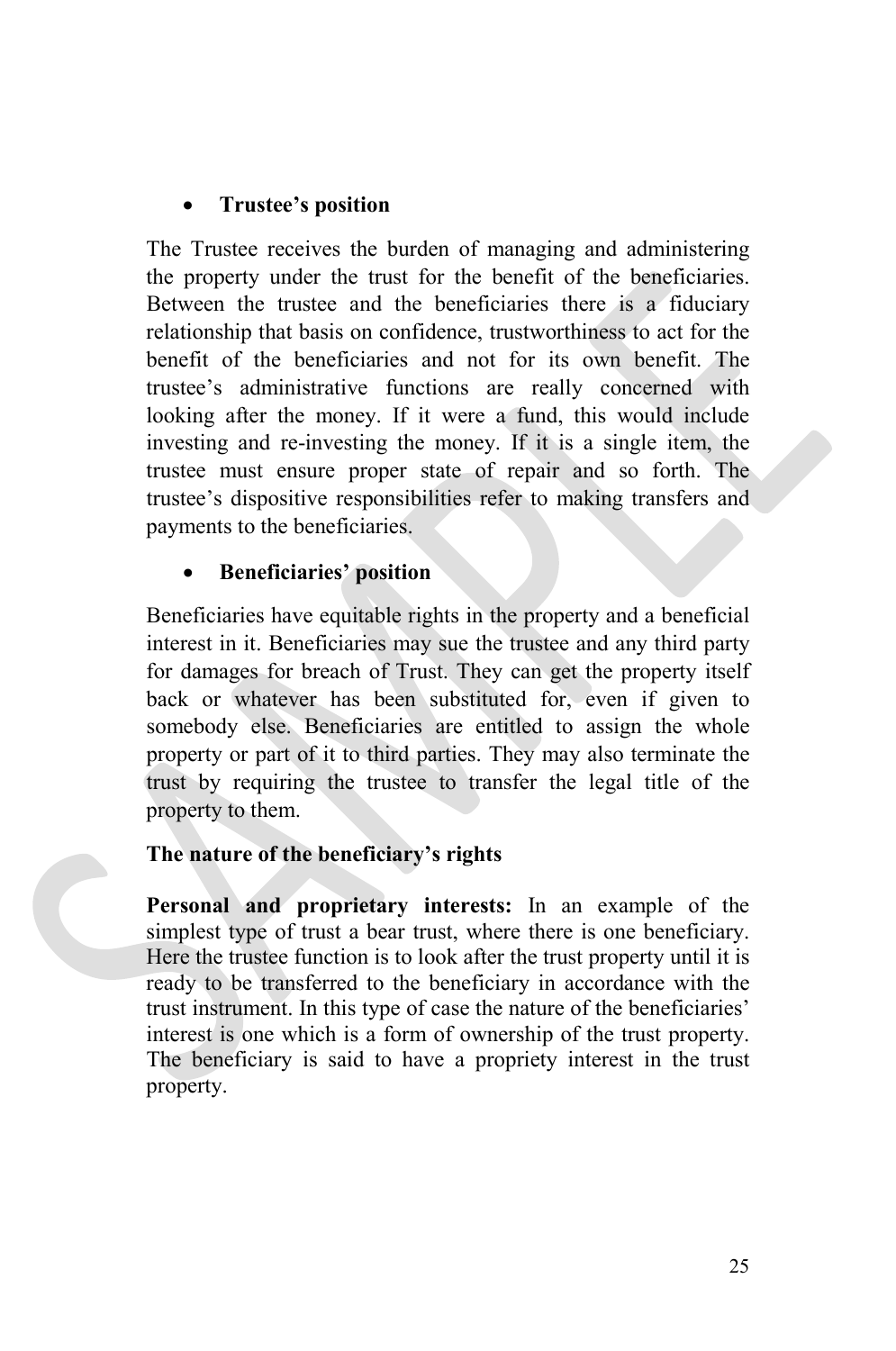*Figure 2: a diagram demonstrating the distinction between a beneficiary's propriety interest and person right*



#### **General Principle: The beneficiaries' interest is one which is a form of ownership of the trust property.**

#### **Vadim Schmidt v Rosewood Trust** [2003] 2 AC 709

**Facts:** The settlor established two trusts in the Isle of Man with an Isle of Man company acting as trustee. The settlor died unexpectedly and intestate. The applicant sought access in both his personal capacity as heir to settlor and in his capacity as executor of the settlor's estate to documents in the possession of the trustee. The Court was unable to determine the proper construction of the gifts contained in the trust documents and hence was unable to determine whether the applicant had a proprietary interest in the trust property such as to entitle him to access the documents sought on the basis of the rule in **O'Rourke v Darbishire** [1920] AC 581. **Ratio: the court held that persons with a non-proprietary interest in a trust, such as the object of a trust power, may now seek access to trust documents, with such access now to be treated as a discretionary question for the court in the exercise of its inherent jurisdiction to supervise the administration of trusts. Application:** The Privy Council reformulated the basis upon which a person interested in a trust may seek access to trust documents; abandoning the rule previously thought to have been established in **O'Rourke v Darbishire** [1920] AC 581 that access is available to persons with a "proprietary interest" in the trust property.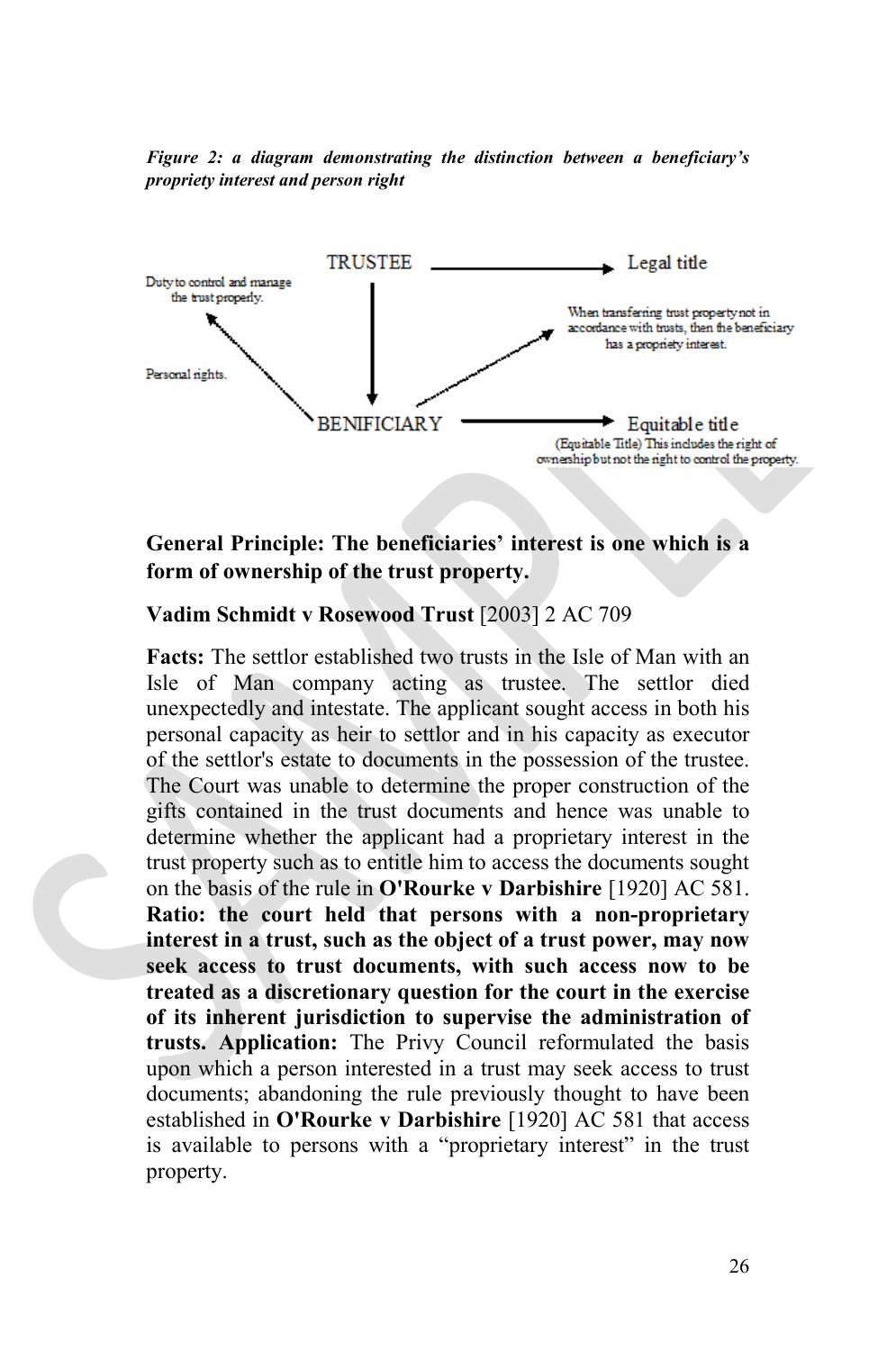The trustee has legal title of property while the beneficiary has equitable title. The equitable title is a form of ownership, referred to as beneficial ownership. The difference between beneficial ownership and absolute ownership is the absolute element of management and control of the property. The nature of ownership is that it gives rights, which are good against everyone, whereas a propriety right is only good against the other person involved. The trustee is under a duty to control and manage the trust properly this gives rise to a personal right to the beneficiary. Moreover, if the trustee transfers the trust property to a third party not in accordance with the trust instrument this then entitles the beneficiary to a claim to reclaim this property from the third party; this can be described as a propriety right. Thus the beneficiary owns the property but a beneficial ownership as opposed to absolute ownership.

#### **General Principle: Beneficiaries are entitled to terminate the trust if they have attained the age of majority (over 18), if they have full mental capacity and if they are absolutely entitled to the trust property.**

#### **Saunders v Vautier** [1841] 41 E.R. 482, Ct of Chancery

**Facts:** A testator, by his will, bequeathed to his executors and trustees all the East India stock upon trust to accumulate the dividends until the beneficiary should attain twenty-five. Once reached this age, the trustee was required to transfer capital and accumulated income to the beneficiary. At the age of 21, Vautier claimed the fund. **Ratio: The issue for the court was whether the trustees should transfer trust. Wherever a beneficiary with an absolute interest under a trust is** *sui juris,* **i.e. of full age and not a lunatic, he may call for the trust property which represents that interest, and the trustees are obliged to transfer the legal title of it to him; if he is a sole beneficiary, this will result in the complete collapse of the trust. When the beneficiary has an absolute indefeasible interest in the legacy, it is not bound to wait until the expiration of the period. Application:** The Defendant was held entitled to terminate the trust since he had the full beneficial interest.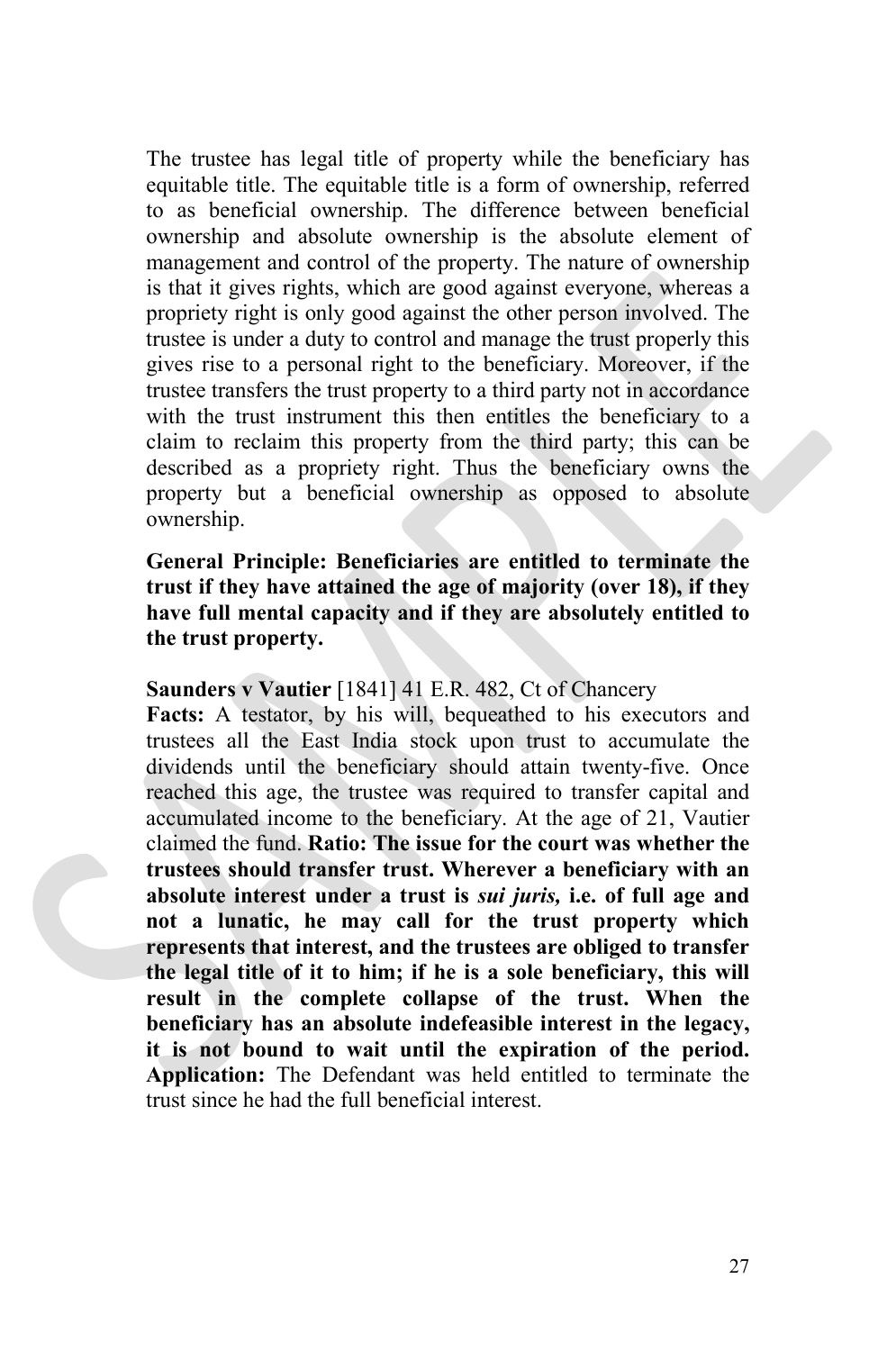The rule in **Saunders v Vautier** [1841] 41 E.R. 482 represents a significant limitation upon the settlor's 'freedom of trust', but it can be justified in two ways:

There might be something of an 'anti-trust' justification, as follows: while it is fine to empower owners to created structured gifts of property where this is essentially the only means of giving the benefits of property, as for example when money is provided for minor children, this power should not be used to allow an owner to control his beneficiaries when they are fully competent to look after themselves. If you give property to someone, you naturally take the risk that they will use that property in ways which are foolish or which otherwise might defeat your hopes. But that is the price of treating people, including donees of property, as autonomous individuals. The law of trusts should not, therefore, allow settlors to treat sane adults as children, and so the principle of **Saunders v Vautier** reflects the law's desire that all individuals, once *sui juris,* should be treated as capable of running their own affairs, including their rights over property.

The second justification is related, and concerns the idea of equitable ownership. In the eyes of equity, the beneficiaries are the owners of the trust property, not the settlor. They have the rights against the trustee, and must enforce the trust themselves. When they reach full age, in essence the trust is in their hands. They can enforce their rights against the trustee or not, may consent to the trustees acting outside the terms of the trust, i.e. doing what would otherwise be a breach of trust, and may vary the terms of the trust as they wish. The settlor has no say in any of this. Thus they are (in theory) in full control of the property via the office of the trustee. But if that is so, why cannot they do with their property what they like, as can any other full owners, and in particular, take the property out of the trust completely if they so desire?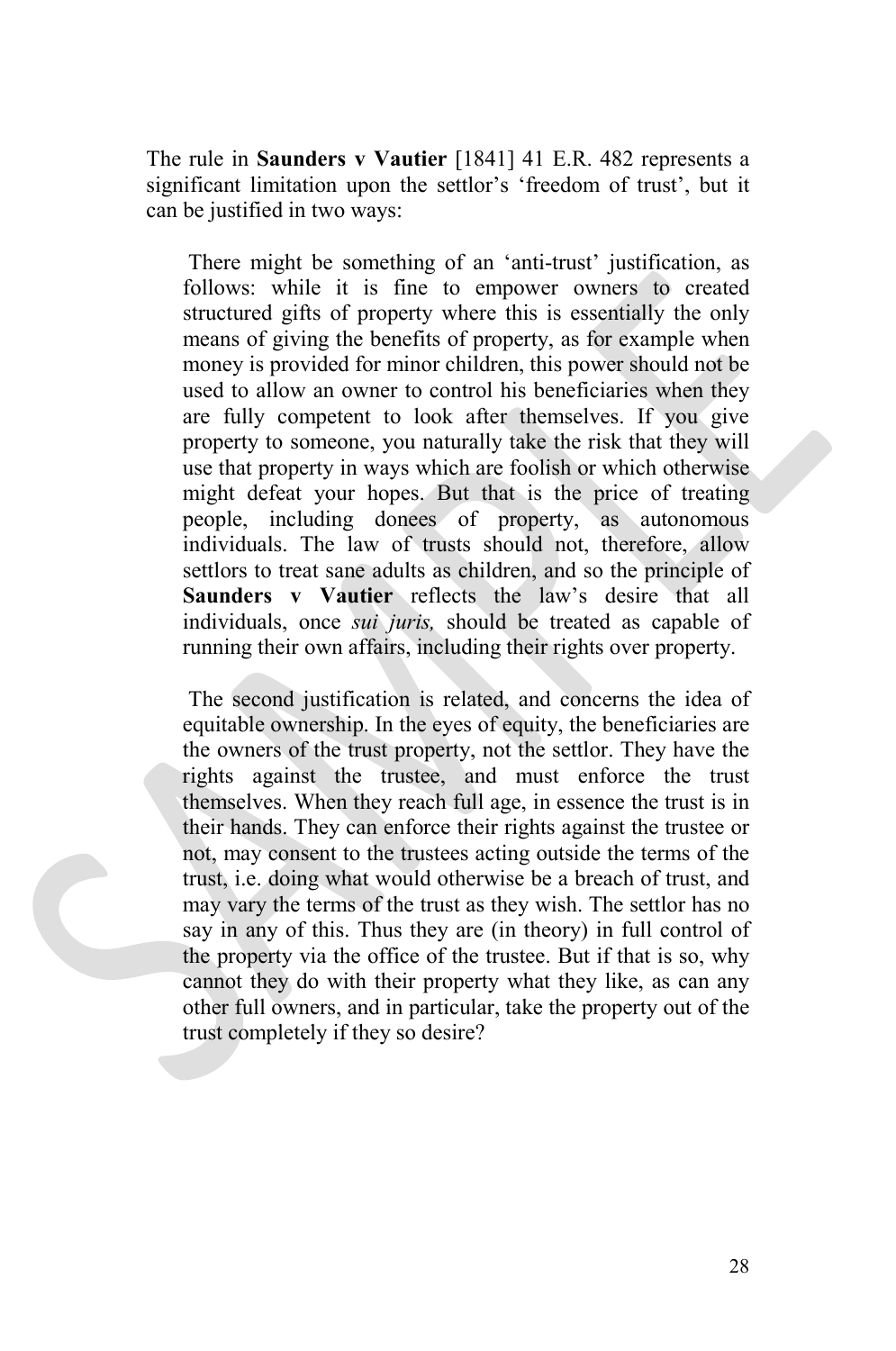#### **Doctrine of notice - 'Equity's Darling'**

It is important to pinpoint that beneficiaries' rights are not absolute rights. There is one person called 'Equity's Darling' whose right may prevail over the beneficiaries' ones. The doctrine of notice is an equitable doctrine that dictates where certain conditions are fulfilled equity will regard a bona fide purchaser for value without notice as "Equity's Darling". It is a good faith party that gives money without knowledge of the trust. Equity's Darling takes the property free of any rights of the beneficiary. Therefore, if the purchaser of the property is Equity's Darling, the beneficiary will not be able to have the property itself back, but only a substitute of the property.

#### **General Principle: The bona fide transferee of the property trust for value without notice acquires good title over the property.**

#### **MCC Proceeds Inc v Lehman Bros International (Europe),** The Times, 14 January 1998

**Facts:** The Claimant was a company controlled by Mr Maxwell and members of his family that took over Macmillan Incorporated. Macmillan Inc placed shares in a subsidiary in the name of a nominee company controlled by Mr Maxwell, called Bishopsgate Investment Trust plc. Bishopsgate held the legal title while Macmillan retained the beneficial interest in the shares. Later on Bishopsgate pledged the shares with the Defendant, without notifying Macmillan. The Defendant subsequently sold the shares to another company. MCC sued the Defendant on the ground that they had beneficial interest in the shares so that to be entitle of recovery them. **Ratio: Whether the Defendant falls within the category of the so-called bona fide purchaser that has gotten a legal interest in a property without notice of any breach of Trust, he cannot be held liable. Application:** The Court of Appeal found in favour of the Defendant on the ground that the company acquired good title to the shares, free from any claims.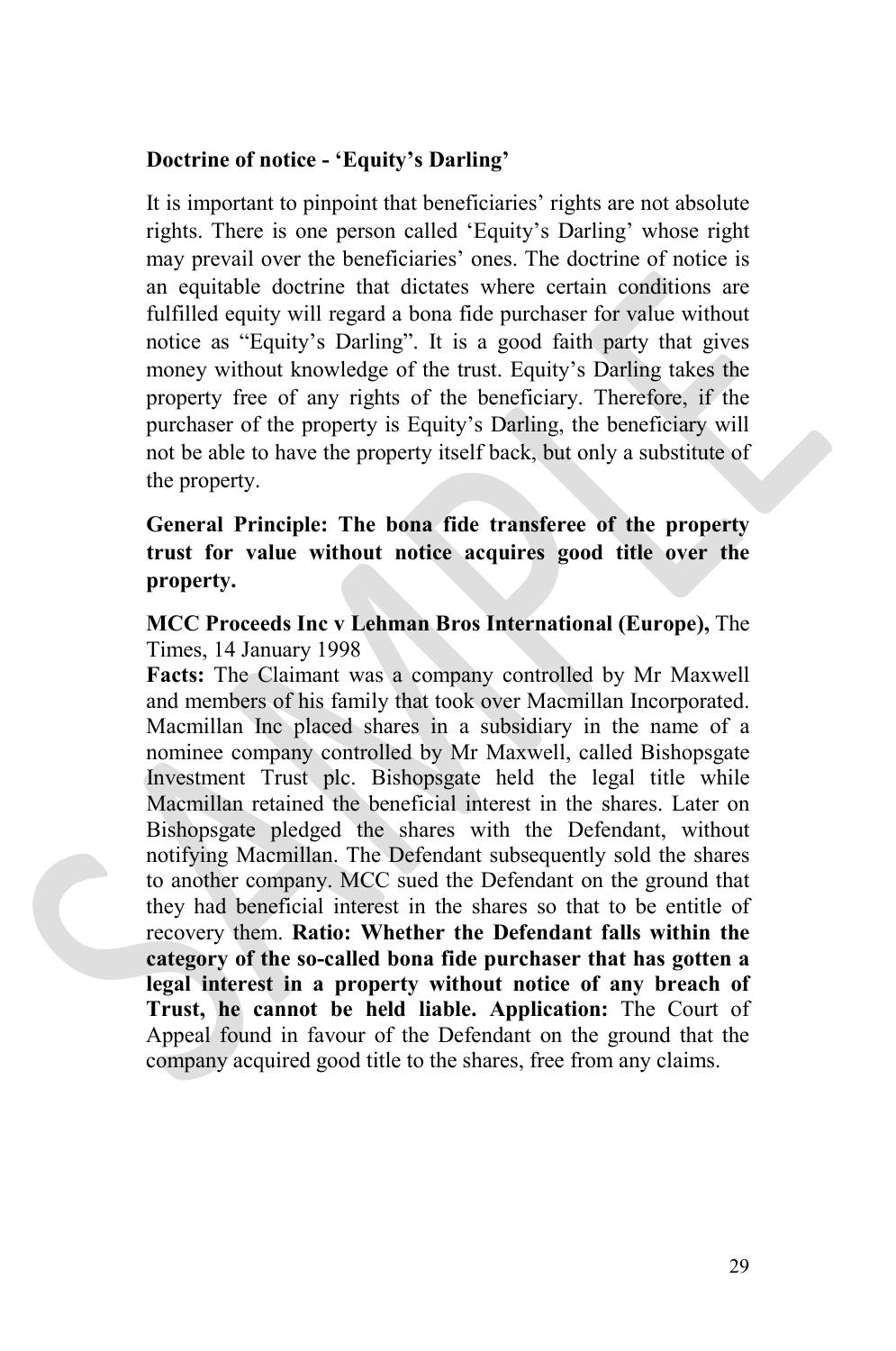#### **Types of Trusts**

*Inter vivos* – Created by the settlor when he is alive.

- **A. Public Trust –** Trusts created for the benefit of the public are public trusts. These include:
- **Purpose Trust -** A purpose trust is a type of [trust](http://dictionary.sensagent.com/Trust%20law/en-en/) that has not [beneficiaries,](http://dictionary.sensagent.com/Beneficiary%20(trust)/en-en/) but instead exists for advancing non[charitable](http://dictionary.sensagent.com/Charitable%20trust/en-en/) purpose of some kind. Trusts for charitable purposes are also technically purpose trusts, but they are usually referred to simply as [charitable](http://dictionary.sensagent.com/Charitable%20trust/en-en/) trusts.
- **Charitable trust -** A charitable trust is a type of public trust, created exclusively for charitable purposes. The trust is established for the benefit of the public. The trust must benefit the society or a large part of the community.
- **B. Private Express Trust –** Those trusts created for the benefit of people are private trusts. It is a Trust expressly created by the parties, not inferred by the law from the conduct of the parties. Under this category there are two possible types of Trust: Fixed Trust and Discretionary Trust.
- **Fixed Trust** A fixed trust is one where the terms of the trust are determined and stipulated exhaustively at the outset by the settlor. These include who is a beneficiary, what is he or she to get, when they are to get it and on what conditions if anything. If the trust instrument stipulates all of these matters then the trustee's dispositive function becomes mechanical, in that he does not have to exercise judgment just follow what is set out in the instrument. This is the traditional type of trust. A trustee holds a property for multiple beneficiary or a single one. The important aspect of a fixed trust is that the trust fund itself dictates what the beneficiaries are going to get. It is the trust that states what each beneficiary will receive. It is not compulsory to attribute equal share to the parties. A settlor may decide to give 1 per cent to one beneficiary and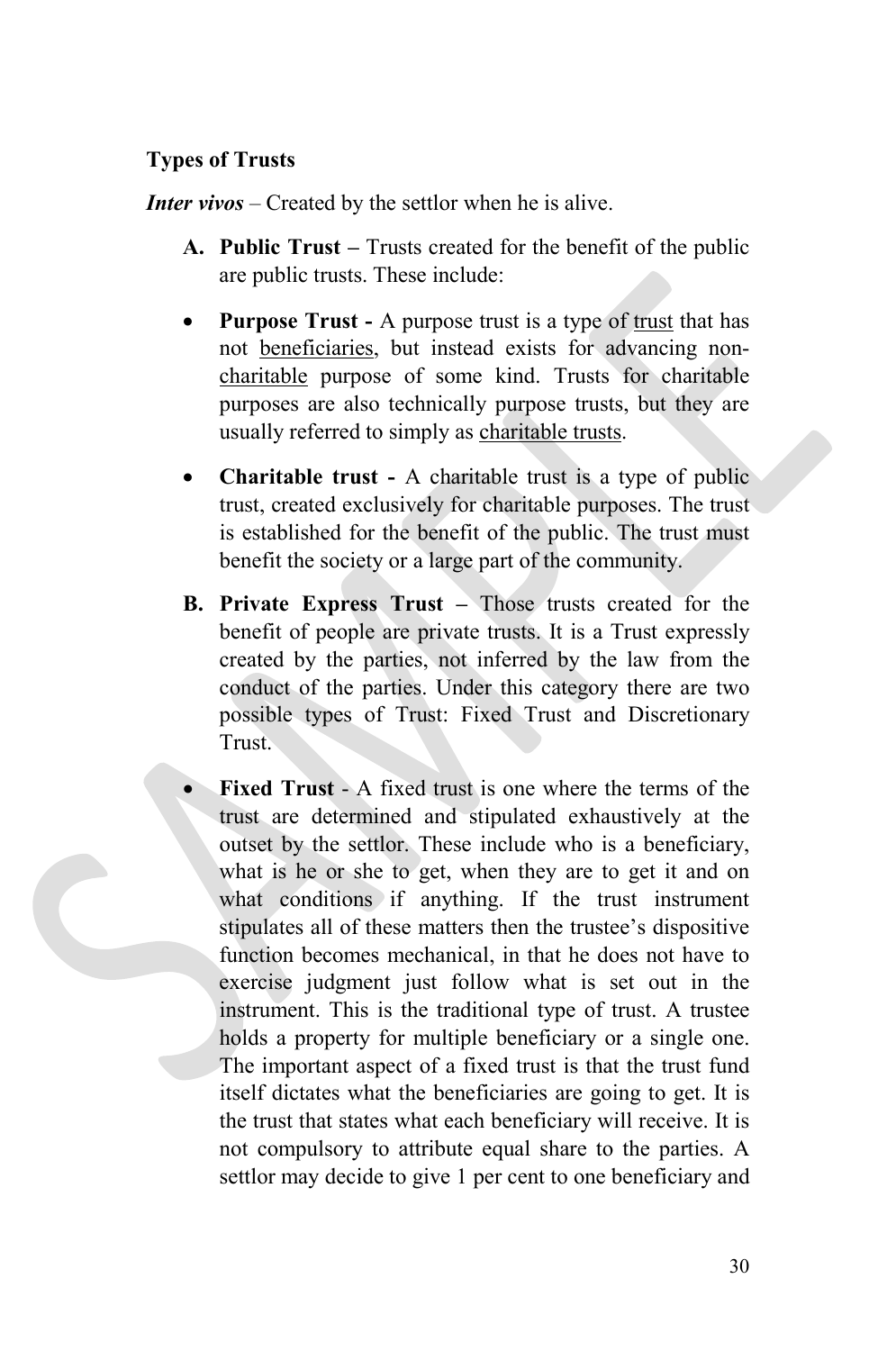99 per cent to the second beneficiary. The trust itself stipulates what each beneficiary will receive.

*Figure 3: A diagram showing equal distribution under a fixed trust.*

Trustee

Beneficiary 1 Beneficiary 2

*½ of trust fund or an "EQUAL" share each*

Two are the main problems that arise with fixed trust. First, trusts were often created as a way to be fiscally efficient in order to reduce tax liability. Whether the beneficiary's share is fixed, the interest will be easily taxable. Second, fixed trusts may be seen a bit too inflexible since they cannot be changed in the light of possible future needs of the beneficiaries. For these reasons, fixed trusts have become obsolete to a certain extent.

• **Discretionary Trust** (it can be either *inter vivos* or testamentary) – The settlor does not determine on the trust document how much property each beneficiary will get. It will be discretion of the trustee to decide. Since tax cannot be applied until the property has been received, discretionary trusts play a better role in the fiscal life of a person. How does the trustee exercise discretion? The trustee acts in the best interest of the beneficiary as a whole. He will look at all beneficiaries and at all their needs in deciding who is going to get what. However, if the trust is a discretionary one, this refers to a dispositive discretion, where the trustee will have to exercise a discretion in determining what property to pay to a beneficiary. For example, Y leaves all my money to friend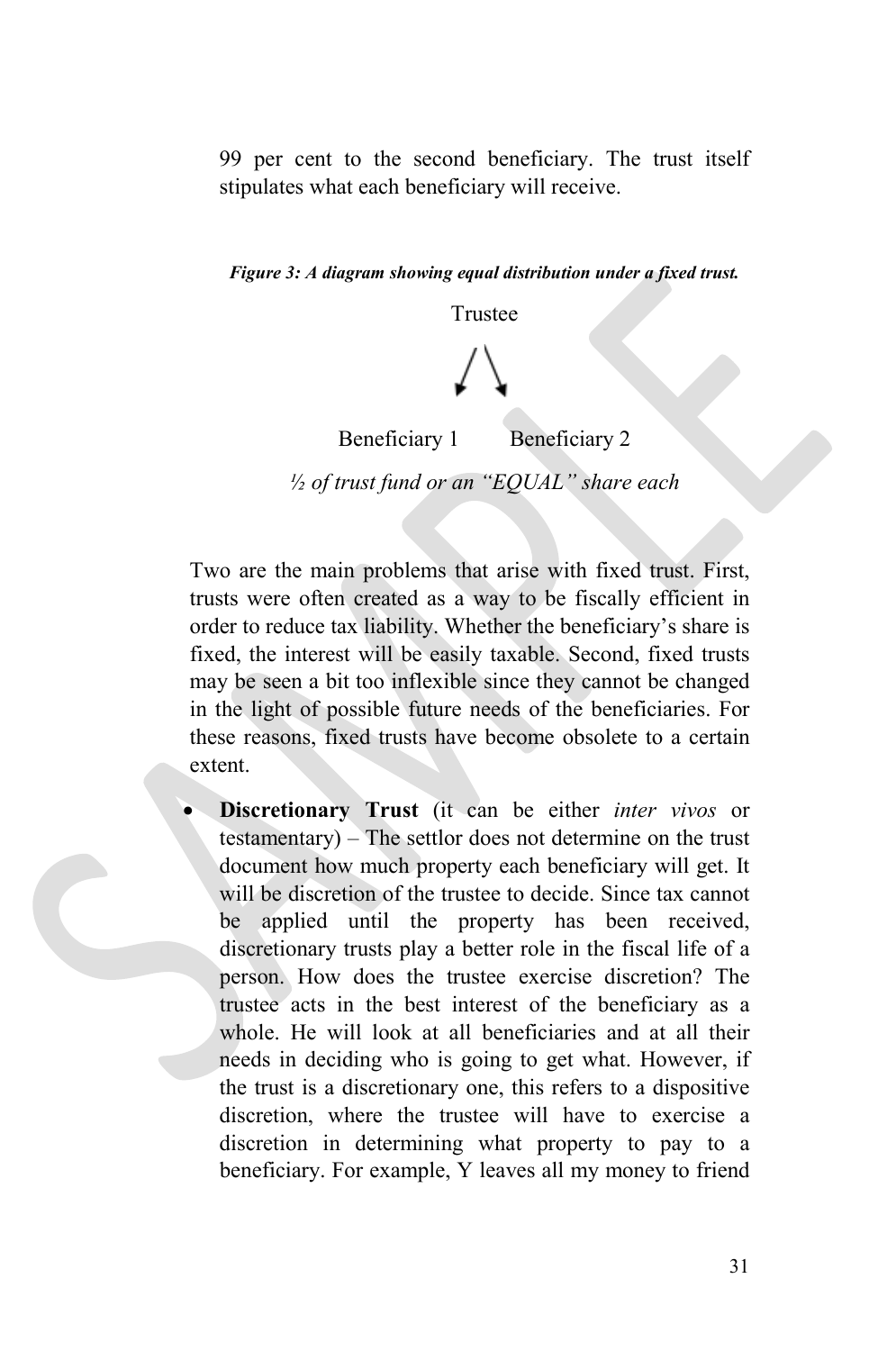X to be divided at his discretion amongst my children in such proportions that he may think appropriate.

#### **Figure 4: A diagram showing distribution under a discretionary trust.**



*% of trust fund "as trustees think fit"*

#### **Advantages of a discretionary trust**

A discretionary trust may be used in avoiding loss in Bankruptcy. For example, if X leaves all his money to his sons, A and B. If B becomes bankrupt the trustee will have to pay B his share of the property, even though this will become payable to creditors. If the trustee is given some discretion as to how to distribute the share of property between A and B, the trustee could simply not pay any money to B if the money was used to go to creditors. He would simply withhold payment until such time as bankruptcy proceeding had been concluded and free of debt.

#### **The dispositive discretion**

Where there is a discretionary trust, the trustees are subject to certain duties in relation to the exercise of discretion. First, clearly they have to stay within the terms of the discretion. If the trust instrument says *"the trustee must divide the money at their discretion amongst A, B and C"*, there is no discretion to give money to D. Secondly, the discretion must be exercised by the person who is given the discretion, you can't delegate discretion, the trustee must decide the appropriate course.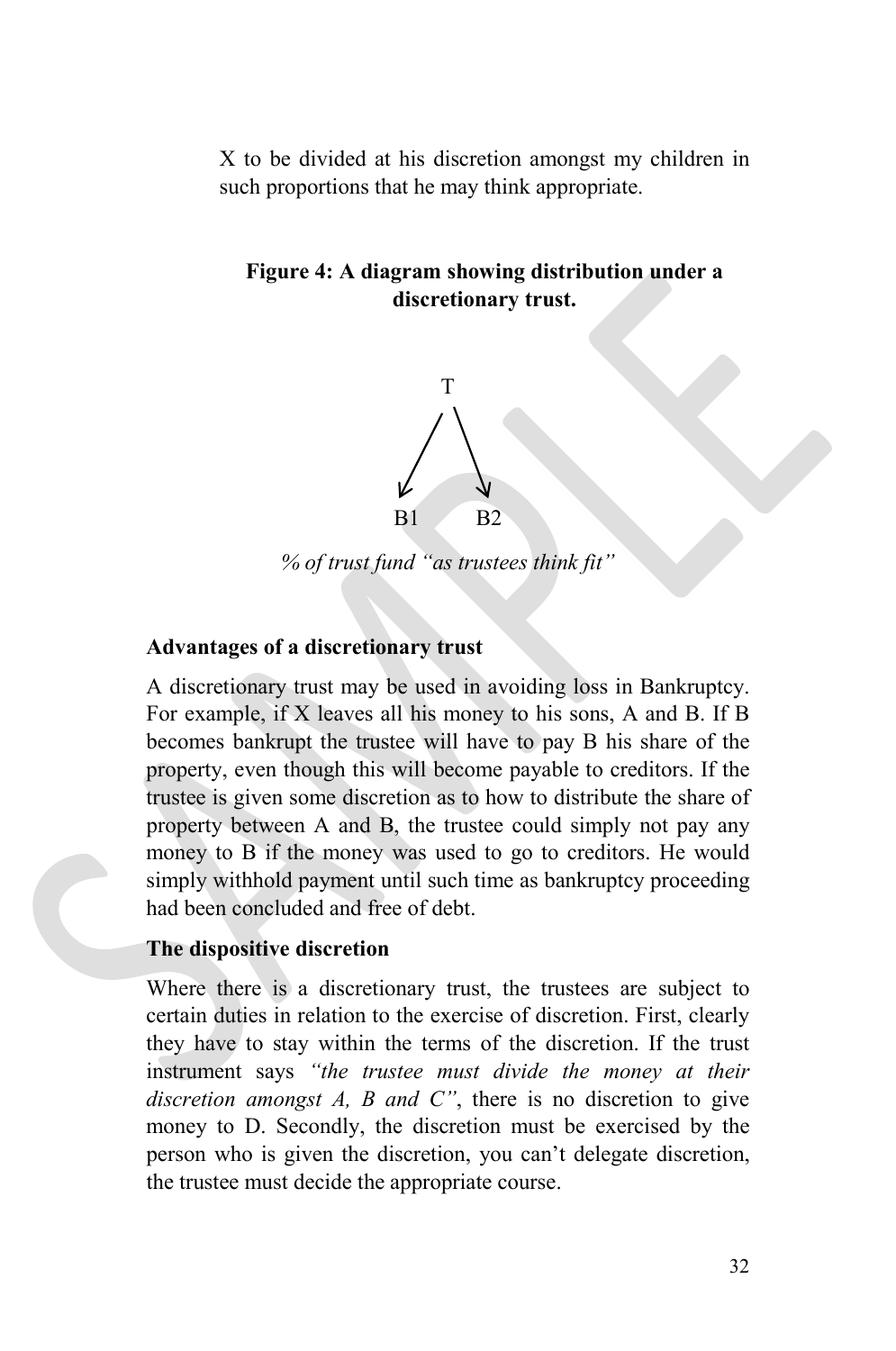**General Principle: Trustees who exercise a power of appointment, under a discretionary trust, without exercising their discretion because they did not realise that it existed, are in breach of their duty to consider the appropriateness of the appointment, and the appointment will be invalid.**

#### **Turner v Turner** [1984] Ch 100

**Facts:** The settlor created a trust for the benefit of his wife and children. The trust contained a discretionary power to distribute capital or income out of the trust fund to all or any of the beneficiaries. The settlor appointed as trustees his father, sister-inlaw and her husband. None of them had understanding of trust matters. In exercising the power of appointment the trustees divided the trust in favour of the four children. By a deed, the trustees revoked the appointment of the settlor's eldest son and appointed the remaining three children as the sole beneficiaries of the trust fund. **Ratio: it was held what might first appear to have been a decision of trustees may prove on questioning not to have been a decision. Where a power is exercised in form but not in substance then the appointment will be declared void. Application:** The purported appointments must be set aside. The trustees had not exercised their discretion in making the appointments and were in breach of that duty.

**General Principle: Sometimes the trust instrument will stipulate steps to be followed by the trustee when exercising discretion. It might just state as the trustee thinks fit, in this event the trustees have to consider what appropriate criteria they must use, these criteria must be rationally exercised.**

#### **R v District Auditor ex p West Yorkshire MCC** (1986) 26 RVR 24

**Facts:** Application by local authority for a declaration that payment to the West Yorkshire Trust was ultra vires and was not rendered unlawful by applicant's motives and did not require consent by the secretary of state. **Ratio: A settlor stated in the trust instrument the criteria that had to be taken account off when exercising discretion. Application:** It was doubtful whether review was appropriate as the auditor had not yet determined the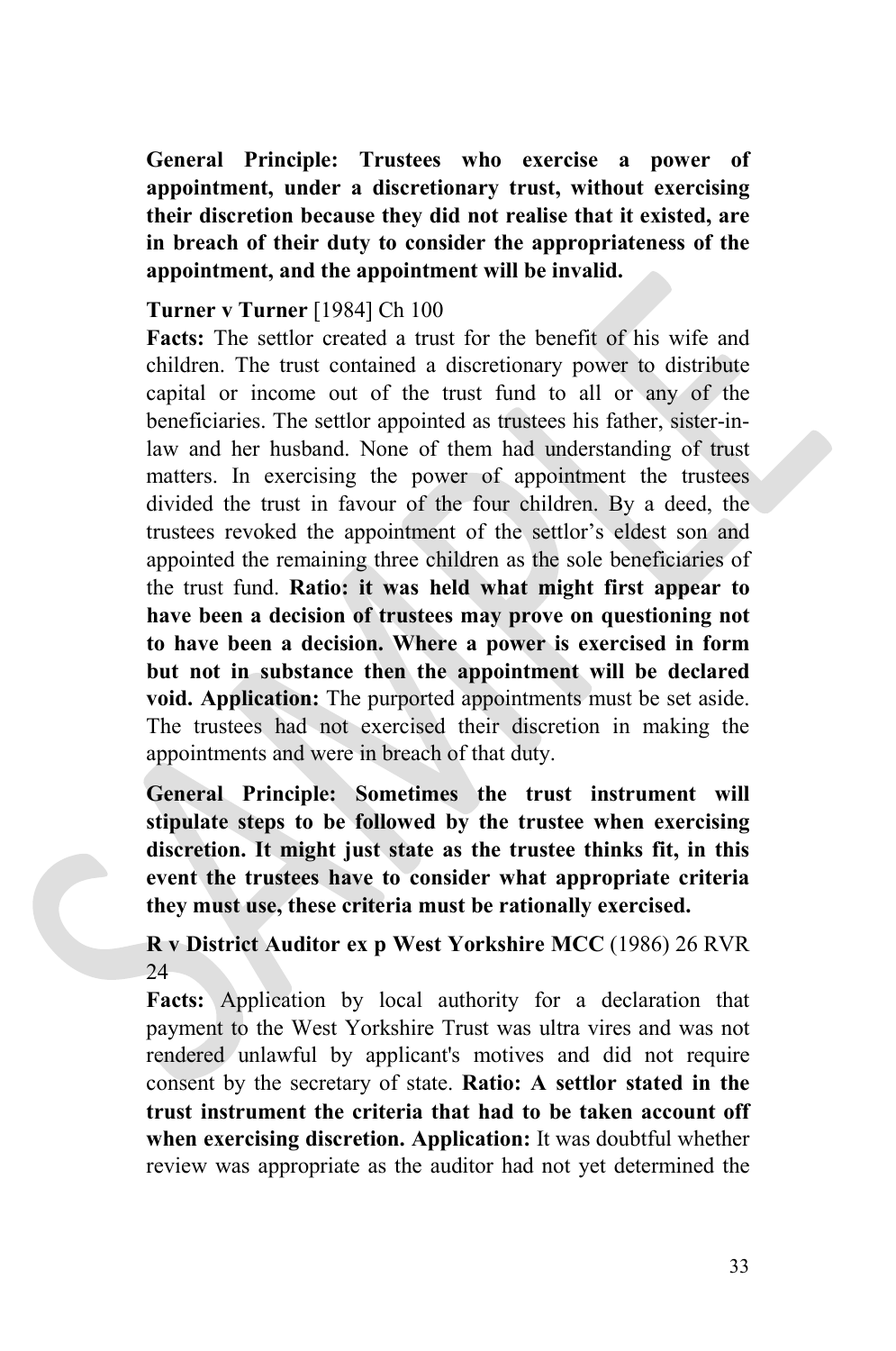matter. Without creating a procedural precedent however, it was clear the trust neither could neither take effect as a valid charitable trust nor as private trust as there was no certainty as to beneficiaries.

The trustees will have to ensure they are properly acquainted with every factual fact and information which is necessary, in order to exercise discretion. First for example if there is a small family and they have to pay money amongst the three children, then the trustee's must find out about the three children. What are their circumstances? Does one have a disability, which may justify a larger proportion of the pay out? They cannot exercise discretion without facts. There is no use of criteria when there is no fact to which applies the criteria.

Second, another type of discretionary trusts is large discretionary trusts, which involve paying out employees or members within a large group such as a company or society. In this type of situation trustees cannot get the same type of information about thousands of beneficiaries as in the small family discretionary trust. Thus the trustee is expected to survey the field. This involves discovering information relevant to exercising the discretion, putting up posters, asking people to apply.

#### **Exhaustive and non-exhaustive discretionary trusts**

There are many subdivisions of discretionary trusts but the overall concept binding them all together is that the trustees must exercise discretions vested in them before any potential beneficiary becomes entitled to income of the trust. A discretionary trust may be either exhaustive or non-exhaustive in nature.

#### • **Exhaustive trust**

Exhaustive trusts require the distribution of all the income but grant the trustees discretion to determine how that income is applied between the beneficiaries. For example, if X leaves all his money on trust to Y (trustee) for 21 years, but he must allocate the income generated by the trust property, as they think fit among his children each year, this type of trust would be exhaustive.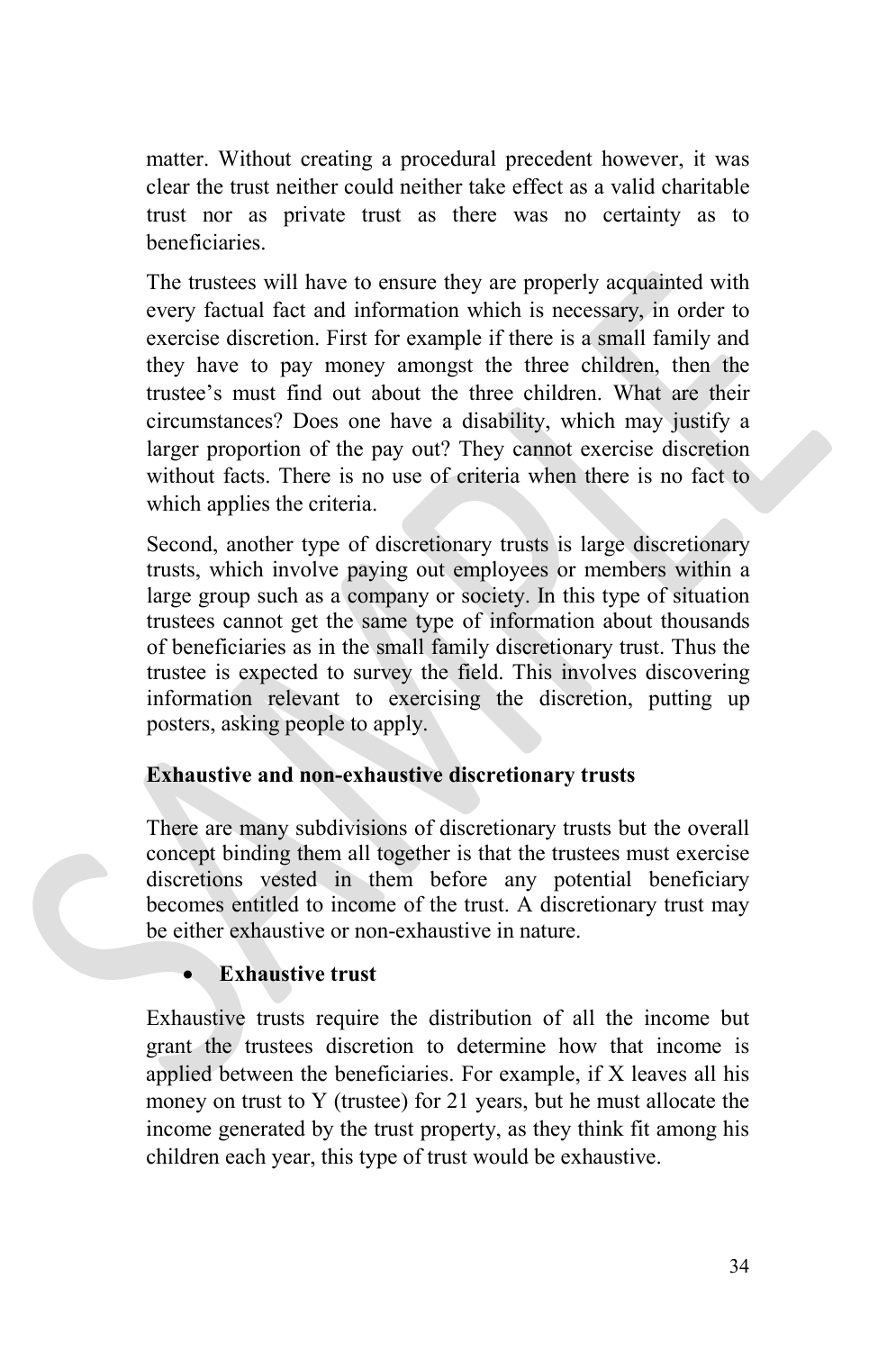#### • **Non-exhaustive trust**

This grants the trustee's discretion over how much of the income is distributed as well, perhaps, as over the identity of the beneficiaries who were to receive that income. A non-exhaustive discretionary trust provides the power to accumulate income vested in the trustees for the beneficiaries.

A non-exhaustive discretionary trust can be stated in two ways:

- There is a discretionary trust to distribute the income (mandatory) subject to a power to hold any part of the income and accumulation.
- There is a trust to accumulate income subject to a power to pay out to the children.

The way in which the trust is stated in practice makes no difference. However, in theory it makes a difference. In one case prima facia there is a duty to distribute and consciously exercise a power to withhold. Conversely, in another case they have prima facia obliged to accumulate the money and consciously exercise a power to distribute. It can make some difference to how they approach the question. The reason this is important is because the test for certainty (in **Re Baden's Deed Trusts** (No. 1), **McPhail v Doulton** [1971] AC 424) to be applied in ascertaining the validity of a trust would depend on whether it was a discretionary trust or a power. On the terms of trust in **McPhail v Doulton** the trust would have been invalid if it was one interpretation and valid on the other interpretation, this is why it is important to establish which formulation it was.

#### **Trusts arising from the operation of the law**

• **Resulting Trust**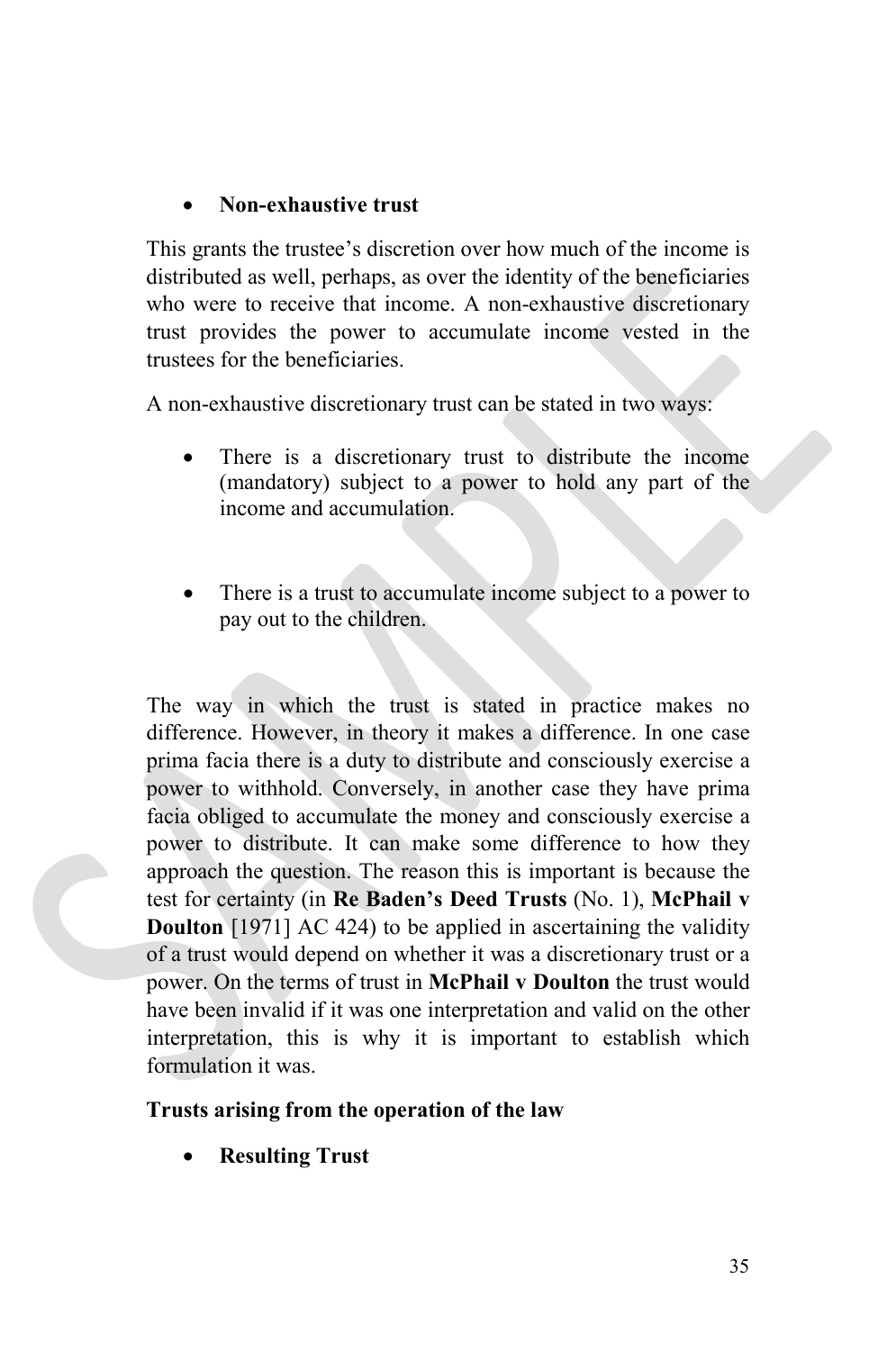Whether an express Trust fails (for instance, when the beneficiary dies or when there is a surplus of trust funds left over after the trust purpose has been achieved.), the trustee hold the property in resulting trust for the settlor. Here, for example, a settlor attempts to set up a trust but the beneficial interest either wholly or in part "results" or returns to the settlor. This may happen in various situations, such as where the property is conveyed to trustees upon certain trusts which fail or which do not exhaust the beneficial interest. The part that is undisposed of results back to the settlor. For example, if there is a gift on trust for A for life, and then on trust for  $X$  if  $X$  attains the age of 21, but  $X$  dies before the age of 21 within A's lifetime, the property will result or return on A's death to the settlor.

#### • **Constructive Trust**

The court creates constructive trusts whether necessary in the interests of justice and conscience. For instance, whether the trustee makes a profit derived due to his position, abusing his role, that profit is held on constructive trust for the beneficiaries. These trusts are normally imposed by the courts in order to remedy fraudulent or unconscionable conduct. A constructive trust thus is remedial in effect and might arise where the trustees in breach of trust sell the property to another who, for some reason or another, is not a bona fide purchaser for value without notice  $\sim$  he or she may have knowingly received or assisted in disposing of trust property in breach of trust. In such circumstances the courts may impose a constructive trust on the third party, who then holds the property on a constructive trust for the person from whom it was obtained. Equity says that in certain circumstances the legal owner of property must hold it on trust for others. Constructive trusts are imposed by the law irrespective of the intention of the trustee and in fact may be the very last thing the new constructive trustee wants.

There is an academic argument as to the exact status of constructive trusts in this country. Some think of it as simply another form of an institutional trust in much the same way as other trusts in that they are imposed only within the limits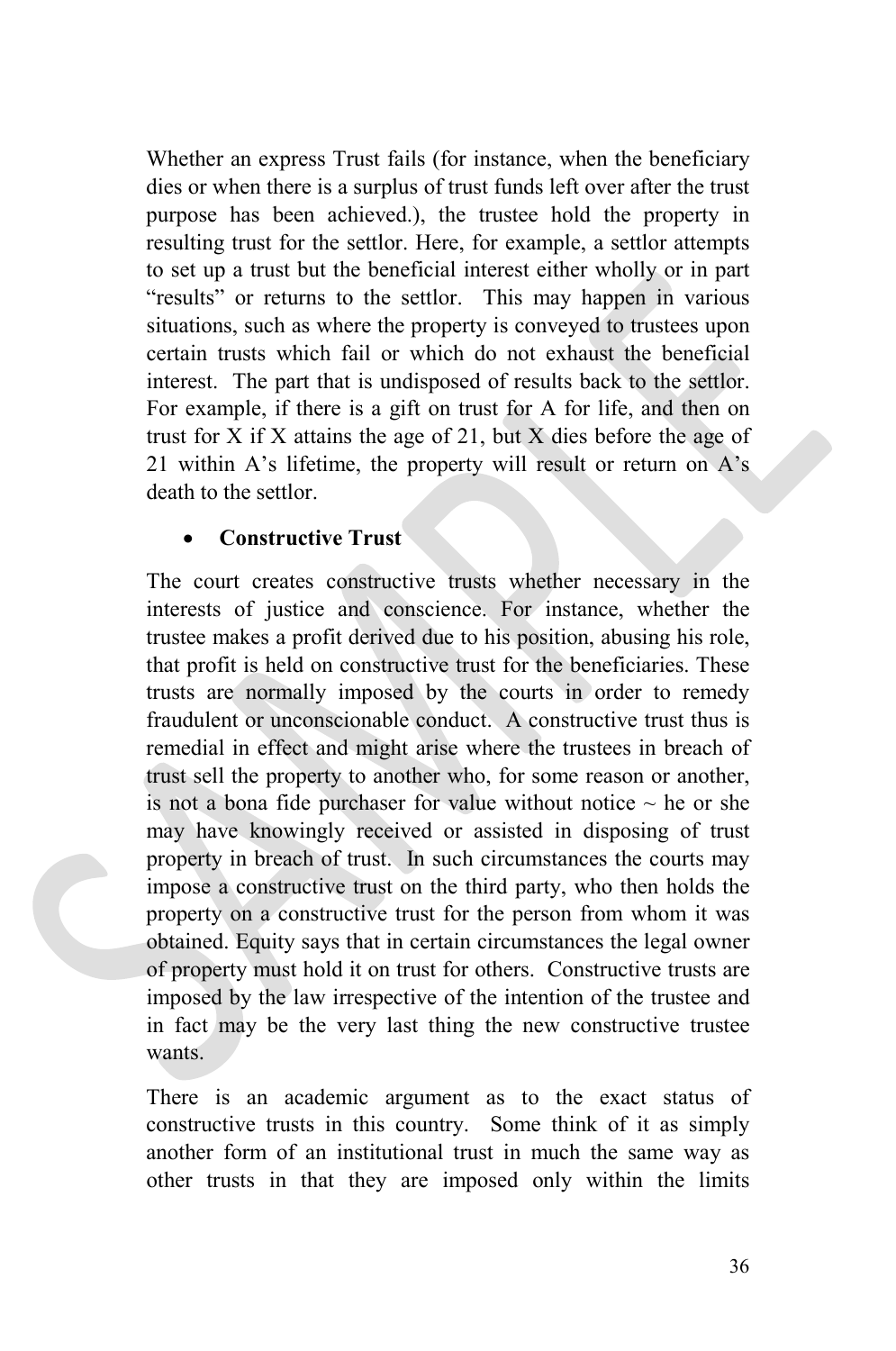described by precedent. Others, particularly the late Lord Denning, favour the American idea of using the constructive trust as a remedy. In **Hussey v. Palmer** [1972] 3 All ER 744 Lord Denning said that constructive trusts can be imposed "whenever justice and good conscience require it." The views of Denning have been attacked on the basis that it would create uncertainty in the law. No one would know in what circumstances a constructive trust might be imposed and that imposing a constructive trust might be accompanied by unforeseen and unconsidered consequences. However, it could be argued that the whole controversy is really rather sterile since historically all trusts were remedies.

#### • **Statutory Trust**

In particular circumstances the Parliament may create statutory trust. For instance, according to Section 33 of the Trustee Act 1925 a protective trust exists as life interest in favour of the principal beneficiary coupled with a discretionary trust in favour of a specified class of objects, including the principal beneficiary, on the occurrence of the determining event.

A number of statutes impose trusts, so even where there is no express declaration of a trust, they may arise under several different statutes. Probably the most significant for our purposes here arises in the context of the 1925 property legislation. The *Law of Property Act* 1925 sections 34-36 impose a statutory trust for sale whenever land is co-owned, converted into trusts of land by the *Trustees of Land and Appointment of Trustees Act* 1996. The *Administration of Estates Act* 1925 s. 33, as amended by the *Trustees of Land and Appointment of Trustees Act* 1996, imposes a statutory trust for sale on the property of people dying intestate (without a will), which directs their personal representatives to hold their real and personal property on trust with a power to sell it and hold the purchase money on trust as directed.

#### **Other types of trust**

• **Bare Trust –** Under this type of Trust the beneficiary has absolute right to the capital and assets of the Trust while the trustee has no discretion as to its management and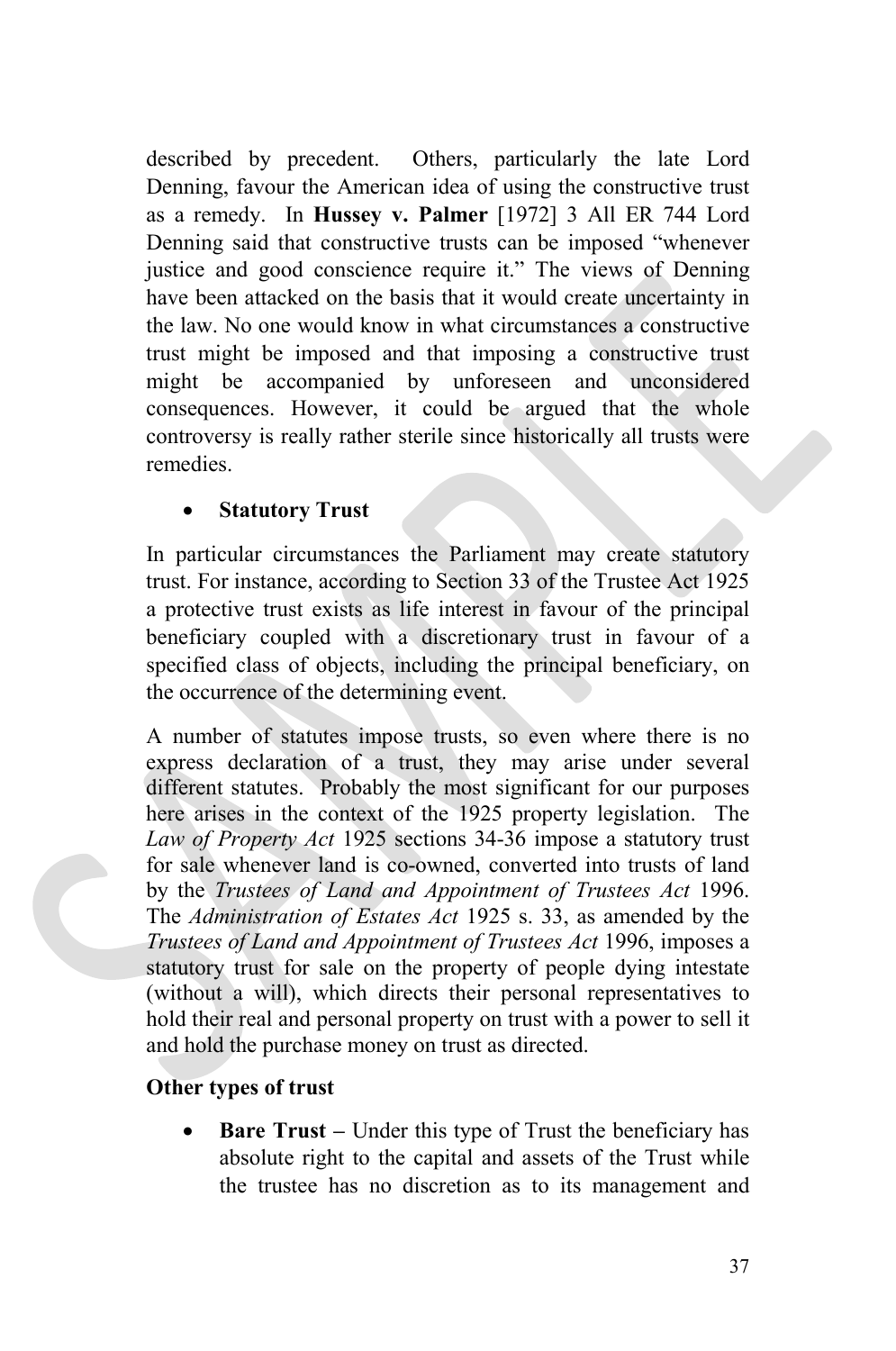disposal. The trustee strictly needs to comply with the instructions given by the beneficiary.

- **Protective Trust –** It is a particular type of Trust that protects beneficiaries from bankruptcy or other kinds of misfortune. Under this type of Trust, the beneficiary receives a life interest determinable on the occurrence of a particular event. Whether the event occurs (such as bankruptcy) the life interest is forfeited and the property will fall under a discretionary Trust where the beneficiary will still be part of those that may benefit under the discretion of the trustee.
- **Pension funds Trust –** The Trust property is represented by the work and remuneration of the employee.

• **Successive Interests trust**

Where the settlor has made himself trustee for the benefit of others (children), there are two different types of beneficiary:

- o **Life Tenant -** person who receives a life interest. This person gets rights to the trust property immediately. He is not going to be entitled to all the property. He is only entitled to something called 'income', not the property itself, but the profit that derives from the trust asset (dividends in case of share; rent in case of property; interests in case of money). It lasts as long as the person with the life interest is alive. When the life tenant dies, the trust asset will go to the person called remainder man.
- o **Remainderman** he is not entitled to anything until the life tenant dies, but he then gets everything. He will not get only the income, but the entire property, called 'capital'.

Example: Portfolio of shares, you create a trust appointing yourself as life tenant so that you will keep receiving the dividends. Once you die, you can leave it to your kids.

o **Testamentary** – you can create a trust under your will when you are dead.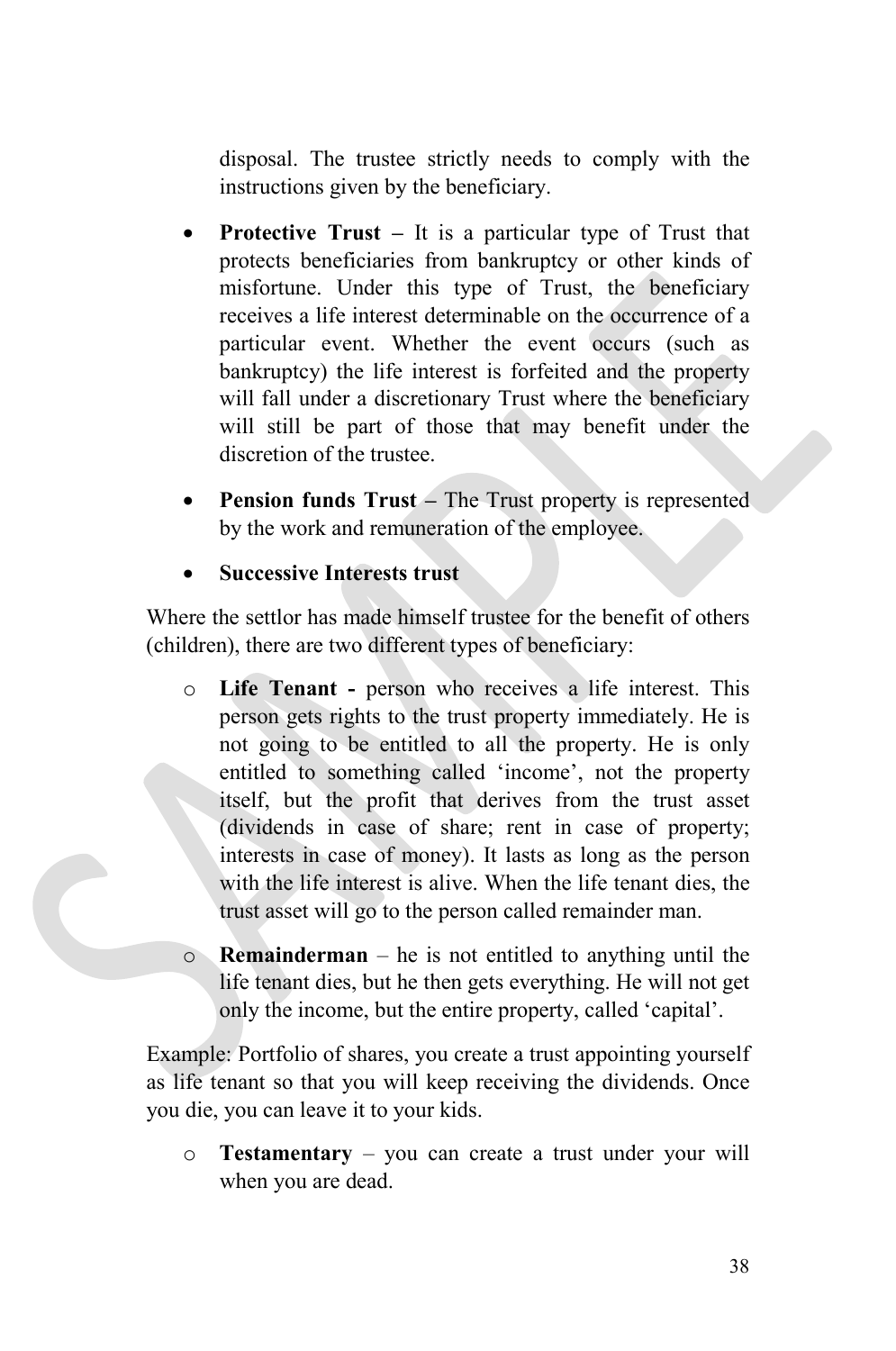No matter what type of trust you use, beneficiaries do not only have personal rights against the trustee but also proprietary rights in trust assets themselves in Equity. This means that if, for instance, the trustee steals the property, the beneficiary can get the property itself back, even if given to somebody else.

#### **What is a power?**

If you give someone a power, you are giving him an authority. You are allowing someone to deal with your property. For example a power of appointment: *'I leave my estate to my husband with a power to appoint between our children A, B and C (called the objects of the power)'*. The power of appointment does not confer **Saunders v Vautier** rights so that A, B and C cannot end the power received by the husband, take the estate and divide it on their own. They have no proprietary right. The only thing A, B, C can do is restraining improper exercise of power (for instance, any attempt to appoint outside the class).



#### **How Trusts and Powers differ?**

- **Fixed Trust**
- Discretionary Trust  $+$  £300 to each X, Y and Z
- Power of appointment

Fixed trust - £300 to X, Y and Z in equal shares (each £100) settlor fixes who benefits and the size of each share.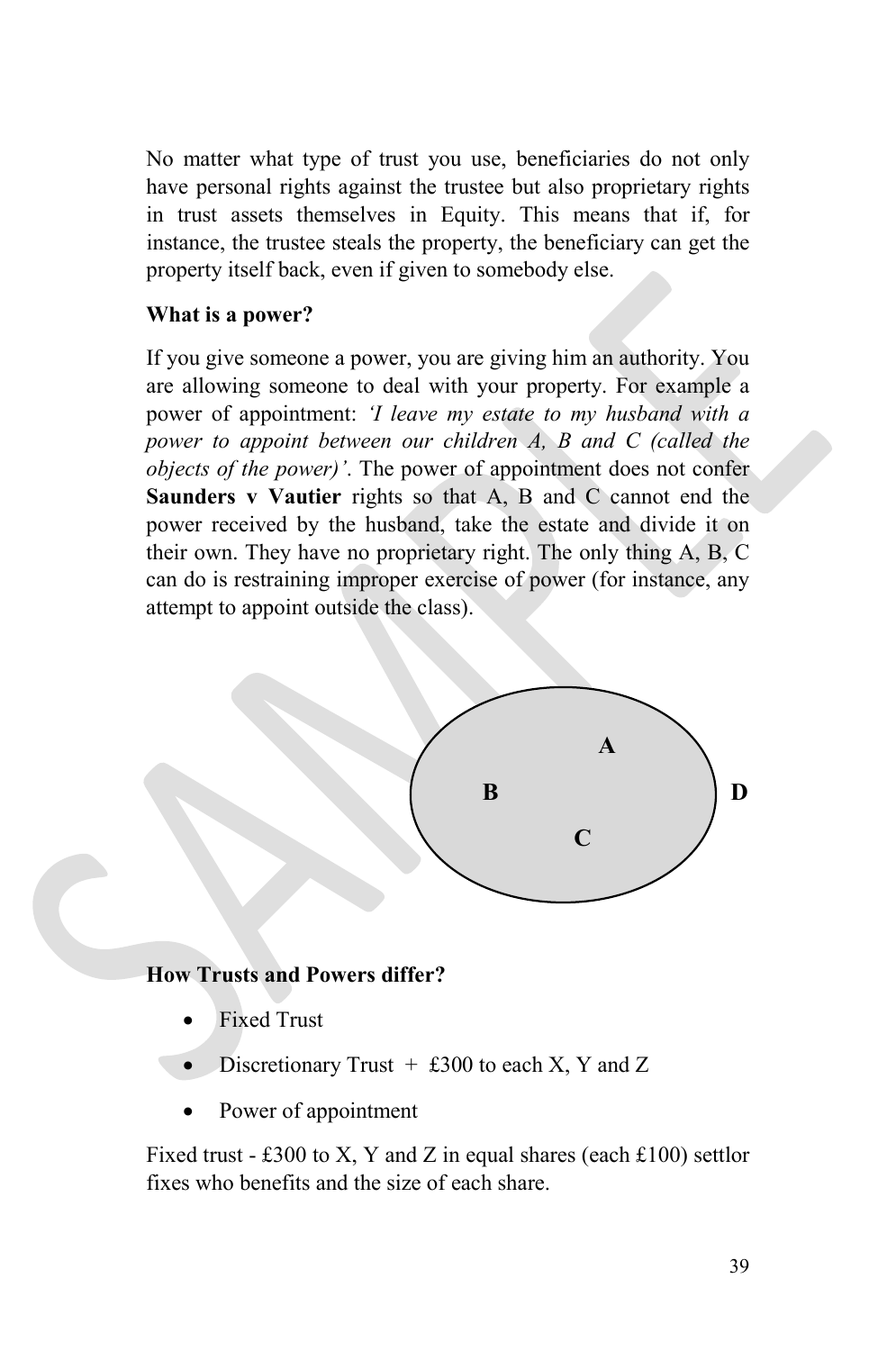Discretionary trust - £300 to such X, Y and Z as T *shall* select  $(£100$  to X, £170 to Y and £30 to Z). The settlor defines the class and directs T to choose shares.

Power of appointment - £300 to such of X, Y and Z as D *may* select and, if no selection is made, to A.

By using *may* instead of *shall* as per discretionary trust, the purpose is to remove the obligation. Whether the settlor gives power of appointment to someone, there usually are instructions in case that person does not exercise the power. In the example, whether D does not select in the defined class, A will receive a gift over in default.

#### **Enforcement of a trust or power**

In the case of a fixed trust if a trustee fails or chose not to carry out the trust, they do not have a choice. They are legally obliged to carry out a trust in accordance with its terms and if they fail to do that the beneficiaries can go to court and the trust instrument will stipulate what should happen with the money, thus the court will simply enforce this, and order the trustee to pay. In the case of a power of appointment, if the trustee fails or chose not to carry out the power, the court cannot force the trustee to exercise the power because the trust instrument will state the trustee is not obliged to exercise a power, the court would have no reason to intervene. A difficultly that may arise, is when the object of a power complains, the trustees have not properly considered whether to use that power. This is quite a cumbersome task, because the court cannot force the trustees to use the power, they can however replace the trustees if they feel they are not properly considering using their powers. In a discretionary trust, the trustee will have to make a distribution and they have to exercise the discretion of how to make the distribution.

**General Principle: If the trust has not been exercised and there has been no distribution, it will not be a breach of trust. It may well be the case the trustee is unaware of his duty to make a distribution and when prompted by the court the trustee would conform to the trust instrument.**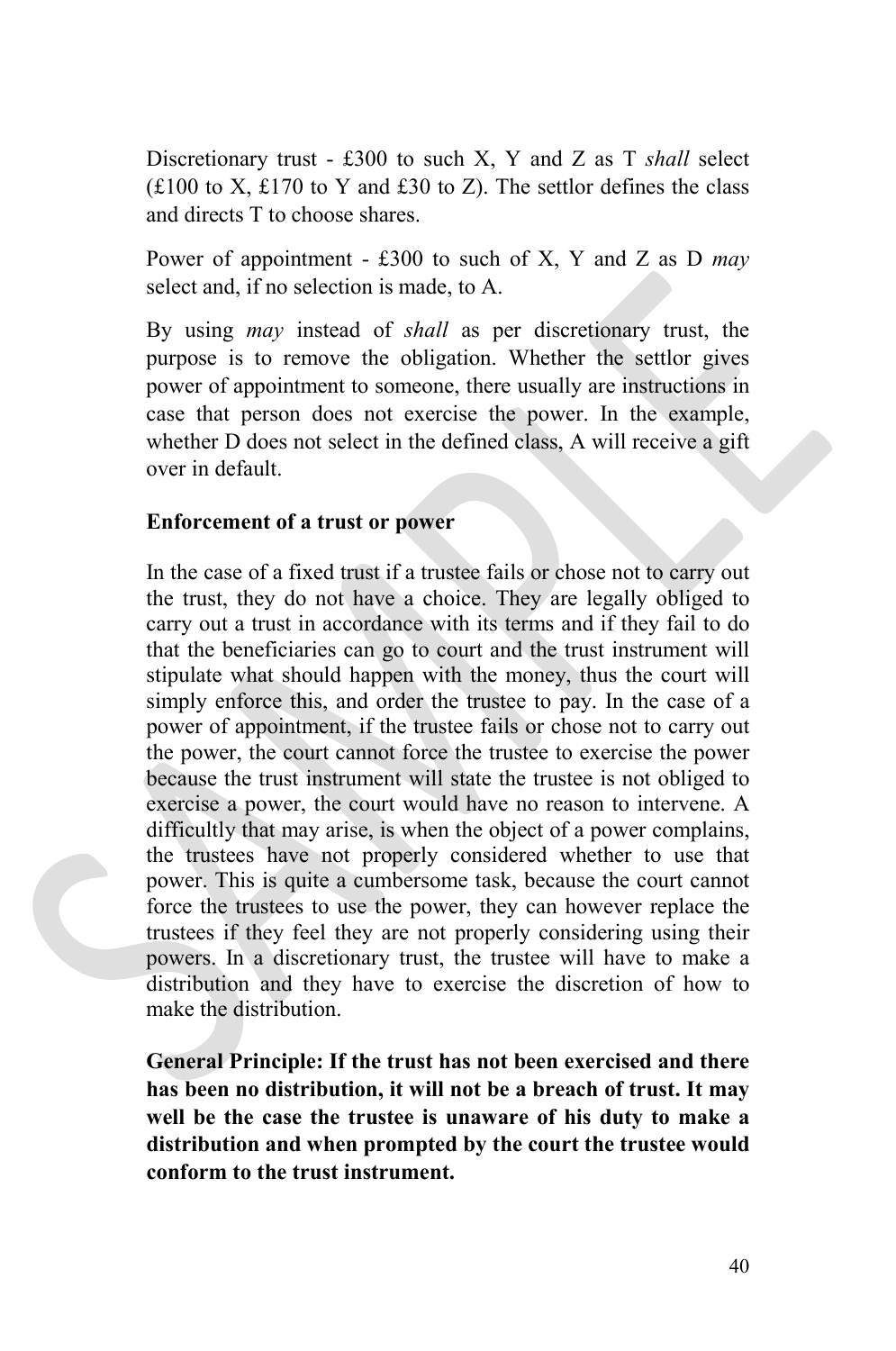#### **Re Locker's ST** [1977] 1 WLR 1323

**Facts:** Trustees of a settlement created in 1963 were given an absolute and uncontrolled discretion in applying the income of the trust fund amongst the beneficiaries. They failed to distribute such income, initially adding it to capital; but the income from 1965 to 1968 remained undistributed and was not so applied. The trustees applied for directions. **Ratio: Trustees with an "absolute and uncontrolled" discretion who fail to distribute trust income as required by the settlement may, notwithstanding their delay, still be permitted, and encouraged, by the court to distribute such accrued income amongst the beneficiaries as they see fit. Application:** The trustees remained at liberty to distribute the arrears of income within their discretion, but should not exercise their discretion in favour of beneficiaries who became objects a reasonable time after the income to be distributed.

**General Principle: Another type of discretionary trusts is the more modern type of large discretionary trusts, which involve paying out employees or members within a large group such as a company or society.**

#### **McPhail v Doulton** [1971] AC 424

**Facts:** The settlor transferred a property to trustees to apply to net income, in their absolute discretion, to the officers, ex-officers, employees and ex-employees of a company or their relatives or dependants. The question in issue was whether the trust was valid as satisfying the test for certainty of objects. **Ratio: Lord Willberforce stated – "First the court will authorise the appointment of new trustees (new trustees would then exercise their discretion). Secondly the court would authorise representatives of the beneficiaries to prepare a scheme of distribution, for approval of the court (the representatives would be the head of department of the company whom could make appropriate suggestions as to beneficiaries). The test that must be applied to discretionary trusts is whether the trustees may say with certainty that any given postulant "is or is not a member of a class of objects", and there is no need to draw up a list of objects. Application:** The House of Lords decided that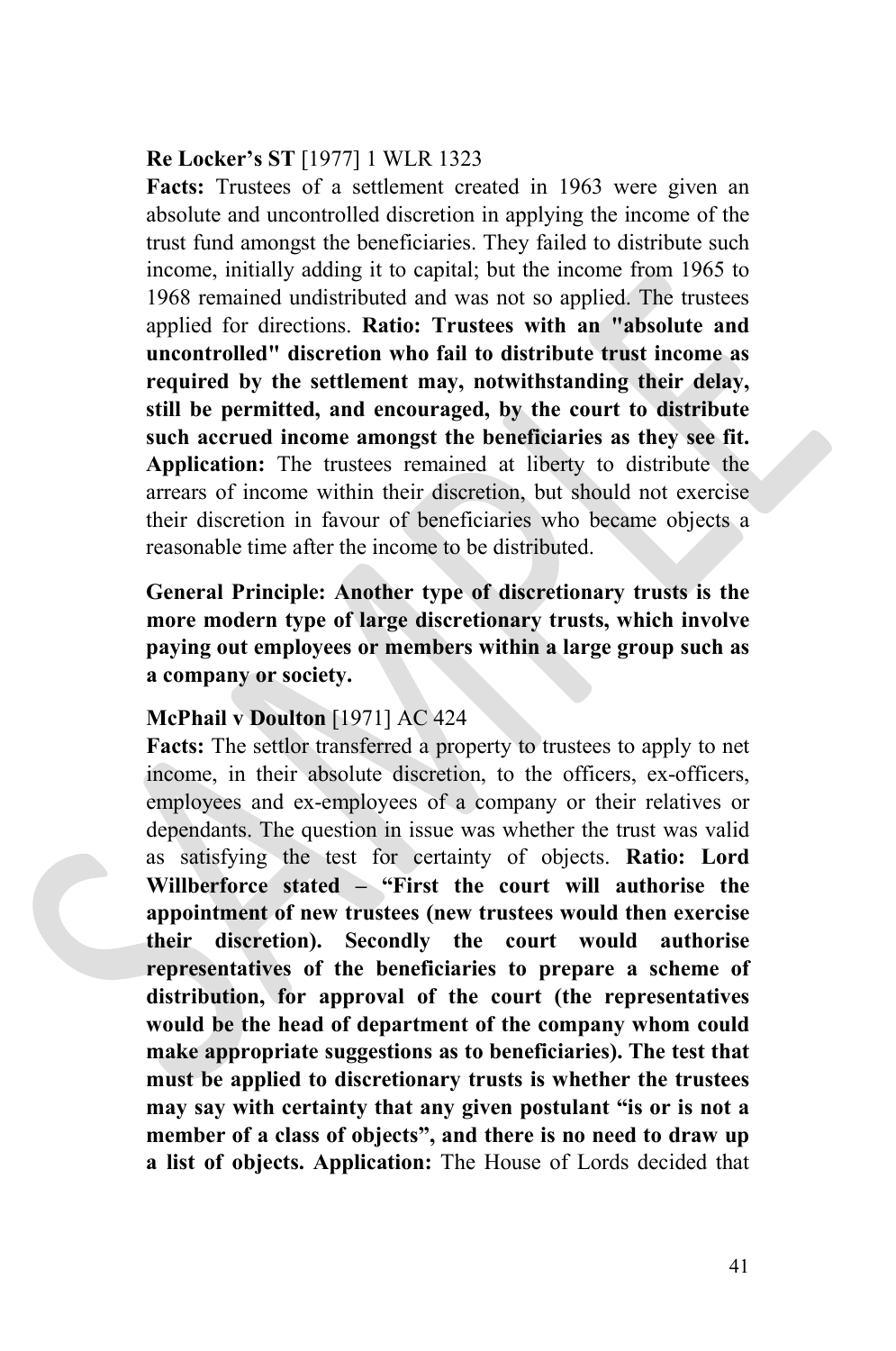the trust was valid and changed the test for certainty in respect of discretionary trusts, making in line with the test for powers.

#### **Powers of appointment**

Power of appointment allows the trustee to dispose of the property in favour of the object of that power. For example, if X leave his friend Y all his money to be distributed among all his children and up to £5 to the RSPCA. This means the trustee has a power to leave £5 to the RSPCA, but the important thing about the power is the trustee is not obliged to do it. The trustee has discretion not only as to how to distribute the property (how much of  $£5$ ), but also as to whether to distribute the property at all (whether the RSPCA should get anything at all).

Thus there are three trust arrangements:

- Fixed trust, is a mandatory trust, trustee should follow the trust instrument.
- Discretionary trust is a mandatory trust but the trustees have discretion as to how to exercise his duty.
- Powers of appointment trust, the trustee does not have to exercise his power.

The distinction between these powers is important. For example, if a case arises where the instrument stated the trustees *may* exercise discretion to divide my money among my children. The answer is not entirely clear from that wording. If they don't have to pay the children, it is a power. But it could be a discretionary trust where the money has to be paid; the trustee will have to make the distribution, although the trustees have discretion as to the division of property among the three children.

A power does not necessarily have to be exercised by a trustee. For example, X may leave all of his money to Joe on trust to be distributed equally among his 3 children, subject to the power that my wife can appoint up to £10,000 to the RSPCA. In this situation the power is not exercised by a trustee, this is a possible arrangement. In this type of circumstances, the person exercising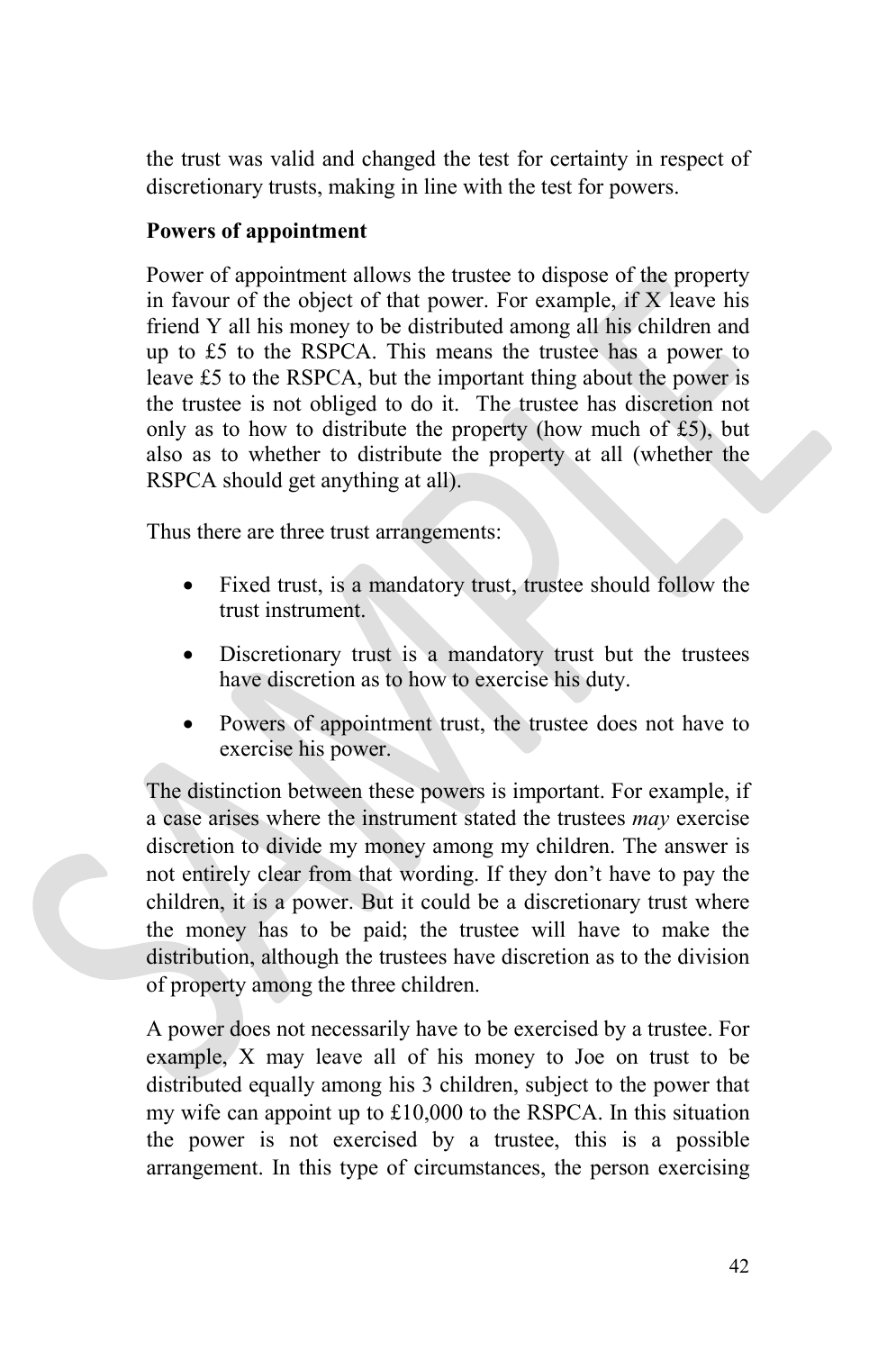the power is called the donee. The donee of the power is usually the trustee then he has certain responsibilities on how to exercise the power, if he is not a donee then these responsibilities are not inherent.

#### **How to categorise powers of appointment**

There are several ways to categorise powers.

- 1) The first distinction depends on the person that exercises the power.
- Fiduciary Power whether the power is exercised by a trustee (solicitor; agent etc.)
- Personal Power whether the power is exercised by someone else who is not a trustee, called donee.

The nature of the power dictates the obligations that the person with that power owes. Example of Fiduciary power:

#### **General Principle: The obligation deriving from fiduciary powers is set out by the court in the following case.**

#### **Re Hay's Settlement Trust** [1981] 3 All ER 786

**Facts:** In the case the trustee was directed to hold the trust fund appointing anyone except the settlor, the settlor's husband and the trustee himself. The issue was related with the validity with that power. **Ratio: The House of Lords set out the three main steps in which a fiduciary power must be exercised: (i) The trustee has a choice to exercise or not. The trustee must periodically consider whether to exercise the power received or not. (ii) Because of the responsibilities a trustee has, he has to act responsibly, properly considering the size of the class entitled to benefit, carefully analysing the range of the objects. (iii) He has to appoint appropriate individuals to benefit, deserving individuals. Application:** The court held that the power was valid. The trustee was under a duty to ensure that any appointment was within the power and to periodically consider exercising it. The power could not have been delegated.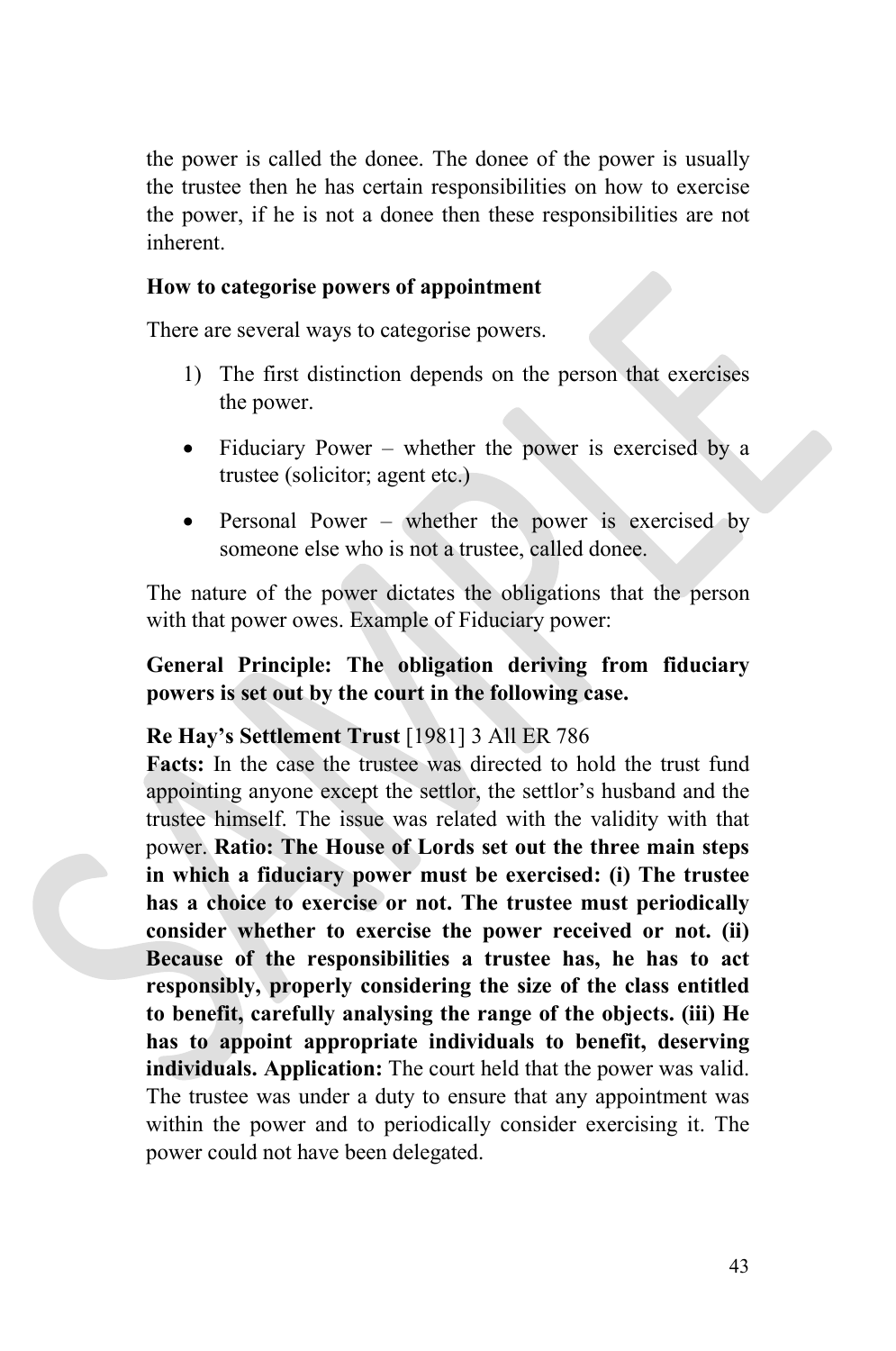2) The second way to categorise powers is based on the person that benefits from it.

**General power** – when the power is choosing from anyone in the world

**Special power** – power to choose from a defined class of individuals

**Hybrid power** – anyone, except a defined class of individuals (as in the case of Re Hay's ST)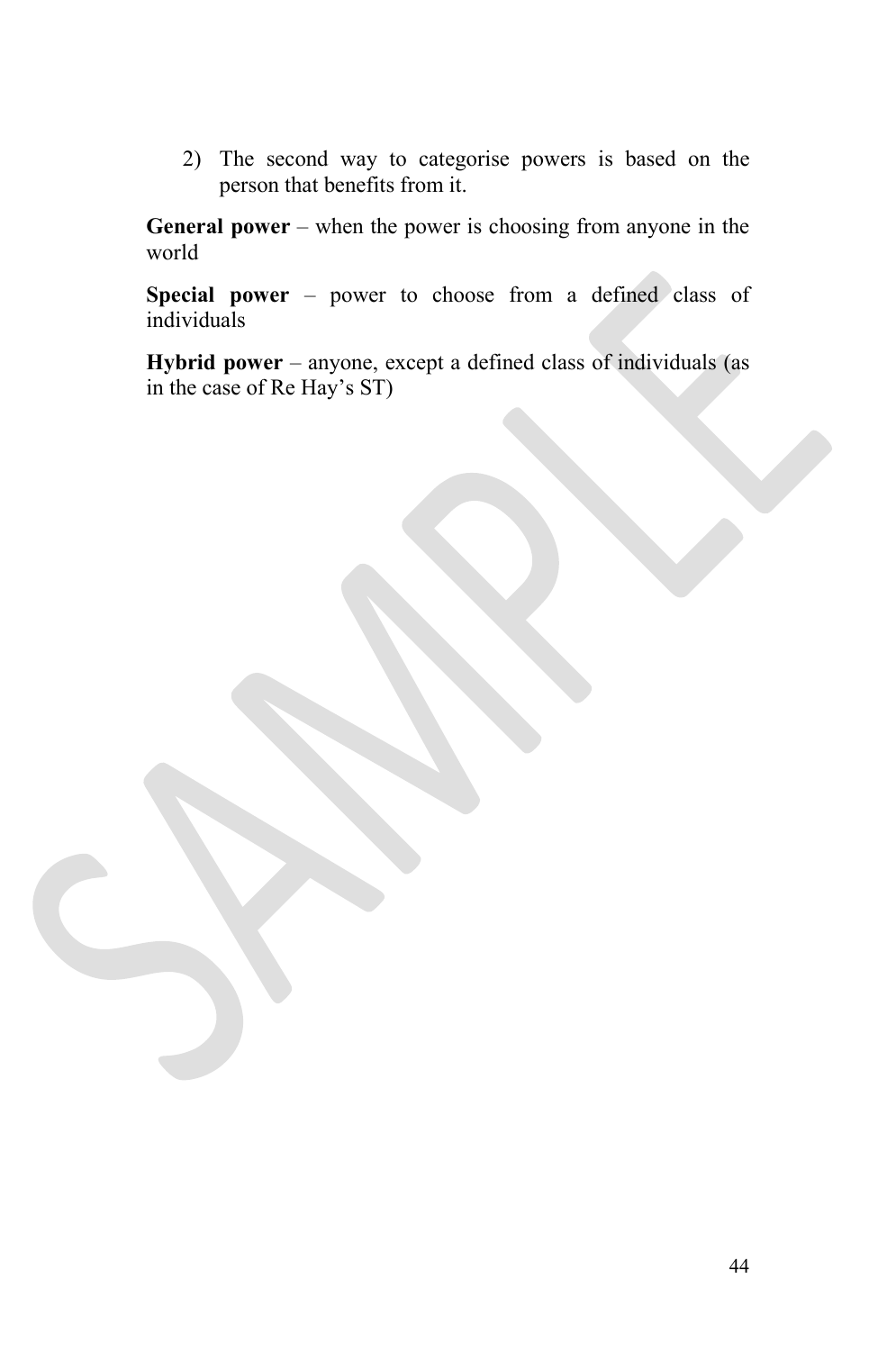#### **Summary**

- A trust is an equitable device created by Equity in order to transfer a property under the control of a trustee for the benefit of a beneficiary.
- The trust involves an equitable obligation, which is imperative in nature.
- Thanks to the use of Trusts the settlor may partition the asset for the benefit of several people.
- The settlor is the person that creates the Trust and set its content.
- The Trustee receives the burden of managing and administering the property under the Trust for the benefit of the beneficiaries.
- Beneficiaries have equitable rights in the property and a beneficial interest in it.
- It is important to pinpoint that beneficiaries' rights are not absolute rights. There is one person called 'Equity's Darling' whose right may prevail over the beneficiaries' ones.
- **Section 1** of the Recognition of Trusts Act 1987 states that 'For the purposes of this Convention, the term trust refers to the legal relationship created *inter vivos* or on death by a person, the settlor, when assets have been placed under the control of a trustee for the benefit of a beneficiary or for a specified purpose.'
- Creation of Trusts gives rise to a lot of advantages such as mitigation of tax pressure, protection of beneficiaries' interests etc.
- Trusts give rise to specific rights and duties attributed to settlor, trustee and beneficiary.
- Several are the types of trusts that may be created.
- It is important to distinguish a trust from a power.